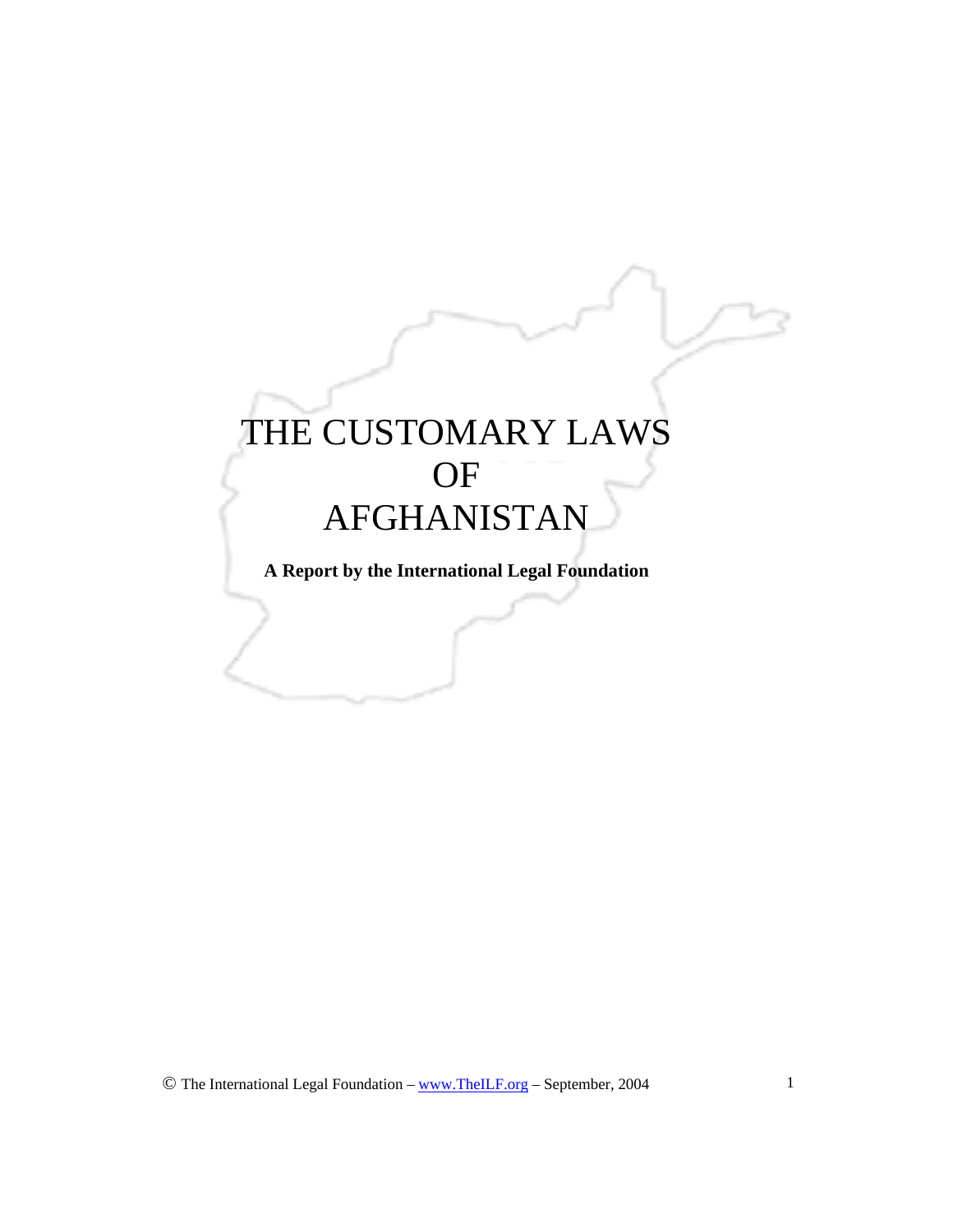# **TABLE OF CONTENTS**

| PART ONE: The Customary Laws of the Southern and Eastern Provinces  6 |  |  |  |  |
|-----------------------------------------------------------------------|--|--|--|--|
|                                                                       |  |  |  |  |
|                                                                       |  |  |  |  |
| L.                                                                    |  |  |  |  |
| II.                                                                   |  |  |  |  |
|                                                                       |  |  |  |  |
| $\mathbf{I}$ .                                                        |  |  |  |  |
| $\Pi$ .                                                               |  |  |  |  |
| III.                                                                  |  |  |  |  |
| PART TWO: The Customary Laws of the Central Province of Hazarajat 20  |  |  |  |  |
|                                                                       |  |  |  |  |
|                                                                       |  |  |  |  |
| L.                                                                    |  |  |  |  |
| II.                                                                   |  |  |  |  |
|                                                                       |  |  |  |  |
| $\mathbf{I}$ .                                                        |  |  |  |  |
| II.                                                                   |  |  |  |  |
| <b>PART THREE: The Customary Laws of the Nuristan Region  34</b>      |  |  |  |  |
|                                                                       |  |  |  |  |
|                                                                       |  |  |  |  |
| L                                                                     |  |  |  |  |

© The International Legal Foundation - www.TheILF.org - September, 2004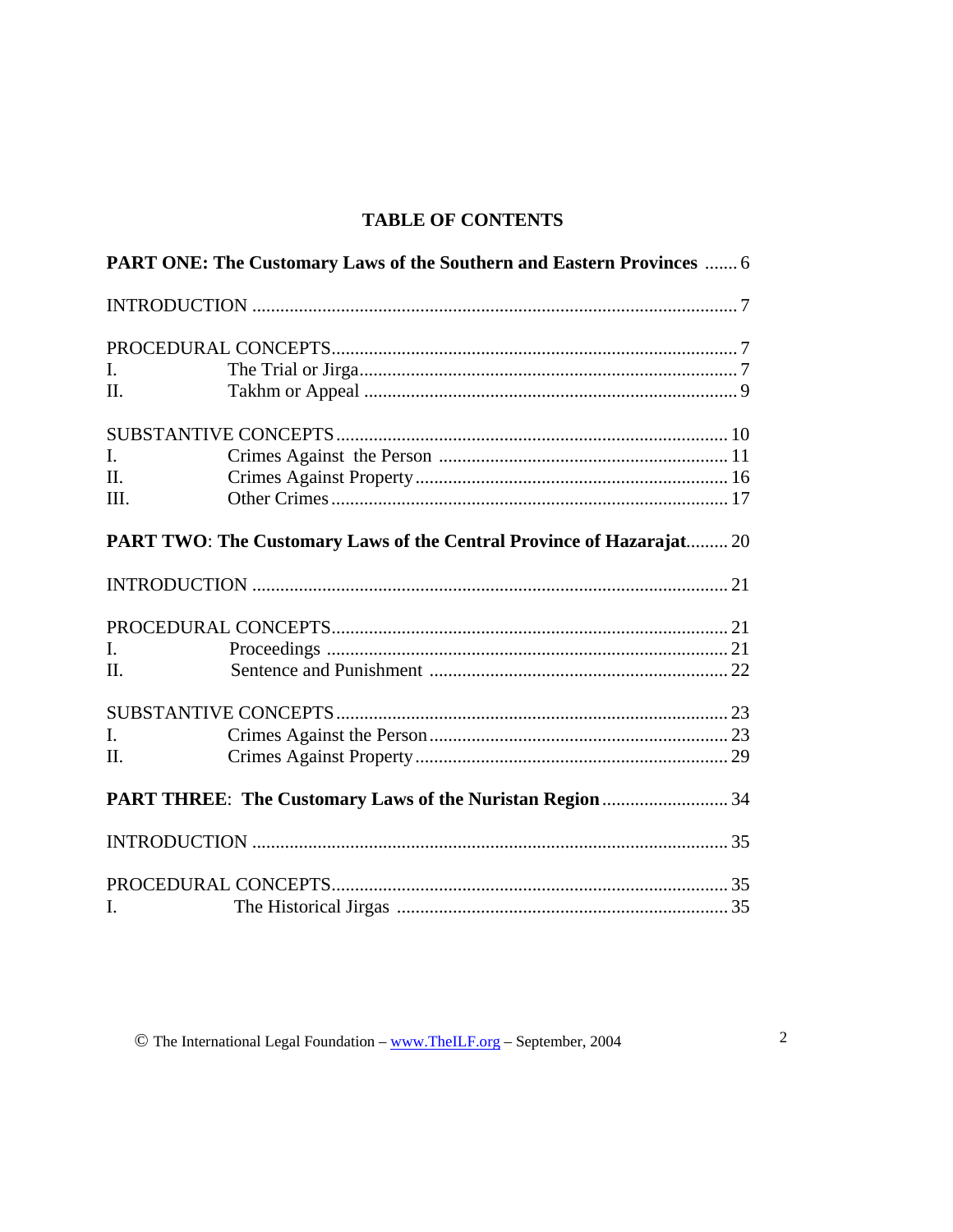| II.            |                                                                         |  |  |  |
|----------------|-------------------------------------------------------------------------|--|--|--|
|                |                                                                         |  |  |  |
| $\mathbf{I}$ . |                                                                         |  |  |  |
| Π.             |                                                                         |  |  |  |
|                | PART FOUR: The Customary Laws of the Northern Region of Afghanistan  50 |  |  |  |
|                |                                                                         |  |  |  |
|                |                                                                         |  |  |  |
| $\mathbf{I}$ . |                                                                         |  |  |  |
| Π.             |                                                                         |  |  |  |
| III.           |                                                                         |  |  |  |
| IV.            |                                                                         |  |  |  |
|                |                                                                         |  |  |  |
| $\mathbf{I}$ . |                                                                         |  |  |  |
| $\Pi$ .        |                                                                         |  |  |  |
| III.           |                                                                         |  |  |  |
| IV.            |                                                                         |  |  |  |
| V.             |                                                                         |  |  |  |
|                |                                                                         |  |  |  |

© The International Legal Foundation - www.TheILF.org - September, 2004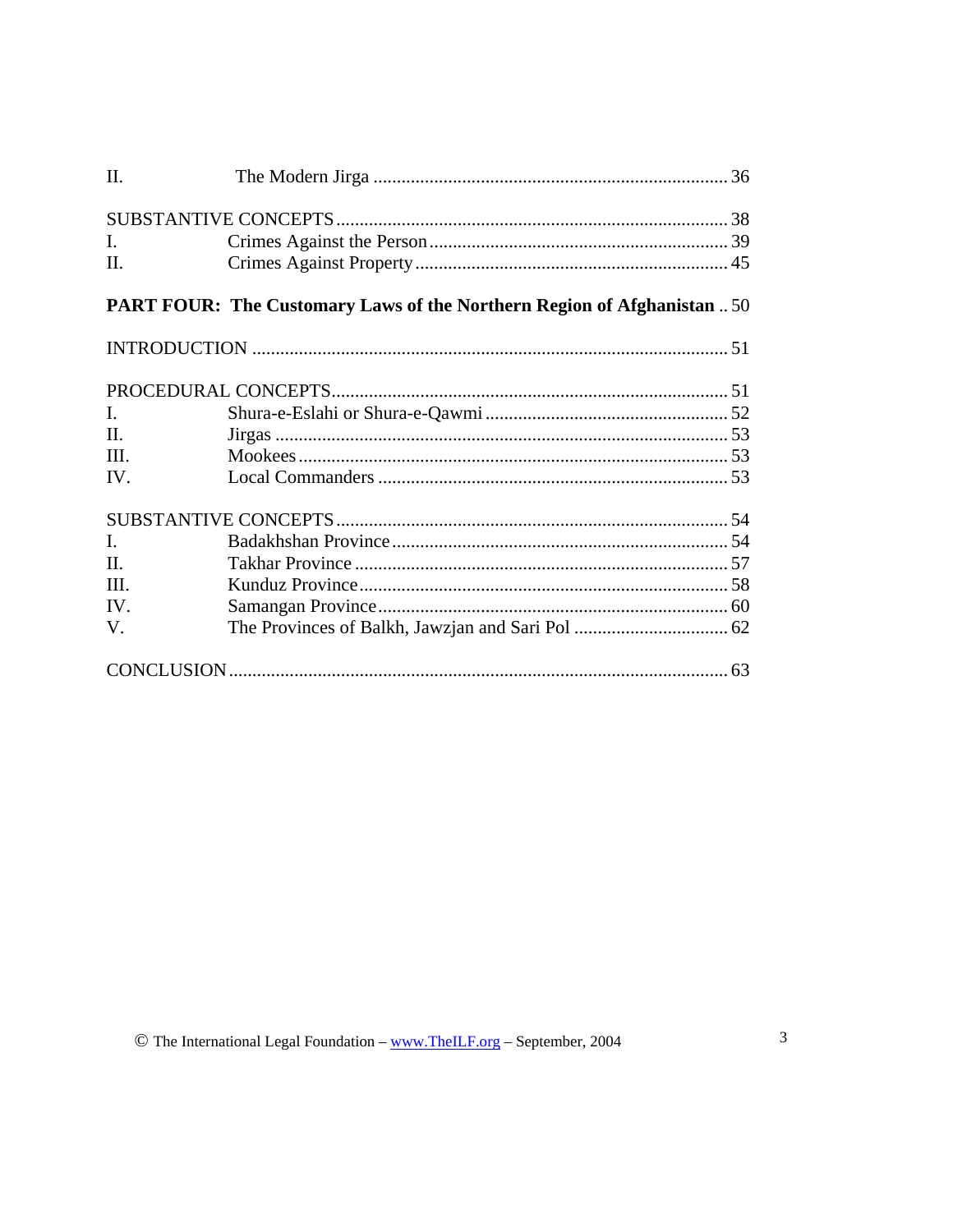#### INTRODUCTION

 The reconstruction of a legal system in any post-conflict country requires a certain understanding of the local customary laws. In Afghanistan, the need for such understanding is particularly acute because customary laws, de facto, govern the lives of a majority of the population. Pursuant to the Bonn Agreement of December 2001, the existing laws and regulations of Afghanistan remain in effect to the extent that they are not inconsistent with the provisions of the 1964 Afghan Constitution – subject to some limitations – and the international legal obligations, or treaties, to which Afghanistan is a party. The Transitional Government has the power to amend and repeal those laws and regulations. A new Constitution was adopted in January, 2004, but its implementation will be difficult.

 A report prepared by the International Commission of Jurists ("The Jurists' Report," at www.icj.org) recognizes the dominance of Islamic and customary laws in Afghanistan. The formal legal system is simply not the norm governing the lives of the majority of the population. According to the Jurists' Report, "the bifurcation of the legal system into an official law and an unofficial law has been a hallmark of Afghan legal history ever since attempts were made to introduce statutory laws." The Jurists' Report concludes by stating "with some confidence that past experience would suggest that any attempt to implement and enforce secular statutory laws which depart from customary and/or Islamic law is liable to be met with protest and civil unrest."

 In November 2001, the International Legal Foundation asked its Afghan colleague, now its Country Director, Prof. Karim Khurram to begin a compilation of the customary laws of Afghanistan, focusing on criminal law concepts. The following is the complete report. Part One deals with the customary laws of the Pashtun areas of Southern and Eastern Afghanistan; Part Two with the customary laws of the Central region of Hazarajat; Part Three with the customary laws of the Nuristan region ; and Part Four describes the customary laws of the Northern regions of Afghanistan.

 Please bear in mind that our methods were limited. The following should be regarded merely as a snapshot of certain customary laws rather than as a comprehensive academic description of the complex and diverse customary laws of Afghanistan.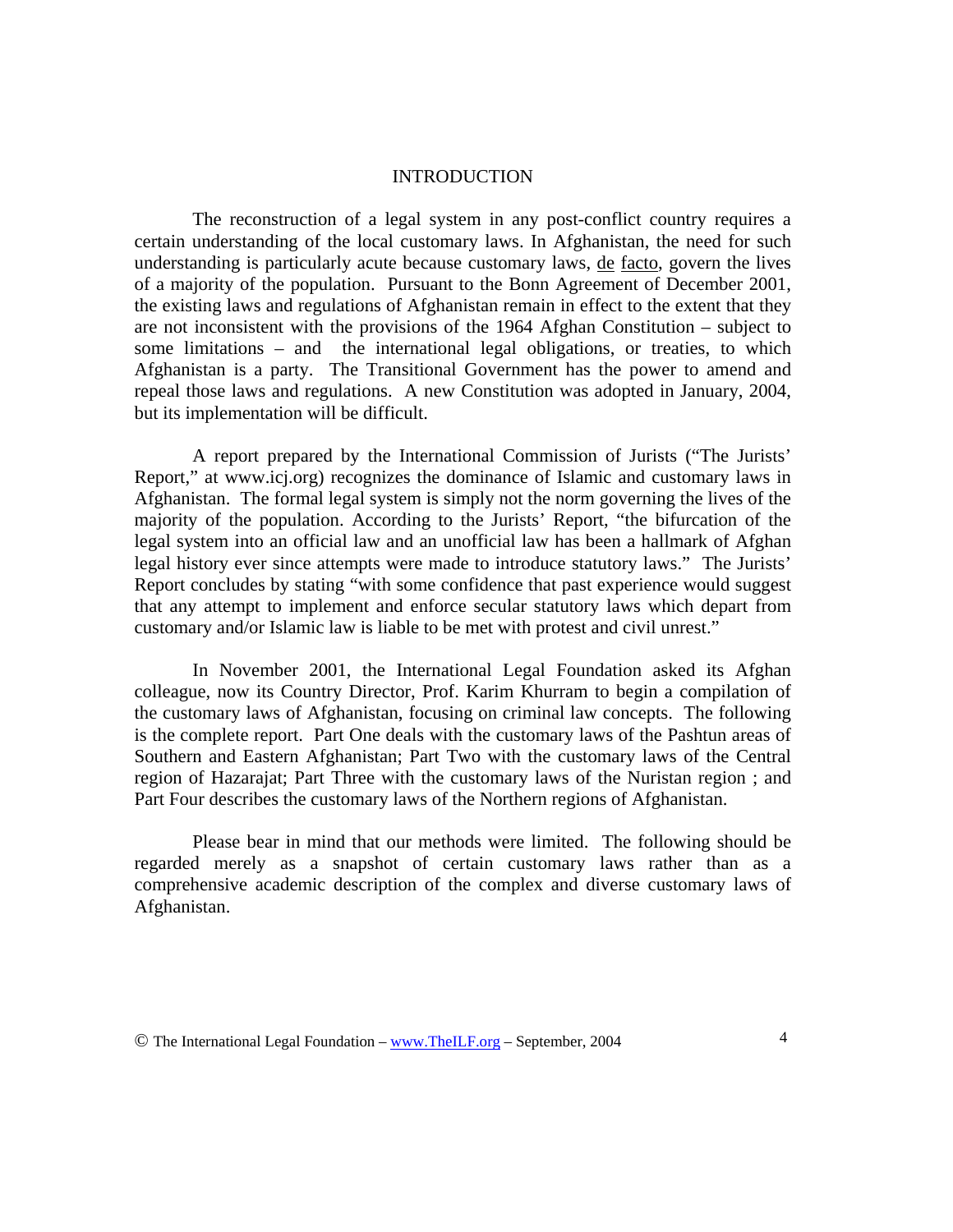For additional information about this report, please contact:

**Karim Khurram**, Kabul Director, in Kabul at (93) 070-27-93-54 **Natalie Rea**, Executive Director, in New York at **NRea@TheILF.org**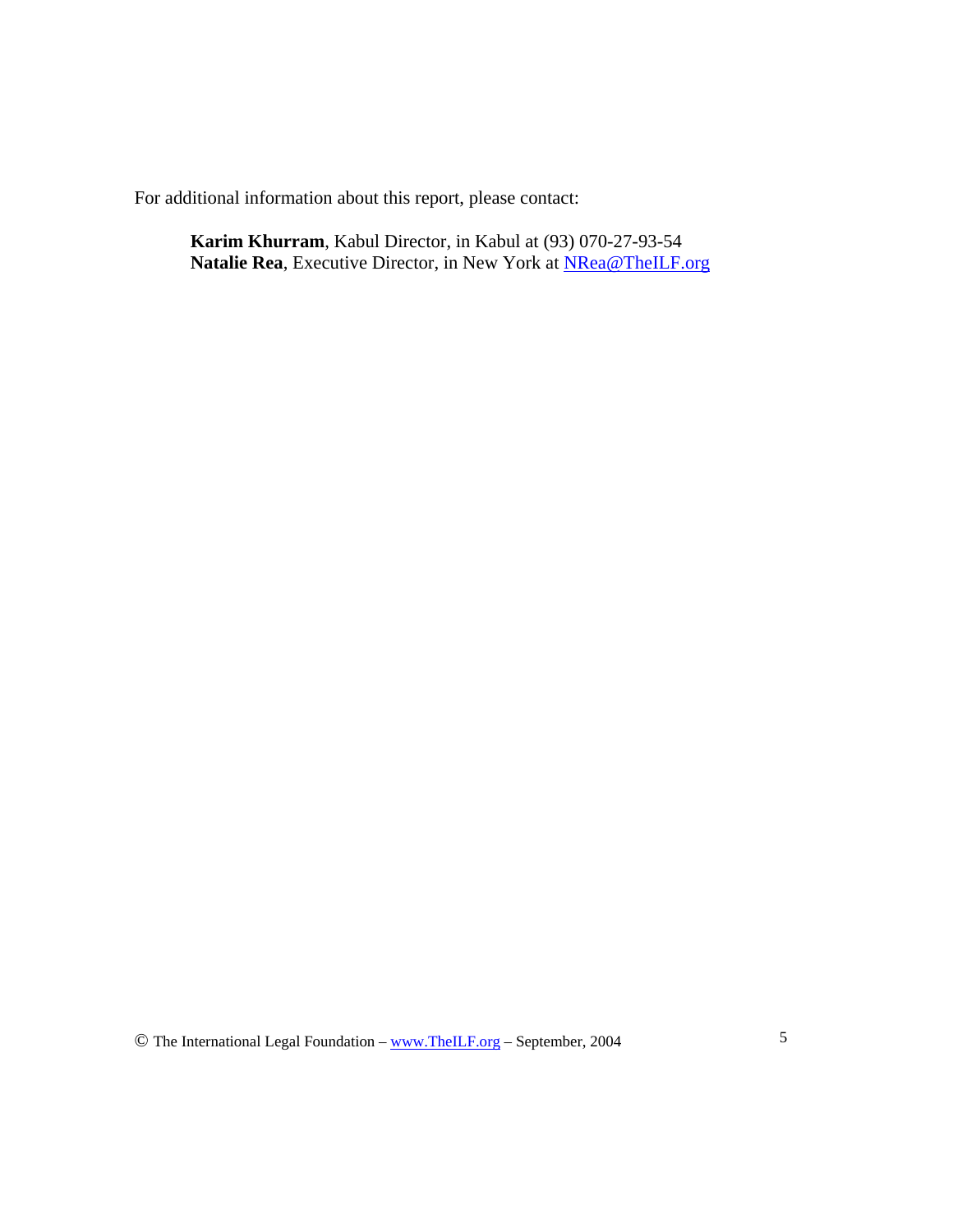# **PART ONE**

**The Customary Laws of the Southern and Eastern Regions** 

*THIS RESEARCH HAS BEEN MADE POSSIBLE BY A GENEROUS GRANT FROM ERIC FISCHL IN MEMORY OF JUNE AND JEFF WILLIAMSON* 

© The International Legal Foundation – www.TheILF.org – September, 2004 6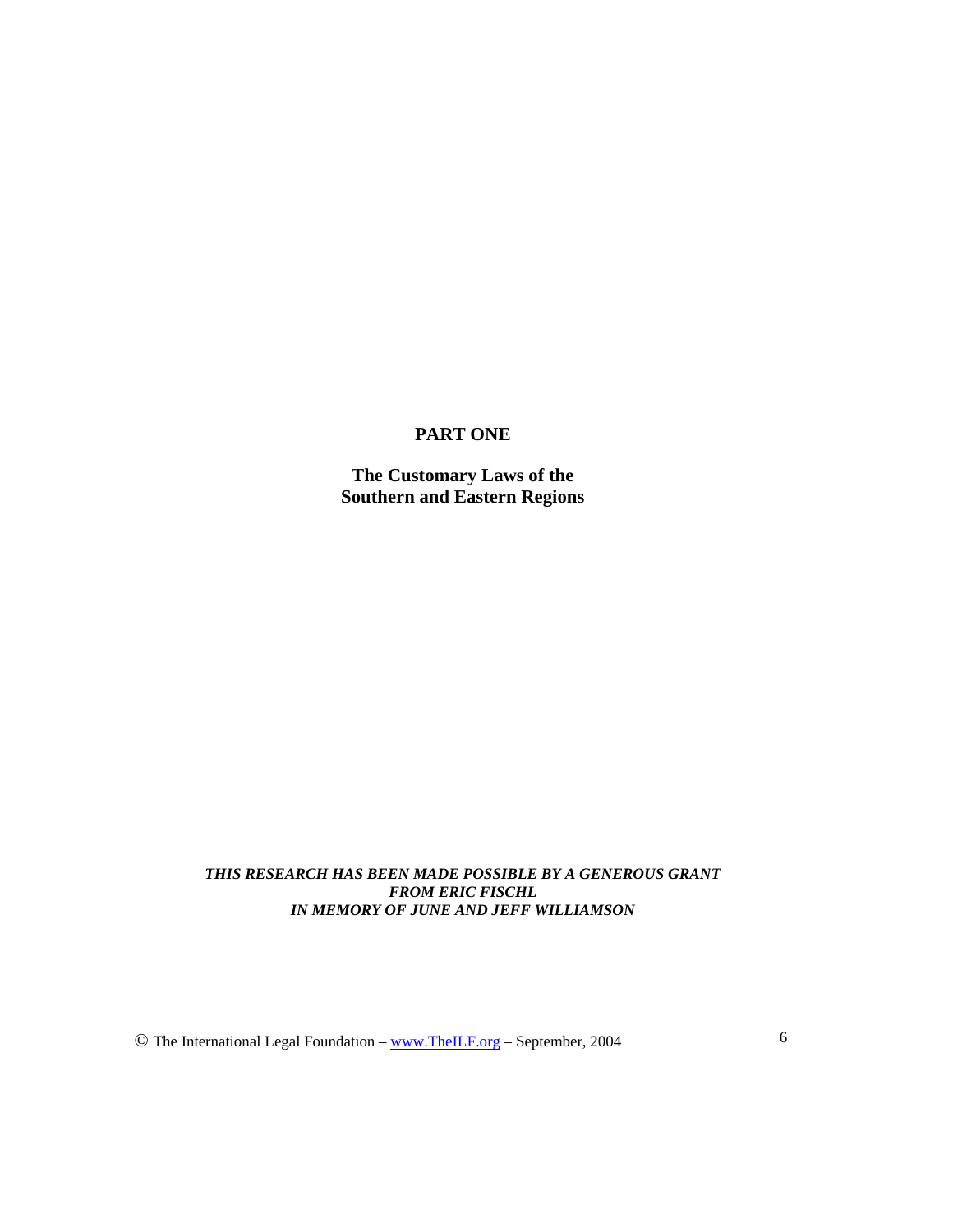#### INTRODUCTION

 Our findings are based on the research of our Afghan colleagues and their conversations with members of Jirgas, who act as judges in the Pashtun areas of Southern and Eastern Afghanistan. To the extent possible, we have separated procedural concepts from substantive legal concepts.<sup>1</sup>

 Pashto is the language of Pashtuns, but it also refers to the truth, to the lawful principles of Pashtun, and to the *collection of praiseworthy morals of a true Pashtun*. 2 In Afghanistan, where the central government has lost the power to maintain authority and provide security, social principles and customs exist to eliminate conflicts and problems. These customs and principles, known as Pashtunwali, apply to every aspect of life, have quasi-legal status, and are considered an essential part of Pashtu"elegance." Anyone who disobeys these principles is regarded as a criminal and consequently condemned by the community.

## PROCEDURAL CONCEPTS

Before a dispute is resolved, one party may ask the other whether he wants to settle the conflict "Shariat-wise" or "Pashto." The following addresses the Pashtun concepts.

# I. The Trial or Jirga

 $\overline{a}$ 

 Jirgas date back hundreds of centuries. Ancient Aryans solved most of their large and small conflicts through Jirgas, also known as *peace missions*. In the past, there were two kinds of Jirgas: Semity and Sabha. A Semity was comprised of elders

<sup>1</sup> The ILF wants to thank Mohammed Asem, its translator in Kabul, Faiz Ahmed, a second year law student at Hastings Law School in San Francisco and 2004 summer intern in the Kabul office, Tina Giffin, an associate at the law firm of Williams and Connolly, and the Hon. Mary McGowan Davis, International Fellow at Legal Aid Afghanistan, for their immeasurable contribution to this project.

<sup>2</sup> Direct quotes from the researchers are set forth in italics.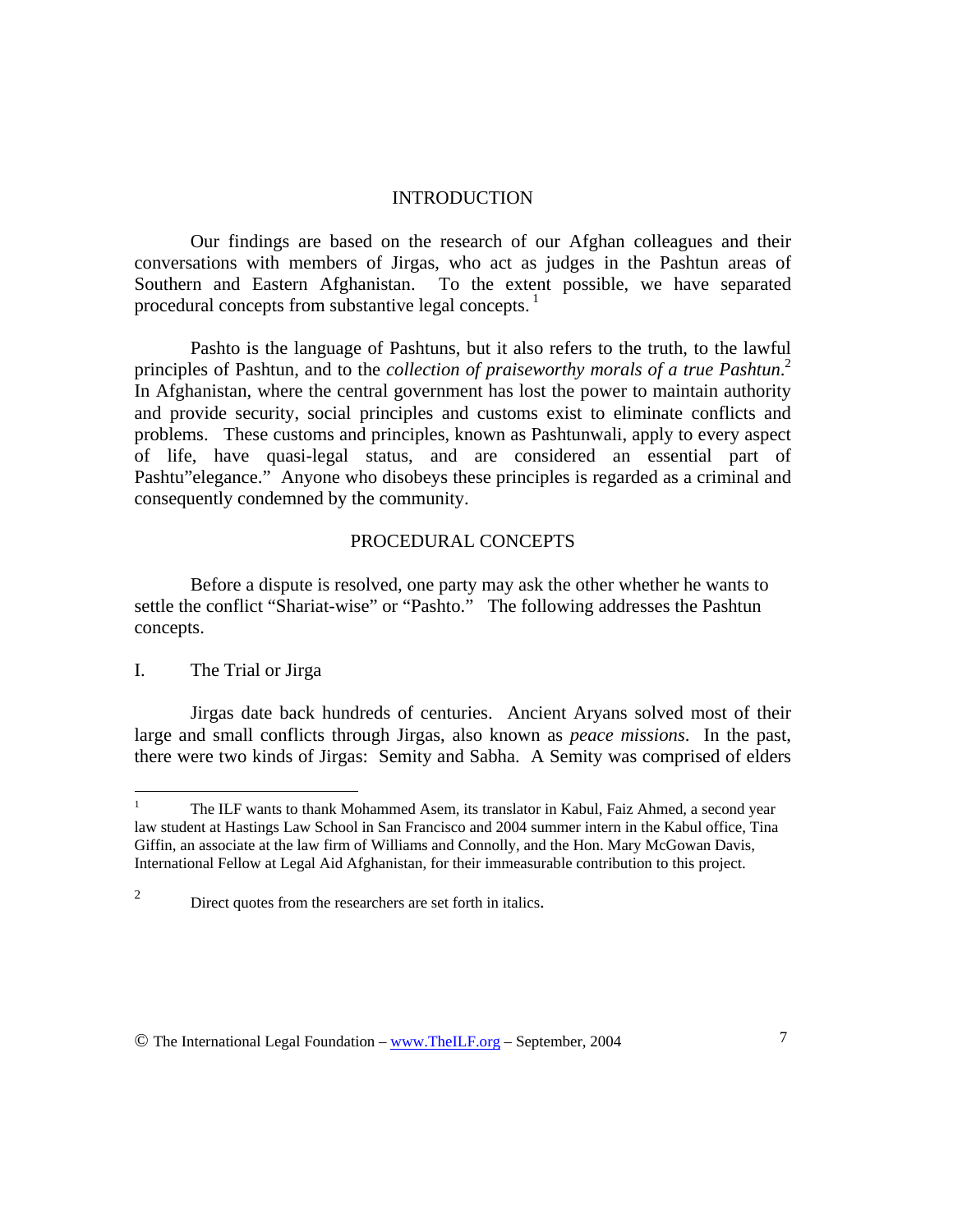and heads of tribes and dealt with issues of national importance such as appointing the head of the state and defending the homeland. A Sabha was active at the village level, passing judgment on minor inter-village conflicts. In modern-day Afghanistan, Jirgas remain prominent. Afghans regard Jirga decisions as the law and condemn those who refuse to accept these decisions.

 Special principles and regulations apply to Pashtun Jirgas. Members of Jirgas are known as Marakchi. They are men who are well known in their communities and who have distinguished themselves by their ability to make decisions. *Their wisdom and knowledge of social issues oblige the people in the community to call upon them to solve their problems.* Jirga men are volunteers, who are neither elected nor appointed but are genuinely eager to serve and to find solutions to disputes.

 When a dispute needs to be resolved, Jirga men gather in a private chamber, a common gathering place, or the local mosque. During the proceedings, *all members of a Jirga have equal rights regardless of their otherwise social position*. Typically, each speaker begins by sharing short stories, narratives, examples, and proverbs before addressing the issues. Then they freely discuss and evaluate the issues before them in a calm atmosphere. Every member is entitled to state his point of view and make suggestions. *While discussions are free, useless or offensive talk is prohibited*. Furthermore, *while Jirgas are not closed to the public, potentially disruptive elements — such as women and children — should not be included.* 

 The number of Jirga men needed in any given proceeding varies as does the length of the proceeding. If six or more Jirga men are asked to mediate a dispute between persons, villages, or tribes, half will be drawn from one side and half from the other. Because Jirga members are expected to be impartial, if a party suspects undue favoritism by a Jirga member, he may object. If these suspicions prove to be wellfounded, the offending member may be replaced.

 The length of the proceedings will depend on the nature and importance of the issues. Some issues require days, some weeks, of deliberation. At the beginning of the session, cash or property, known as Machilgha or Baramta, with a value equivalent to the case, is collected from the parties and given to a third party for safekeeping. Baramta usually refers to instances when a person, rather than property, is pledged to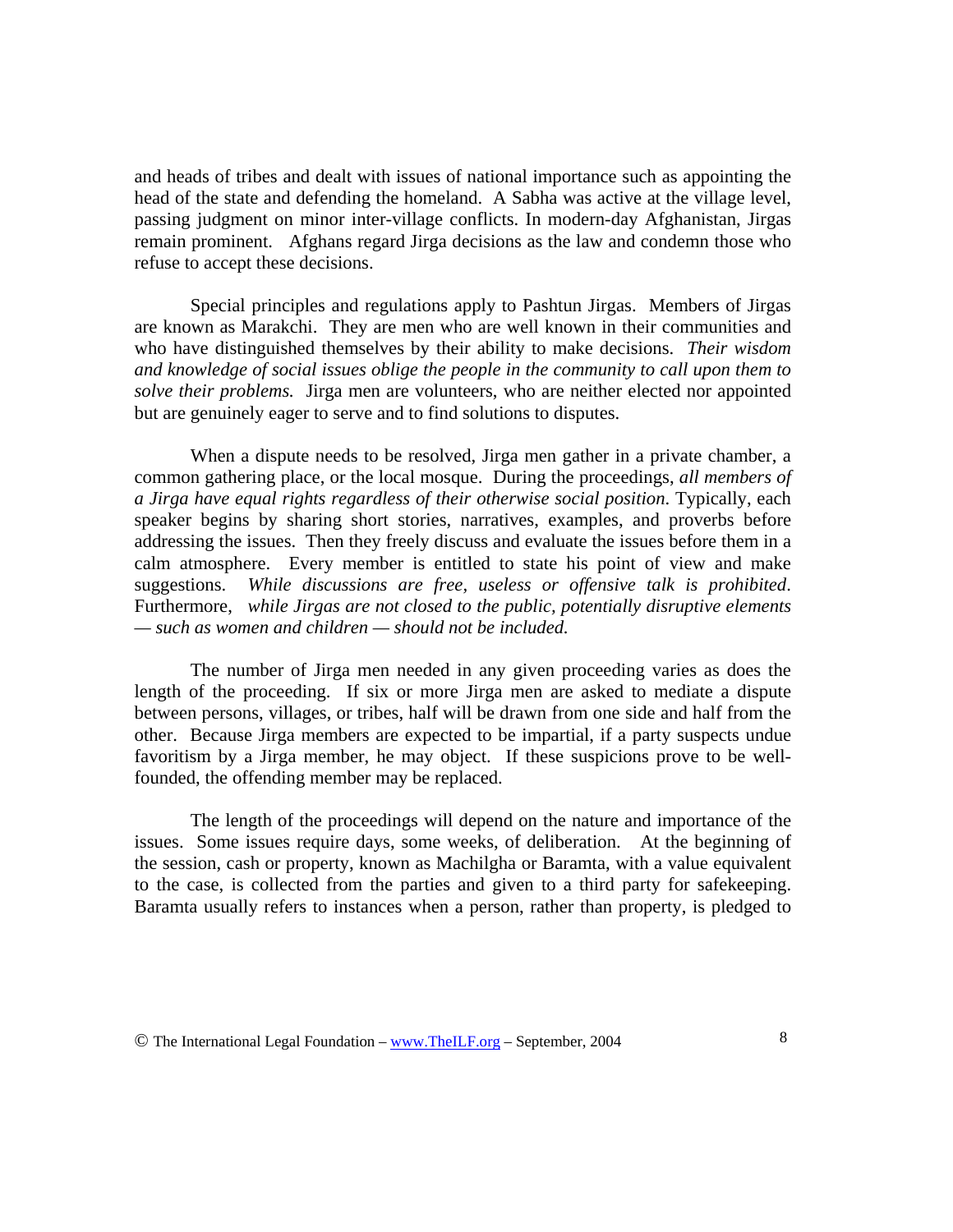guarantee the enforceability of the Jirga's pronouncements. Guns are commonly handed up as Machilgha. In essence, Machilgha and Baramta are a sort of *legal guarantee accepted by all tribes.* Any party to a dispute who does not feel competent to defend himself properly may have someone represent him until a decision is rendered. At the end of the proceedings, the Jirga will issue a decision.

 These decisions are conveyed orally, as they have been for centuries, from one generation to the next. Decisions that set forth general rules and have precedential value are known as Tselay. If a party refuses to accept the decision of the Jirga, he forfeits the Machilgha or Baramta*,* which will be given either to the other party or be kept by Jirga members. Jirga members rely on prior decisions and Tselays to resolve conflicts. They also rely on Nerkhs, meaning "price," specific to every tribe, which are essentially recognized amounts of damages for different wrongs. *The Nerkhs and Tselays of the Ahmed Zai tribe are well known and deemed reliable because the tribe is the largest Pashtun tribe with the wisest Jirga men.* Because of that, they also have greater precedential value and are relied upon by other tribes.

# II. Takhm or Appeal

 A person dissatisfied with the decision of a Jirga may ask that another Jirga review the case. If a party is dissatisfied with the ruling of the second Jirga, a member of the Jirga may ask for a third and ultimate review known as Takhm**.** Parties must accept the final decision of the Takhm. If one refuses, the tribe will choose a suitable punishment, which ranges from cash fines to burning down the house of the guilty party.

 Pashtuns regard Jirgas as the main foundation for Pashtunwali. In their view, Jirgas illustrate their republican and democratic spirit. Pashtuns strongly believe in the words of Khoshal Khatak that: *A community who knows the abundance of Jirgas will never undertake something not decided by a Jirga.* According to the Pashtuns, the nation has solved local and national conflicts despite the lack of a central government with this system, and the community has grown and developed under it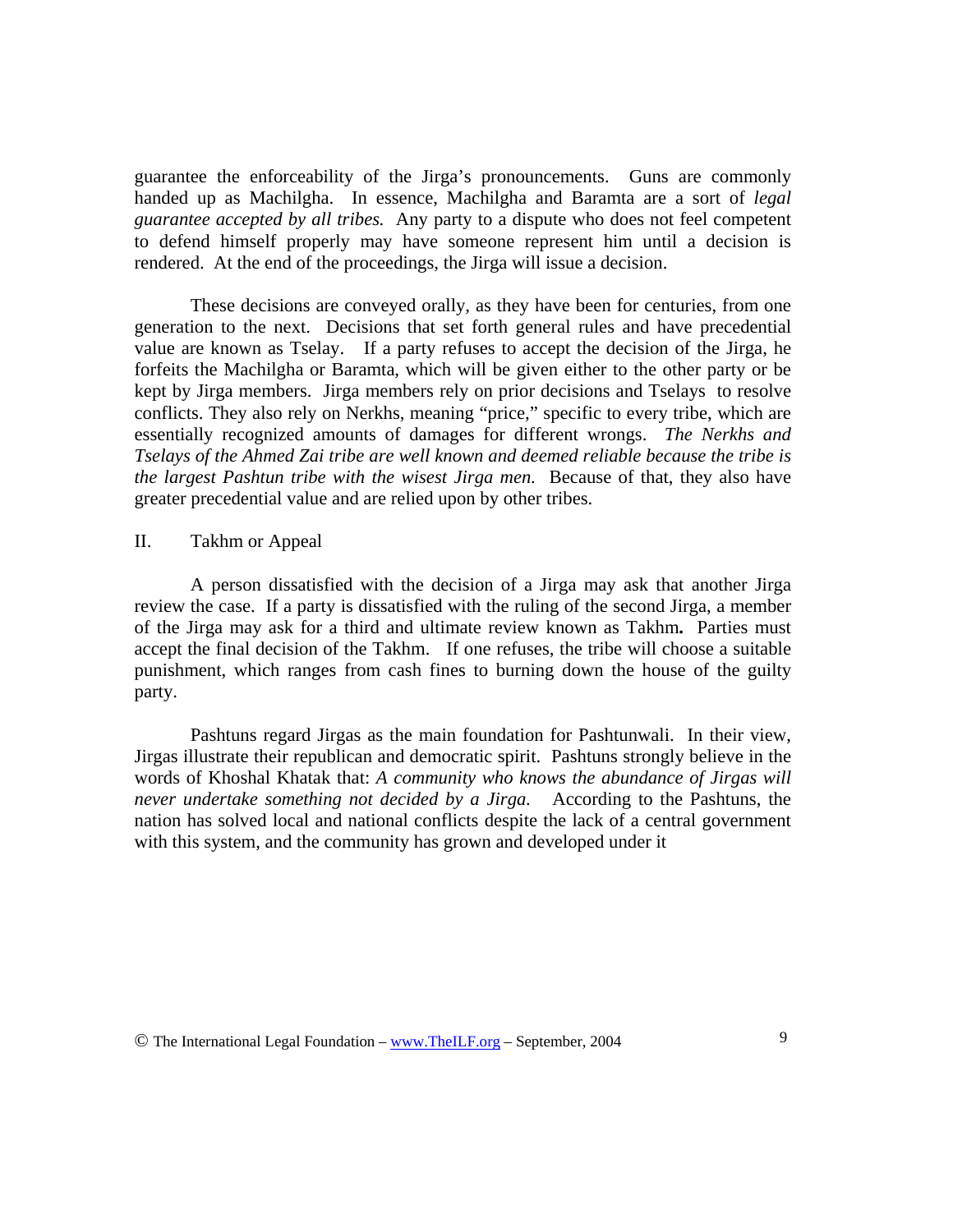# III. Enforcement

The men responsible for the enforcement and implementation of the Jirga decisions are known as Arbakai. In ancient Aryan tribes, the Arbakai led groups of warriors in wartime and maintained law and order in peacetime. Today, they take orders from a commander. They are given considerable immunity in their communities and cannot be harmed or disobeyed. Those who flout these rules are subject to the punishments set by the Arbakai organization.

## SUBSTANTIVE CONCEPTS

 Pashtun norms of criminal law are based on the notion of restorative justice rather than on the notion of retributive justice relied upon in Western and international law. Rather than being sent to prison for a wrong committed, the wrongdoer is asked to pay Poar**,** or blood money, to the victim and to ask for forgiveness. Because asking for forgiveness, or Nanawati, is part of many "sentences," it seems appropriate to describe the concept at this juncture. Nanawati is a special custom for seeking apology and eliminating enmity. The custom is used in all Pashtun tribes, taking virtually the same form in every community.

 In the case of an intentional or accidental murder, the murderer's relatives may help carry the victim's body to the gravesite. A member of the murderer's family also may lie in the grave dug for the victim implying his surrender to death. Another form of Nanawati requires that the aggressor go to the other party's house with *some elder, learned men, aged people and some old ladies* and slaughter a sheep. Taking the sheep is mandatory and the number of sheep will differ according to the importance and seriousness of the case. If the conflict is between families, the sheep is slaughtered at the gate of the house. If the conflict is between tribes, it is slaughtered at the gate of the local mosque.

 Nanawati for the murder and abduction of a married woman requires the giving of four copies of the Holy Koran, four women, and a fat sheep to the victim's family. The Nanawati for the taking of a person's weapons by force during a fight requires a visit to the victim's house with a sheep. Refusing the Nanawati subjects the victim's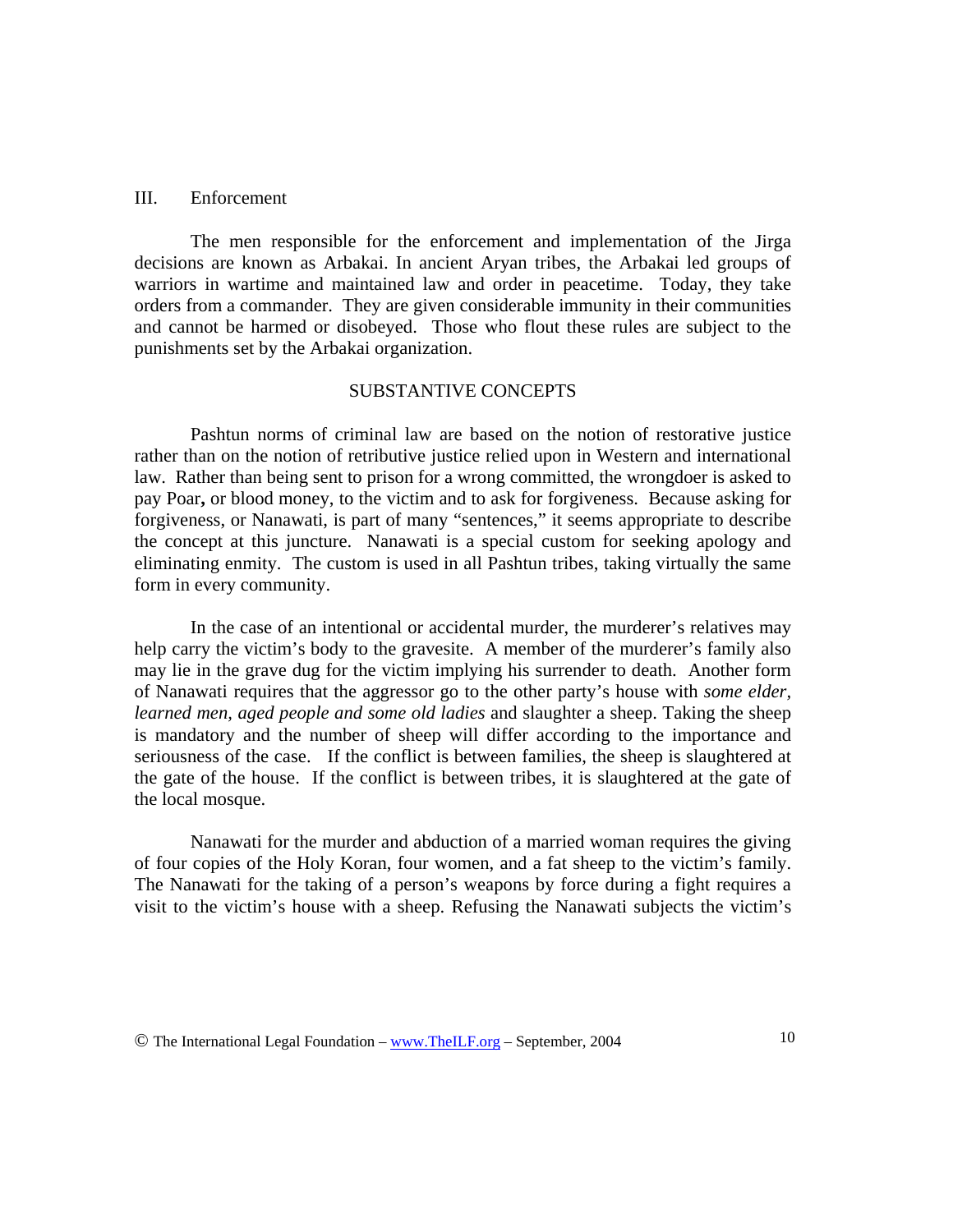family to accusations of opposing the Nerkhs and Tselays of Pashtuns -- an allegation that *no one can afford*.

 As mentioned earlier, when a crime is committed, the perpetrator will be asked to pay Poar**,** or blood money, also known as Khoon, to the victim. Poars differ from tribe to tribe and the following is an example of the Poars for different crimes in different tribes.

- I. Crimes Against the Person
	- A. Murder

Generally, Pashtun tradition treats accidental and intentional murders differently. Moreover, if someone is killed by a group of persons, the group pays one Poar. The one who actually committed the murder pays a higher Poar than the others.

# (1) The Ahmed Zai Tribe

 According to the Nerkhs of the Ahmed Zai tribe, every murder has its own Poar, also known as Khoon Bad Poar or Khoon Baha. If there is no plan for revenge and the perpetrator asks the victim's family for forgiveness, the murderer may only be charged a fine.

(i) Intentional murder without abuse or torture

(a) If the victim's relatives promise not to seek revenge and the perpetrator accepts the decisions of the Jirga, he will be charged with a full Poar or one Khoon. A full Poar in such cases requires the perpetrator's family to give *two fair and virgin girls,* or Pighlas (also known as Speen Paitsa, Got Laka, and Ronee) to be wedded to a member of the victim's family following special ceremonies. In some cases, additional cash payment must be made to the victim's family. *Generally,* g*irls are preferred to money, because when the girls are wedded to the victim's family, kinship and blood sharing will transform the severe enmity into friendship.*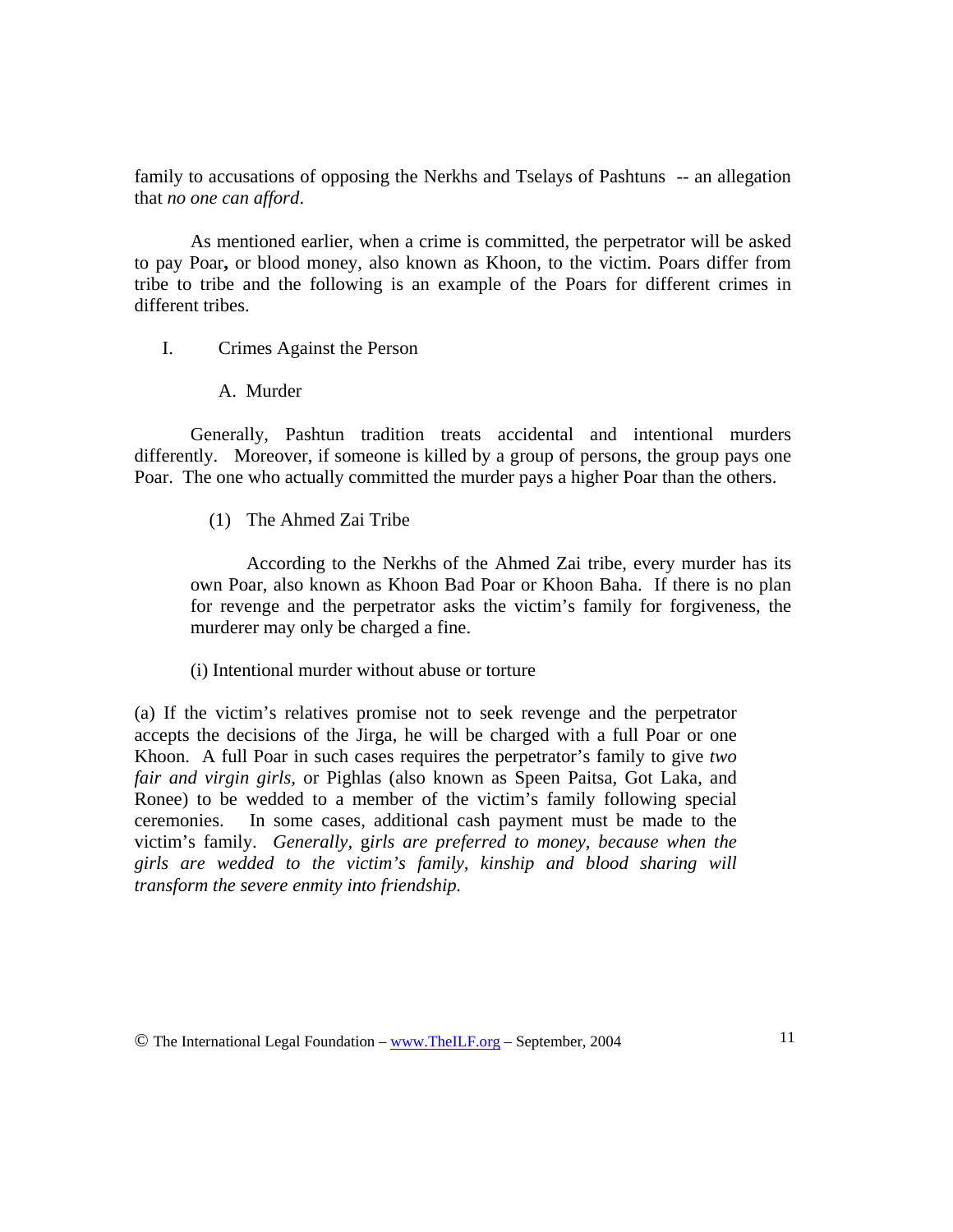(b) If the victim's family chooses revenge and kills the perpetrator or a member of his family, the same rules will apply to them as did to the perpetrator. The Nerkhs and Tselay are clear on the subject, and there will be no need to convene a Jirga.

#### (ii) Intentional Murder with abuse or torture

(a) If the victim has been abused or a part of his body cut, the Poar is doubled to compensate for the "insult."

(b) If the perpetrator takes the victim's weapon, an additional payment, called Sharm-Shame, is required.

## (2) The Wazir Tribe

 The Nerkhs of the Wazir Tribe mandate that a murder be punished by either death (Quesas**),** giving blood money to the victim's family (Deiyat in Sharia, or Soara), or giving a girl to the victim's family. The following is an actual case:

> At one time, a dispute arose over water allocation between two members of the Wazir tribe, Haji Sardar and Shah Tofan. The altercation escalated to the point where Haji Sardar's son shot and killed Shah Tofan's son. Haji Sardar's family was then forced to flee from the village to Pakistan. In their absence, the village elders decided to mediate the dispute between the two families and determined that the dispute and resultant murder could be resolved by having Haji Sardar's family give two girls and pay a fine 300,000 Pakistani Rupees to the family of Shah Tofan. In addition, the Jirga ordered Shah Tofan – as an expression of his approval of the Jirga's decision - to have a girl of his family marry a member of Haji Sardar's family. Shah Tofan accepted this resolution. He also agreed to accept the two girls as recompense for the murder of his son, but he rejected the payment of the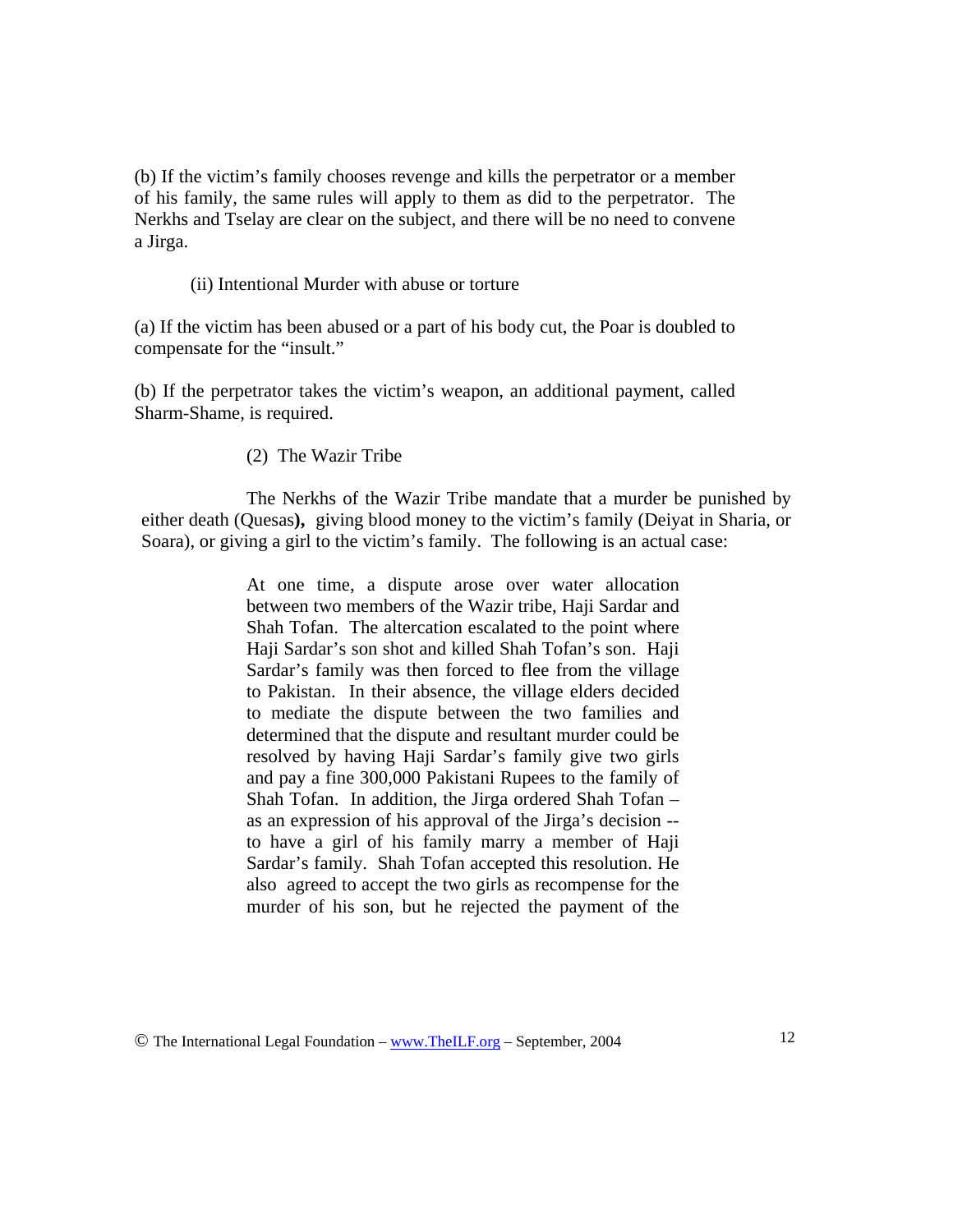300,000 Pakistani Rupees. After this compromise was reached through the power of the Jirga, there was no further incident or dispute between the families.

(3) The Momand Tribe

 The Nerkhs of the Momand Tribe require that a murder case be settled either by killing the perpetrator (Quesas), payment of blood money (Nika), giving of a girl (Soara), or exile of the perpetrator from the country (Kashinda). If someone is murdered intentionally for the purpose of receiving an inheritance, the perpetrator's property is confiscated, he loses the inheritance, and the community burns down his house.

(4) Other Tribes

 In Dzadzai, Mangal and neighboring areas, a murderer may atone for his crime by offering a girl to the victim's family and paying a fine, known locally as Saz. In the area of Paktia (Paktia, Paktika and Khost), Nanawati is required in addition to the fine.

B. Assault

 The punishment assessed for the infliction of injury depends upon both the nature of the injury and the instrument used to inflict the injury. The punishments required by the Nerkhs are listed below.

| Body Part Injured: | <b>Punishment Assessed</b><br>(equivalent to) |
|--------------------|-----------------------------------------------|
| An eye             | half a murder                                 |
| Two eyes           | one murder                                    |
| One ear            | half a murder                                 |
| Two ears           | one murder                                    |
| A tongue           | one murder                                    |
| Two legs           | one murder                                    |
|                    |                                               |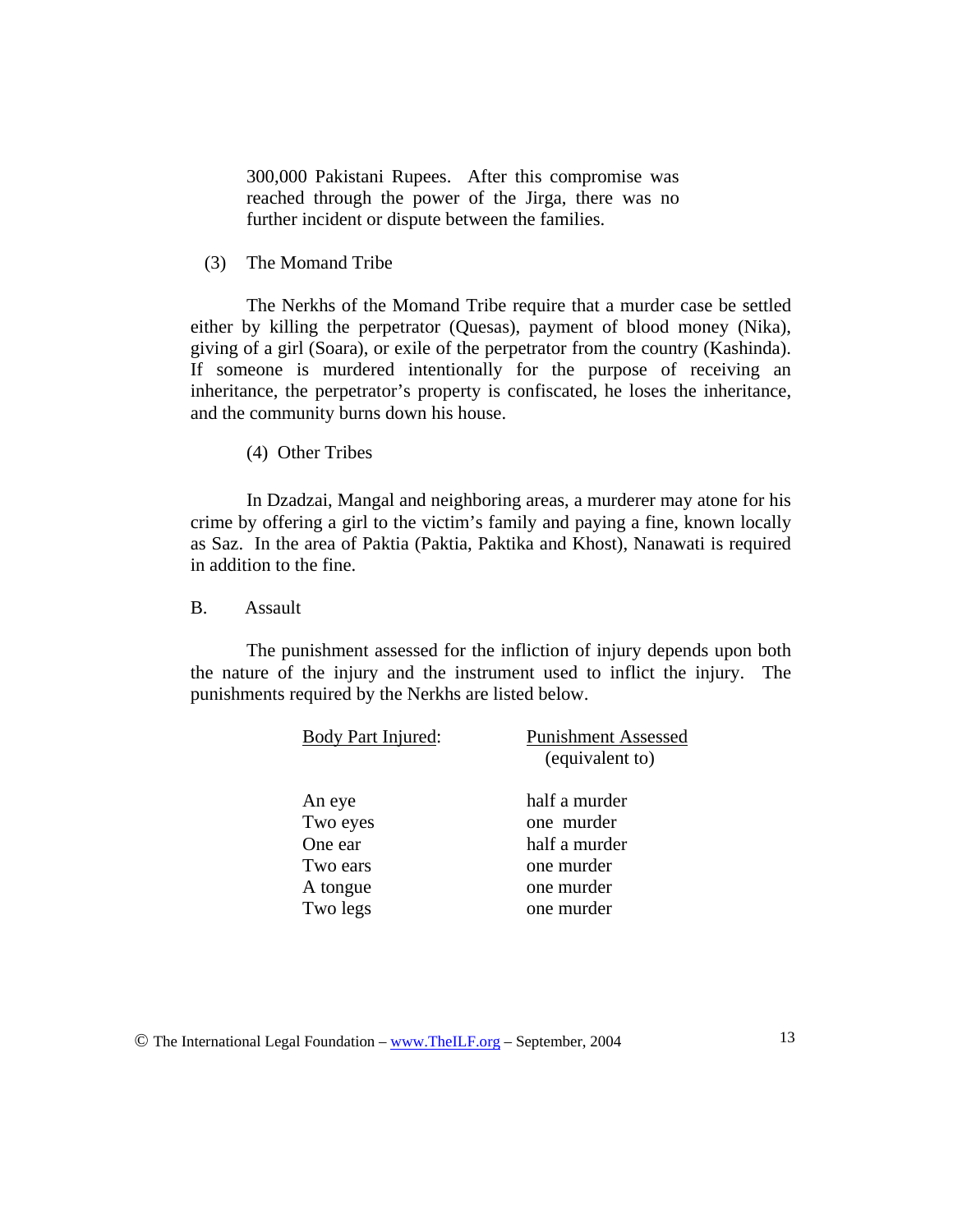| Two lips                | one murder                         |
|-------------------------|------------------------------------|
| A front tooth           | one murder                         |
| Other teeth             | $1/12$ th or $1/13$ th of a murder |
| Cutting genitals        | two murders.                       |
| Eyebrows                |                                    |
| (wounded/plucked)       | special Poar                       |
| Mustache                |                                    |
| (plucked accidentally)  | more than one special Poar         |
| Mustache                |                                    |
| (plucked intentionally) | five special Poars because         |
|                         | the manhood and virility of        |
|                         | the man are endangered.            |

A wound caused by a gun, knife or sword is the equivalent of half a murder. An assault with a stick does not have a Poar and can be forgiven if no wound is inflicted and the victim accepts the perpetrator's apology**.** 

# C. Crimes Against Women

According to Pashtun tradition, *because of the importance of women, most of the severe fights and conflicts arise out of disputes over women's issues, for which special regulations and principles exist*. The following are examples of crimes and punishments involving women:

- If a married woman is kidnapped, the punishment is equal to seven murders. This rarely happens because kidnapping a married women is a matter of life and death.
- If a woman and a man are caught committing adultery, they are both killed and no Poar is required.
- If a woman does not struggle against, or otherwise resist, a man who assaults her, she is deemed to be a willing participant and both she and the perpetrator will be killed.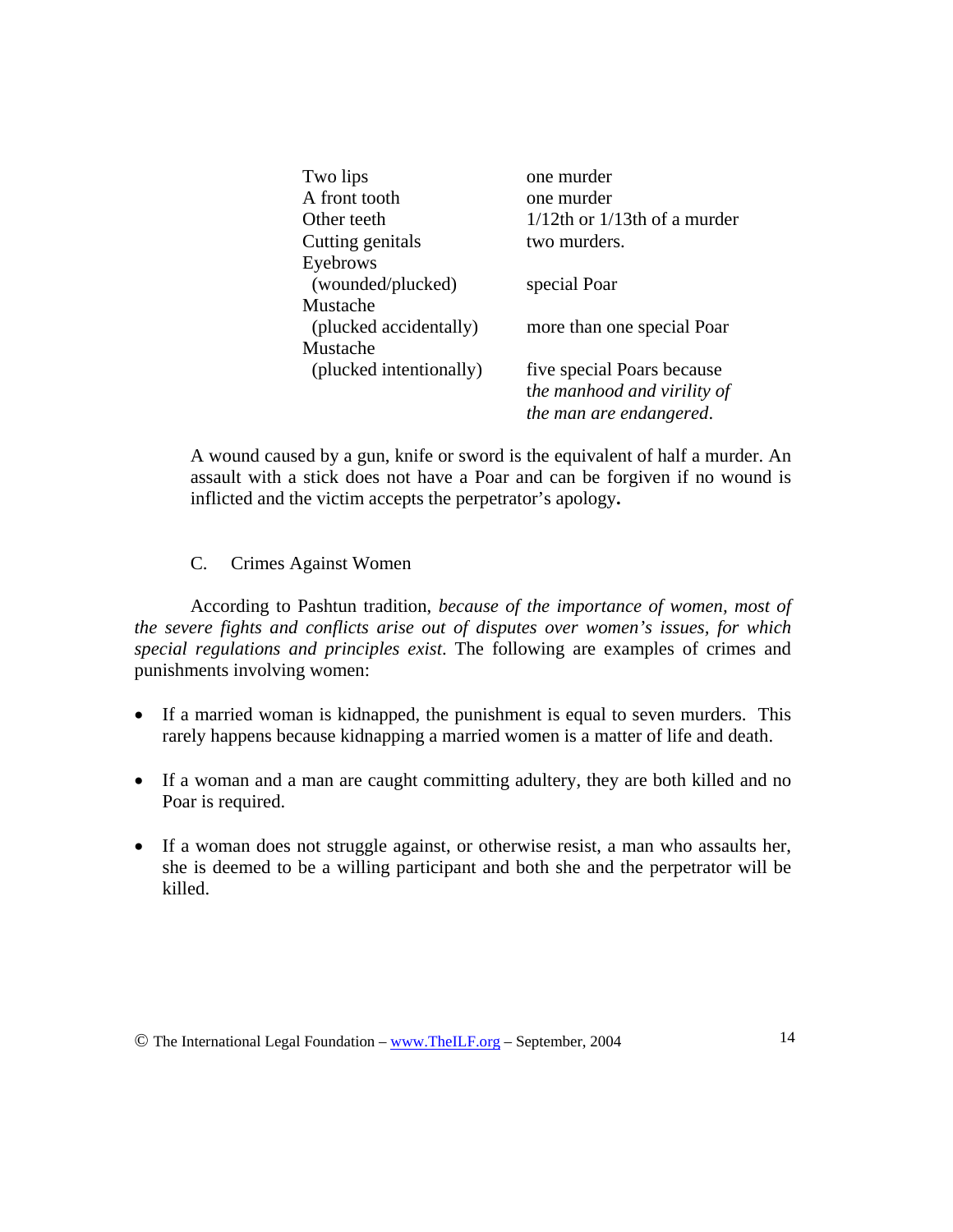- If the woman screams and struggles, the Nerkhs require that the aggressor's ear be cut off or that he be sexually insulted and die. If the harsher sentence is imposed, the person who performs the killing need only pay a fine equivalent to half a murder as Poar to the aggressor's family.
- If a woman enters a stranger's house seeking asylum and the owner of the house gives her shelter, he is considered a kidnapper and punished accordingly. If, however, he informs her husband or relatives and makes them reconsider their behavior towards her, he will not only escape the Poar but *he might also help to improve the life of an innocent human being*.
- In other contexts, providing shelter or protection, Panah, gives rise to specific rules. *Even criminals are given protection by Pashtuns. It has often happened that a family has given shelter to a stranger not knowing that he has just killed a family member. Even under these circumstances, the murderer will be sheltered.* Once he leaves the house, however, the rule is no longer valid and the relatives of the victim will seek revenge. In that case, killing the murderer is not regarded as a crime.
- If a man kidnaps a woman and takes her to his house by force he can be required to pay the equivalent of one Poar for murder to save his own life and half a murder as Sham to the relatives of the girl. If, on the other hand, the girl colludes in the kidnapping, the man is required to pay the equivalent of two murders and the woman forfeits the right to visit her father's home after the wedding. This may be avoided if the girl's new family apologizes (Nanawati) and her parents accept the apology.
- If a man reaches for the shawl of a woman and removes it from her head, or if he fires bullets into the air improperly indicating that her father has agreed to their marriage, he will not be given her hand. *Similarly, if a man proposes marriage to a girl and her parents do not approve of the marriage, the man will lose her hand forever to discourage similar situations in the future.*
- When a woman marries and goes to her husband's house, she becomes his Namos (pride, property, and responsibility). If her husband beats her, breaks a bone, injures a body part or kills her, her father may claim Poar . If the father does not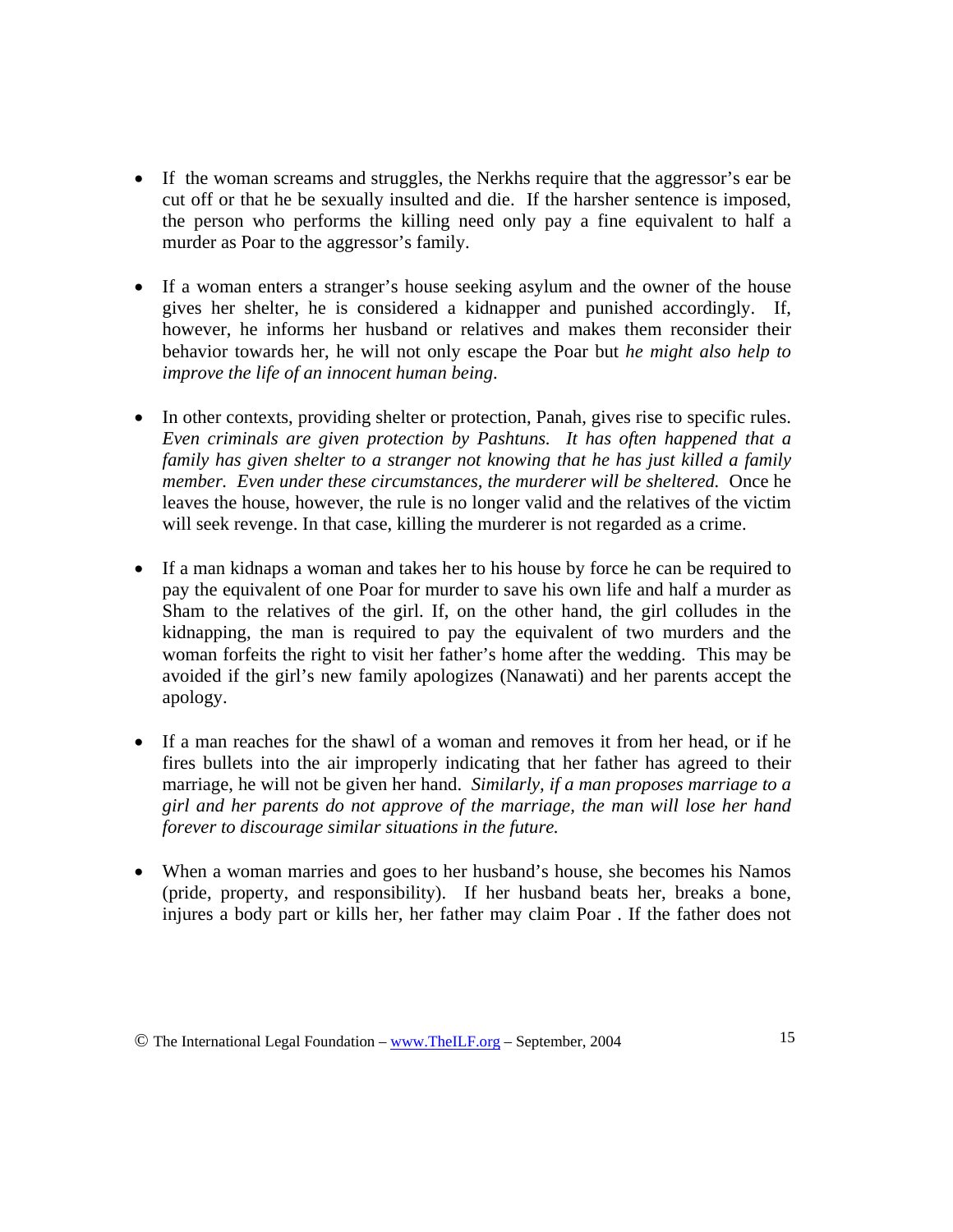consent to the Poar, he can perform Quesas and kill her murderer.

Example: In Khogeany, the Bad, or fine for acts against women, is intended to discourage others from engaging in similar conduct and thus is often very severe. In one example, a man was accused of raping a married woman. The Jirga determined that the woman's family should receive two women as Bad from the members of the man's household. The accused's uncle had two wives and was forced to give up one of his wives to the family of the aggrieved woman as Bad. This exchange was viewed as fair compensation for the crime.

- Finally, widows can only marry the brother or the cousin of the deceased husband. If no such person exists, the whole tribe shares the widow. No other tribe is allowed to marry her. If a widow marries a man from another tribe, he is fined as a kidnapper for insulting the tribe.
	- II. Crimes Against Property
	- A. House / Tent

Invading or stealing private property is considered a crime, requiring a special Poar. In some tribes and villages, the perpetrator is made to return the stolen cash or goods to the owner and to make an additional payment of damages known as Sharm. If all or parts of the stolen goods are gone, the perpetrator has to pay twice the price and Sharm. If one finds evidence of the stolen goods or cash in a house, the owner of the house may have to give Sharm and to apologize.

When a house is burned down, the perpetrator must pay the owner the price of the house with additional Sharm. The same applies to a person who burns the tent of another, he will have to pay the price of the tent as well as Sharm. In addition, the perpetrator will have to ask for forgiveness, or Nanawati, from the injured person.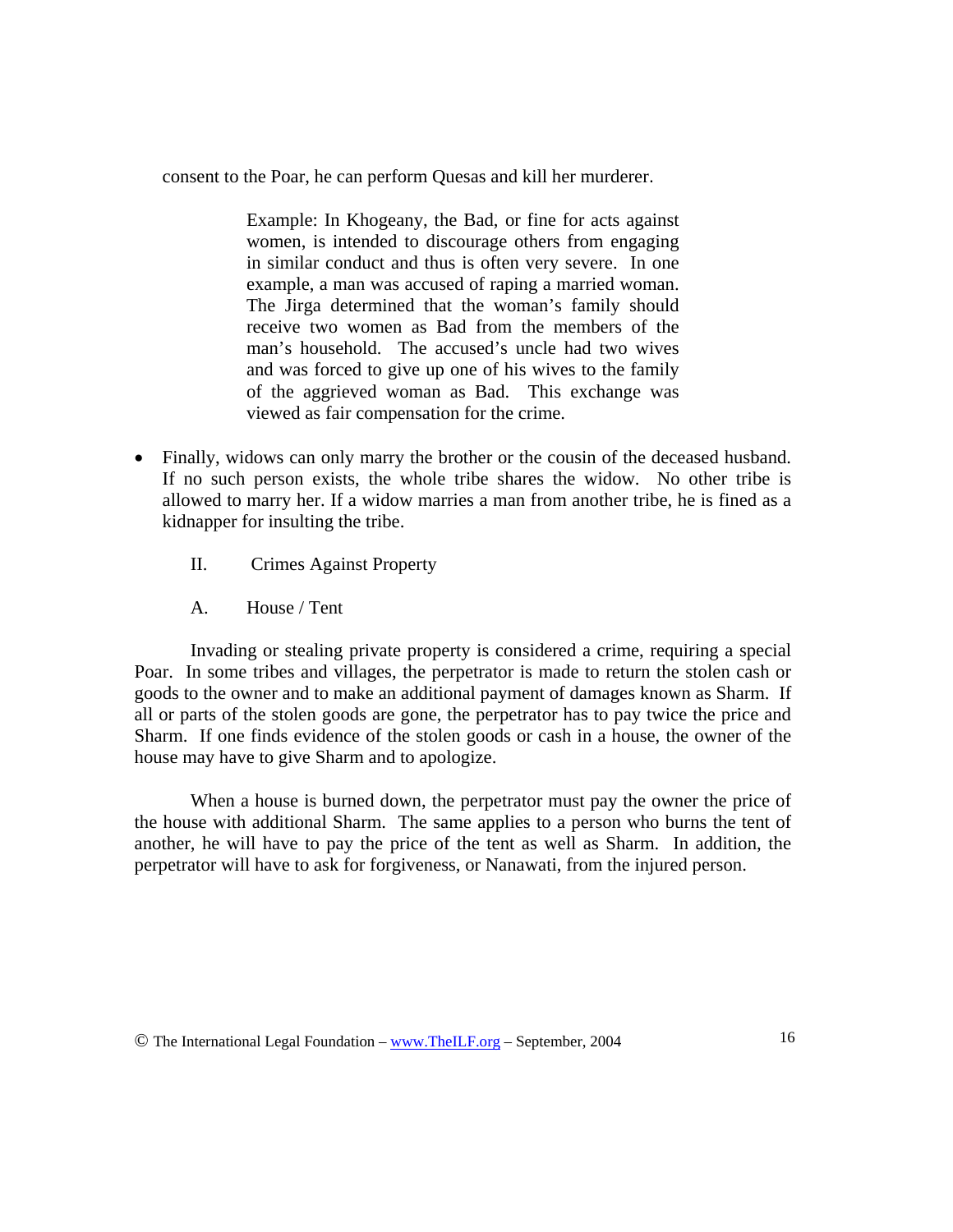Breaking the gate of a property or making holes in the wall of a house has its own different Poar.

B. Crops / Water / Tree

A person who intentionally uses the crop of another to feed his animals is required to pay the owner the equivalent of four times the value of his crop.

If a person diverts irrigation water to his own fields when it is not his turn, he must pay Poar and Sharm to the person whose turn it was. If fighting occurs and that person is injured, the perpetrator must pay a special injury Poar.

Badann is a special agreement for preserving the forests. No one can cut down a tree for personal use in a forest. If he does, he will have to pay a specified fine to the tribe.

III. Other Crimes

A. Possession of Weapons

 Carrying arms is not only lawful, it is deemed *necessary for every man in the community*.

B. Drug Crimes

 *The use of drugs is strongly condemned but no one has the right to take steps against, or even question, a person accused of using* drugs. If, however, the tribe decides to take action, that decision is enforceable.

C. Firing on a Guest

 If a person fires intentionally on someone's guest and injures him, he will have to pay a double Poar to the host. If the firing is accidental, a Sharm of 150 to 460 Rupees must be paid to the host, depending upon the region. If the guest is killed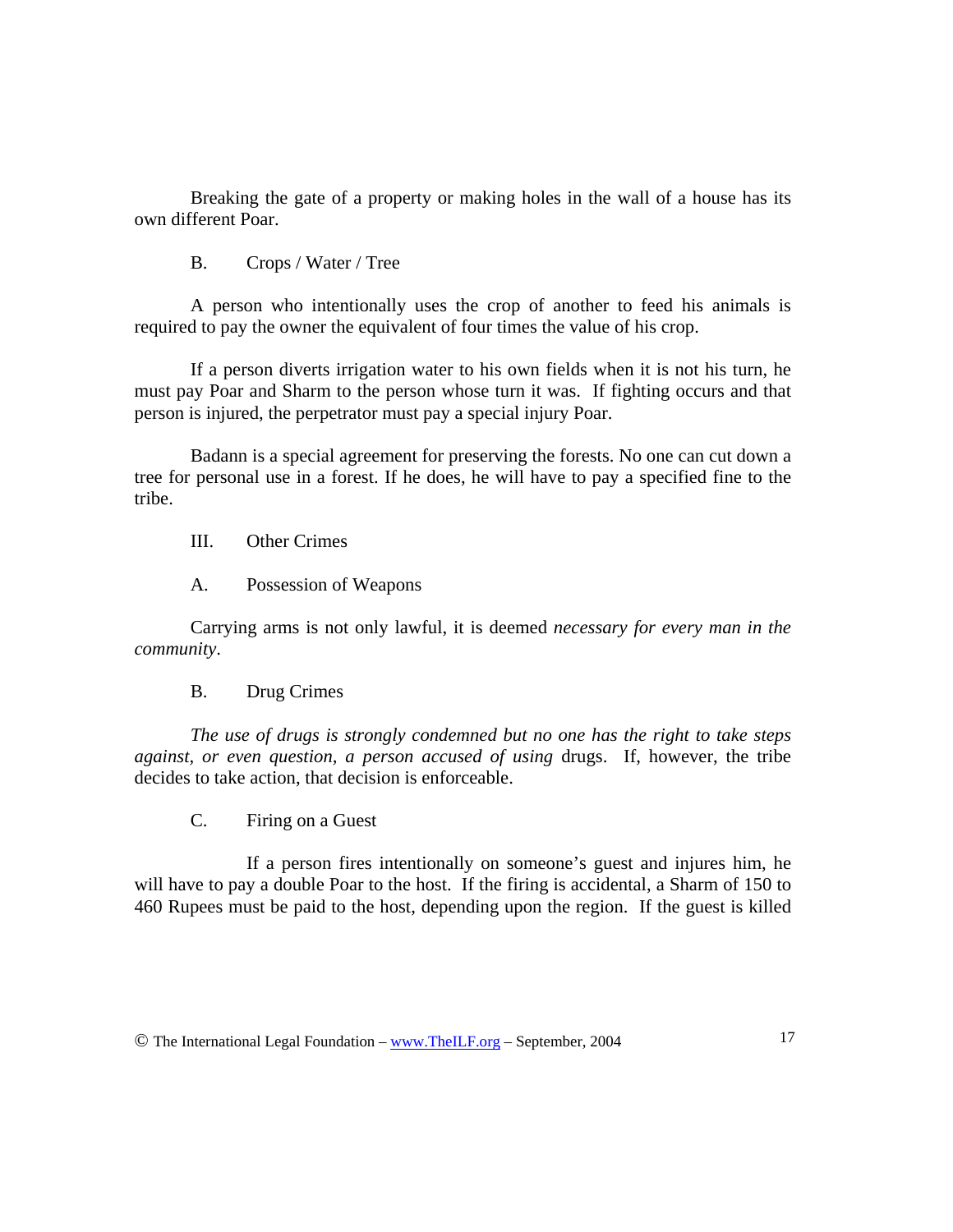as a result of the shooting, the perpetrator will pay double Poar to the relatives of the victim and a specified amount to the host as Sharm.

# D. Bad

 Bad refers to crimes ranging from saying an improper word to murder or violating someone's Namos. Different fines (Nagha and Sharm) are assessed for different Bads depending on their severity. For example, assaulting a person accompanied by a Badraga is a Bad. (A Badraga is a person or group from a neutral tribe chosen to escort an endangered person.) If the person is injured while being escorted, the Badraga will regard the act as a Bad done to it, requiring that the aggressor pay a suitable Poar. The eight tribes of Teera adhere strictly to this custom.

# E. Crimes Involving Animals

 If a person accidentally kills someone's dog, he must give the owner a sheep and a specified amount of money. If a person does so intentionally, he must either be put to death or pay the equivalent of one Poar/Khoon. *While killing a dog is not considered the equivalent of killing a human, dogs symbolize the protection of a house and its boundaries; therefore, killing a dog is regarded as a serious insult requiring harsh punishment.* 

A person who shoots or steals a chicken must pay a fine equivalent to nine times the value of a chicken, while a person who stones a chicken to death must pay the equivalent of twice the value of the chicken. A person who intentionally cuts off the tail of a cow belonging to another must pay the specified Poar and Sharm. If he fails to do so, the owner of the cow may cut off the tail of the perpetrator's cow.

# F. Unpaid Debts

 Conflicts also arise when money is loaned but not promptly repaid. A common idiom in the Khogheay tribe is that one gives with one's hand and takes with one's legs, meaning that when loaning money a person does so with his hands but must run after the borrower with his feet to get back the money. In Khogeany, many of the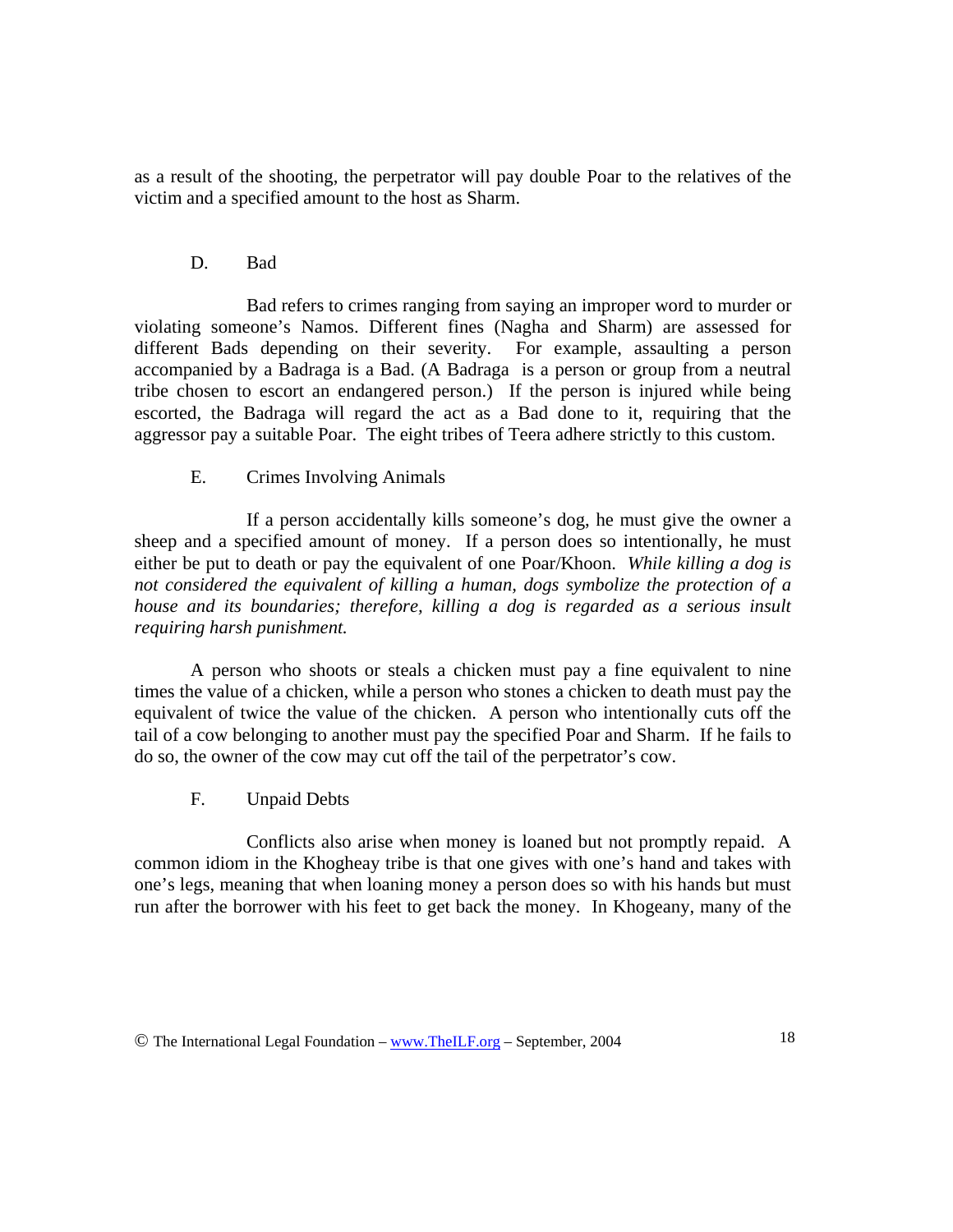loan transactions revolve around the poppy trade. Most people must cultivate and sell poppies in order to obtain money to spend on funerals and weddings. Many times, individuals will borrow money using their poppy plants as collateral. In some cases, however, the poppy crop may not be sufficient to cover the full amount borrowed and disputes arise.

Example, in the Marki Khiel village of the Khogeani Region, one farmer borrowed money from a local businessman and provided as collateral the poppy crops growing in his fields. Unfortunately, a severe drought plagued the region that season and the poppy fields were destroyed. As a result, the farmer had nothing with which to repay the loan. When the businessman demanded his money, the farmer tried to explain his predicament, but to no avail. To illustrate his dire economic condition to the businessman and to garner some sympathy, the farmer explained that he only had his wife and children to offer in exchange for his debt. The farmer, of course, did not intend to offer his family in exchange for his debt, but instead simply made this statement to explain that he had no means to repay the debt. To the farmer's surprise, the businessman demanded that the farmer turn his family over to repay the loan. The farmer told his wife and children to go with the businessman, but as they were leaving the house, the farmer retrieved his rifle and shot and killed the businessman. The Jirga was summoned to hear the case and determined that, based on the equities of the situation, the woman was not obliged to go with the businessman and that the farmer was not required to pay any Bad or fine to the businessman's family.

G. Perjury

A person who denies committing a murder or is alleged to have lied about a land-related issue is ordered to take "seven oaths." He swears seven times on the Holy Koran to establish his innocence. If, contrary to his oaths, he is, in fact, guilty and has perjured himself, he will be punished in the hereafter.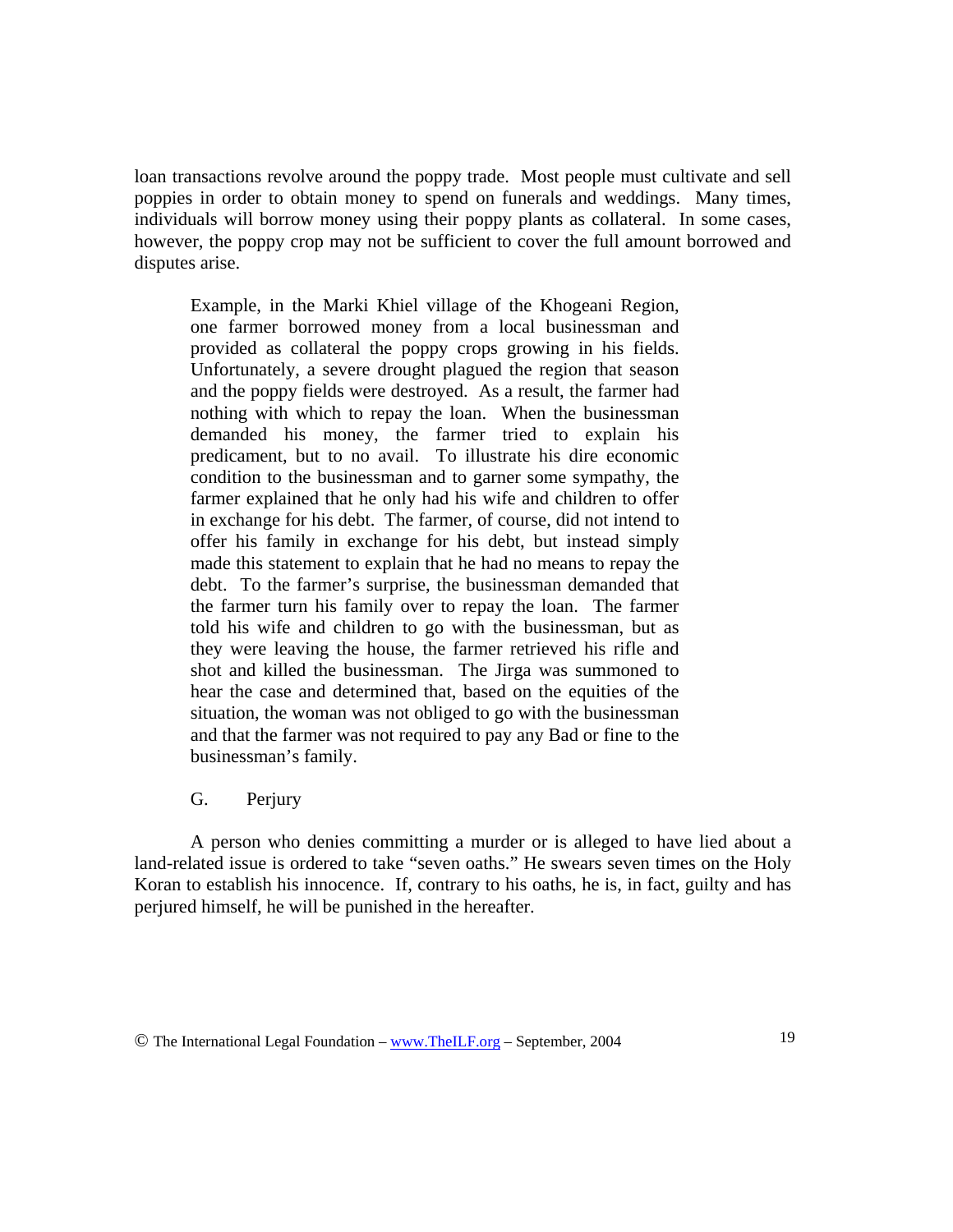# **PART TWO**

# **The Customary Laws of the Central Region of Hazarajat**



*THIS RESEARCH WAS FUNDED BY THE UNITED STATES AGENCY FOR INTERNATIONAL DEVELOPMENT (USAID) THROUGH MANAGEMENT SYSTEMS INTERNATIONAL, A MANAGEMENT CONSULTING FIRM LOCATED IN WASHINGTON, DC, UNDER THE AFGHAN GOVERNANCE AND LEGAL REFORM PROJECT, USAID CONTRACT NO. EEE-00- 03-00014-000* 

© The International Legal Foundation – www.TheILF.org – September, 2004 20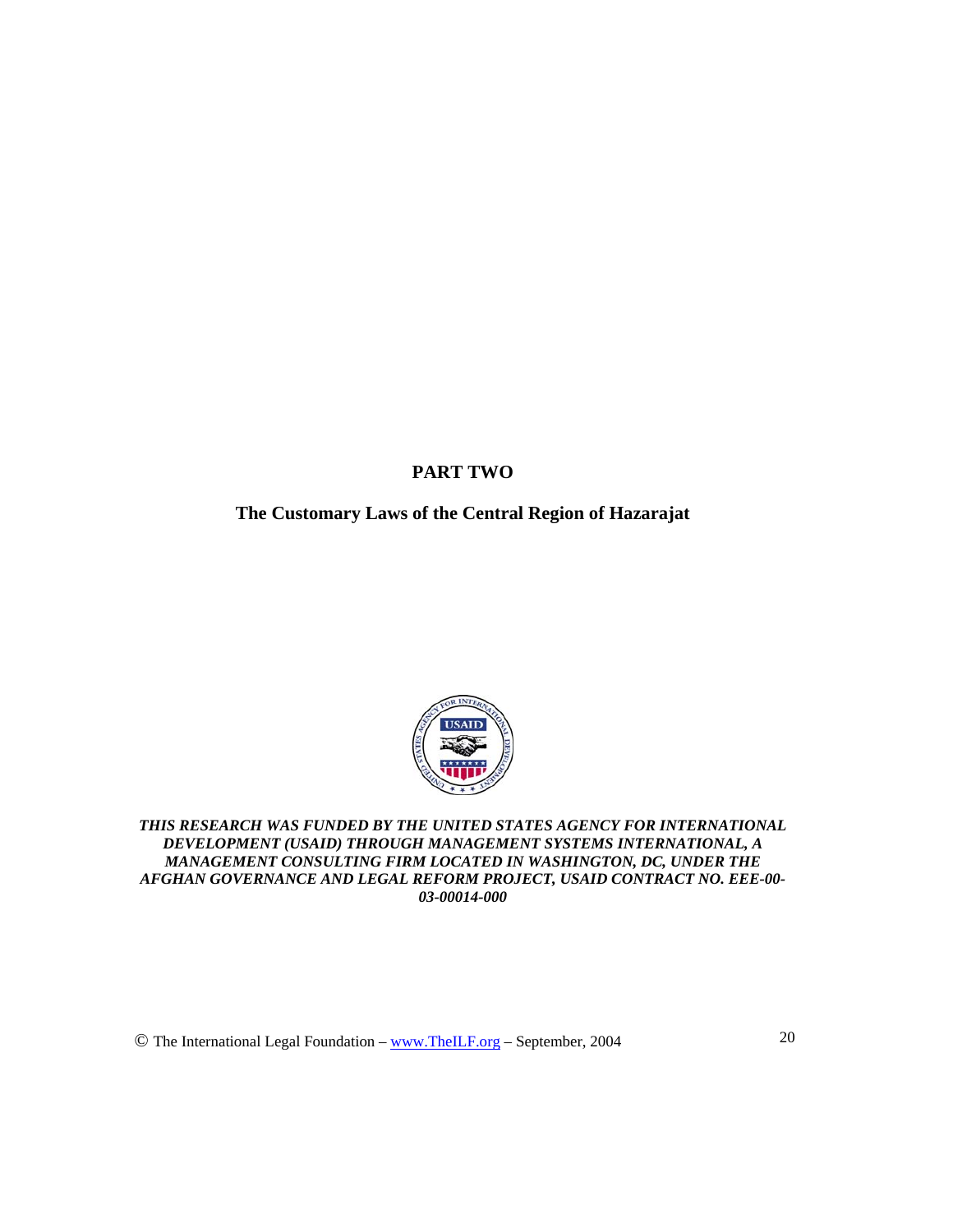#### INTRODUCTION

 The Hazaras of Afghanistan, of Mongol origin, have historically been the subject of discrimination and were the victims of large massacres by the Taliban. They live primarily in the center of the country in the regions of Bamyan, Orozgan, Wardak and Blakh. Bamyan, where the Hazaras are in the majority, is the historical, political, and administrative center of Hazarajat. It is also an important historical site in Afghanistan. It is the site of the famous lake Band-e-Amir and until the Taliban destroyed them, it was the home of the gigantic Buddhas

 A minority of Hazaras in Afghanistan are Sunni Muslims, the majority are Shiia Muslims from two different Islamic schools of thought: Shiia Jafary and Shiia Ishmaelia (who are followers of the Agha Khan). These two groups have been in conflict for centuries. The former believes that there will be a total of 12 Imams in world history, while the latter believes that there is always only one Imam (whose current incarnation is the Agha Khan). Given the absence of any central government in Afghanistan during the past 25 years, disputes in this region, as elsewhere in the country, have been resolved according to religious principles or customary laws, or a combination of both. In some districts, however, the political party – Hezb-e-Wahadat -- or the local war lord rules. Because the Hazaras and Pashtuns live geographically close together, their customs have a lot in common -- such as their formal process of apology.

#### PROCEDURAL CONCEPTS

#### I. Proceedings

The jirgas in this region are known as Maraka (pronounced Marka in Hazarajat) or Majiles Qawmi. They have been in existence for thousands of years and constitute the most reliable ethnic authority. Jirgas or Marakas have three to fifteen to thirty members, depending on the seriousness of the case. The members are known as Maarkachi. They include elders, or Ulema, and the descendants of the prophet, known as Sadat or Saiid. Women cannot be members of a Maraka. A dispute between Hazara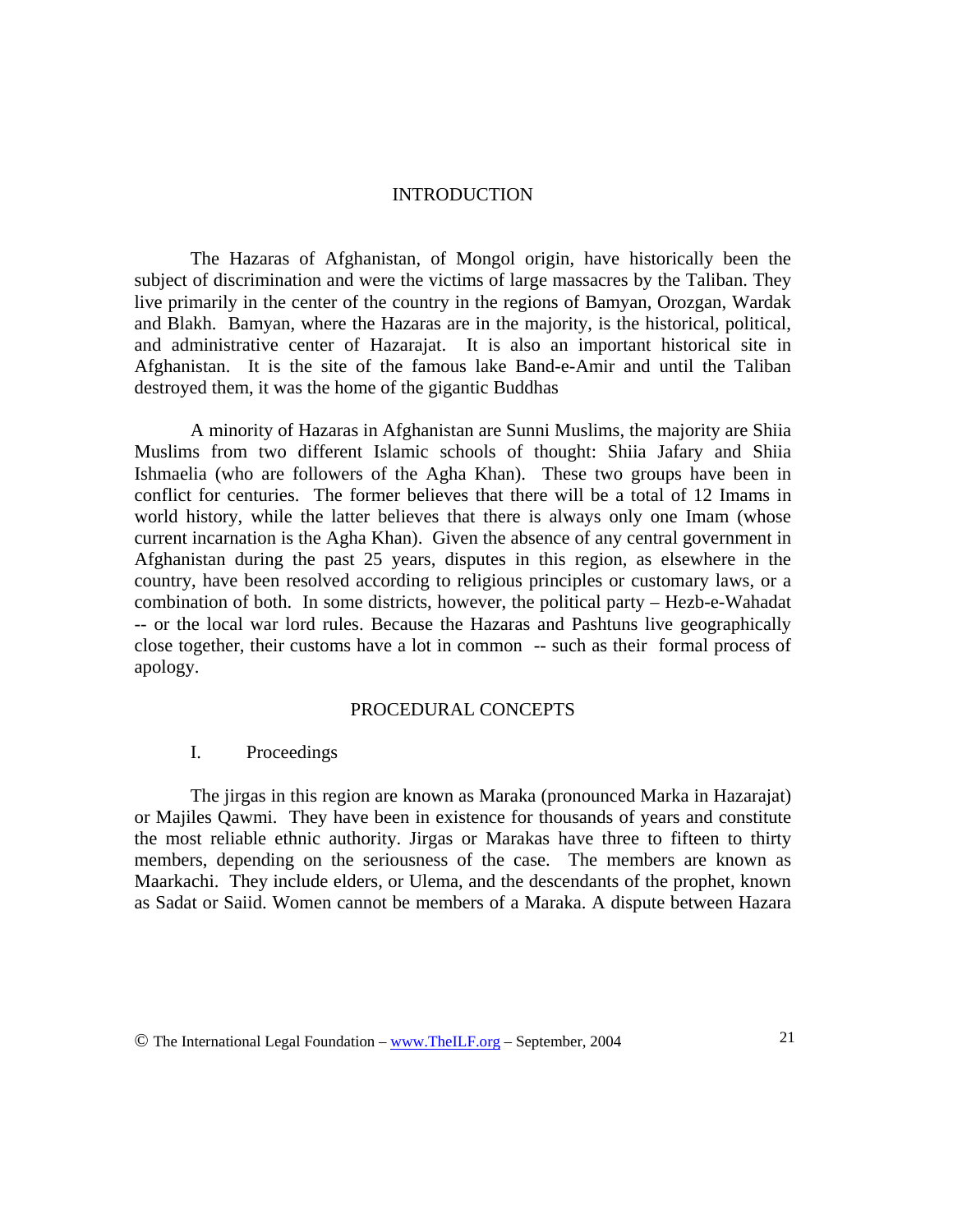may involve Hazara of different regions or different districts and the parties will ask to have members from their district or region represented on the Maraka. In the case of a conflict, the population will go to the elders and Saiid. The Malek, known as Wakeel in other regions, is the leader of the Maraka. As elsewhere, the Maraka meets in the mosque, or Takia Khana. It may also meet in a private house on the initiative of one of the parties. The host will then serve food and the relatives of the host will bring food. Our researchers were told by some that war lords have tried without success to end this tradition and impose their authority through force; others reported that the war lords do successfully impose their will by force.

At the beginning of the Jirga, the parties are asked to accept the full authority of the Maraka. One party may ask to have elders from other districts represented on the Maraka, and a date is set for the proceeding. When the time comes, the witnesses to the incident are heard by the Maraka. If a party needs assistance in representing himself, such assistance will be provided. The decisions in this region are based on Jafary jurisprudence and customs. Solutions are based on *prudent judgment, social justice, and careful deliberations.* In Ghazni province, there is a saying, *It is possible to have another trial after a trial, but it is impossible to have another assembly after an assembly.* During the war, in the region of Jaghouri, the people attempted to establish a judicial center, or Hawsa, to solve disputes, but armed groups refused to submit to its authority and the attempt failed.

#### II. Sentence and Punishment

The formal apology process is known as Ozrana or Nanawati. It generally involves the Uleman, or Mullah, and the elders taking the culprit to the family of the aggrieved party with a Koran, one or more sheep, money, rice, wheat, oil or other food stuffs, and a request for forgiveness. The apology group generally includes women because *they are precious and therefore, their presence demonstrates submission.* Other portions of sentences may involve the paying of a fine, known as Jarima, isolation, and the taking of land.

The decision of the Maraka is binding. A party who rejects the decision of the Maraka is dismissed from the tribe. His relatives will no longer be invited to weddings and funerals.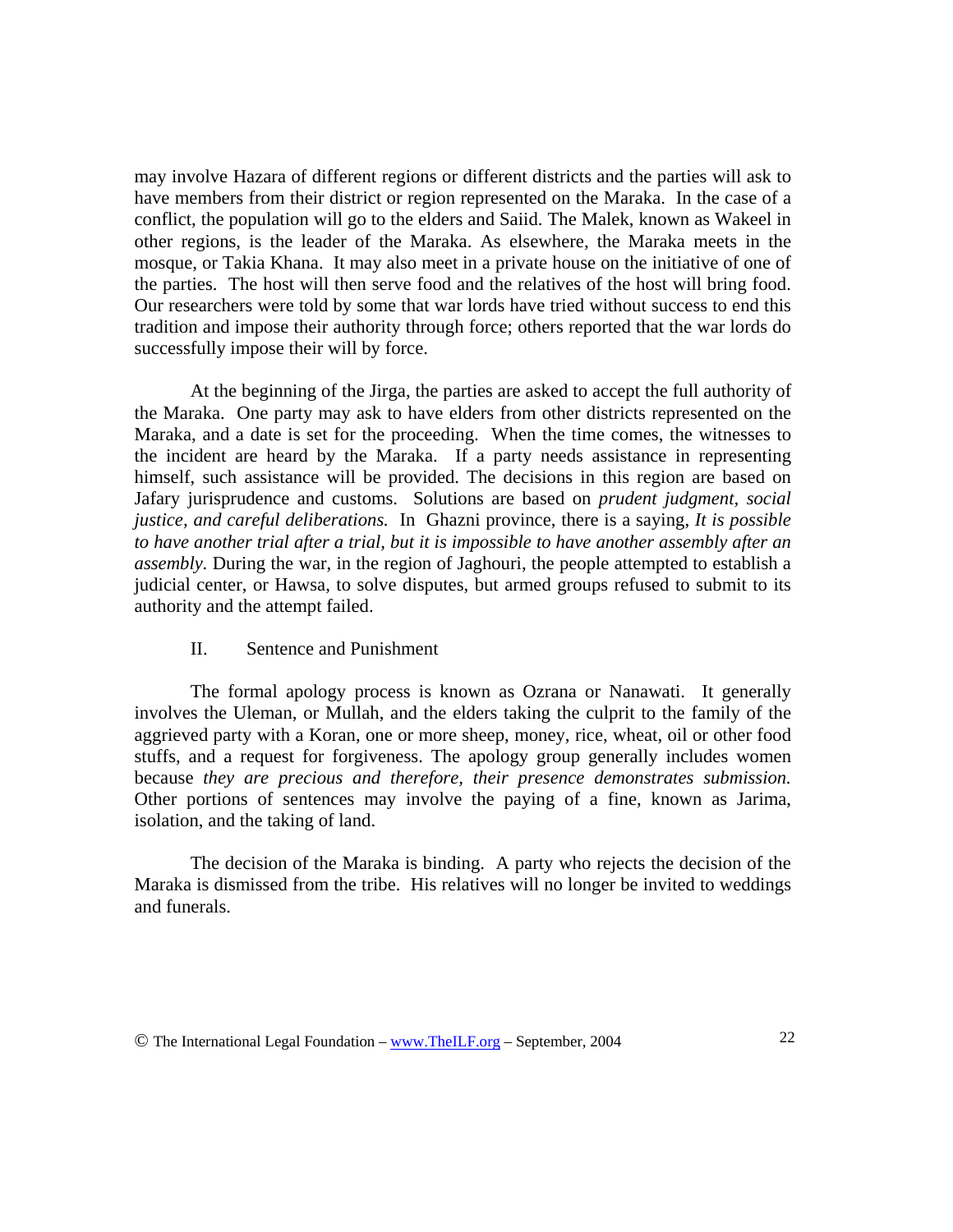Example: The leader, or Malek, of the village of Irmak remembered a case where a house had been burglarized and two members of the family injured. The perpetrator was found and a Maraka called but the perpetrator would not listen. He even threatened the members of the Jirga. The Maraka issued a decision whereby the perpetrator was to give back the stolen property and a plot of land of two Jereb, approximately 4,000 square meters, as compensation to the injured victims. $3$  He refused. The village decided that he could not live there anymore. His house was burned and his property seized and given to the victims. One year later, he asked the leaders of another village to go back with him to the first village to ask for forgiveness. The elders ordered him to wear a leash and collar, put grass in his mouth, and ask forgiveness. The apology was accepted and everything but the 4,000 square meters of land was returned to him.

## SUBSTANTIVE CONCEPTS

 Our researchers found that people in this region were reluctant to talk about crime in their community. There was a feeling that they did not want to insult people. Some Ishmaelites seemed reluctant to talk about adultery and other crimes to avoid criticism from their religious leaders. All agreed, however, that customary law methods were the most efficient manner to resolve any conflict.

I. Crimes Against the Person

A. Murder

3

 In cases of intentional murder, the matter must be sent to the government. With the approval of the government and the parties, the case may be sent back to the

A Jereb is 2,000 square meters.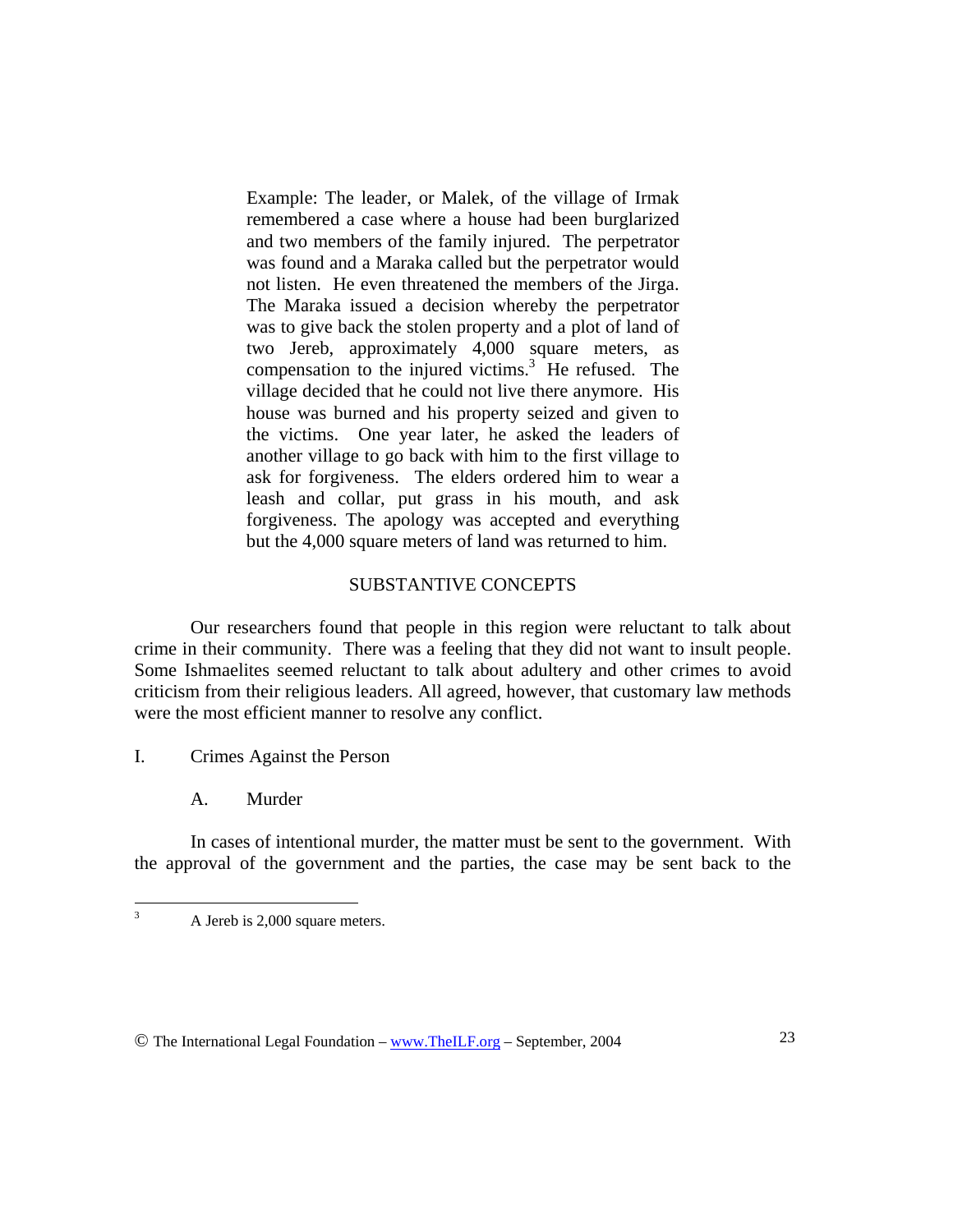Maraka. During the proceedings, however, the suspect remains in prison in government custody. The elders will gather evidence, find clues, study behavior, the history of the accused, and the animosity between the families. The Maraka will then reach a decision and impose a "sentence" which will include Deiyat, or payment to the victim's family. The perpetrator may be ordered to give 50, 100, even 1000 sheep or the equivalent in money, land, or silk. Sometimes, the matter can be solved with an apology. If the perpetrator does not pay, he will stay in prison.

> Example: In the district of Panjab, there was a murder. The Deiyat was 1500 square meters (35 Jerebs) of land with water for irrigation and a certain sum of money. The perpetrator could not pay, so he was left in prison.

> Example: There was a murder in the village of Pataoujoy and the case was sent to the Maraka for resolution. Elders from two other villages were asked to join in and the proceedings lasted two days. The perpetrator confessed to the crime and the village was willing to pay the Deiyat for him, but the family of the victim wanted Qesas, or retaliation by death. The Maraka worried that this might be the beginning of a vicious circle of violence between the two families and they convinced the victim's family to accept 4000 square meters of land or its cash equivalent and 500 times one Ser, or seven kilos of wheat. The family of the perpetrator offered to give a sister as Bad instead. When the victim's family refused the Bad, the perpetrator agreed to comply with the Deiyat.

The exercise of Bad, or the gift of a girl to the family of the victim, is not common among Hazaras. When it does occur, it is generally in cases involving a dispute between tribes or villages rather than between people of one tribe or one village.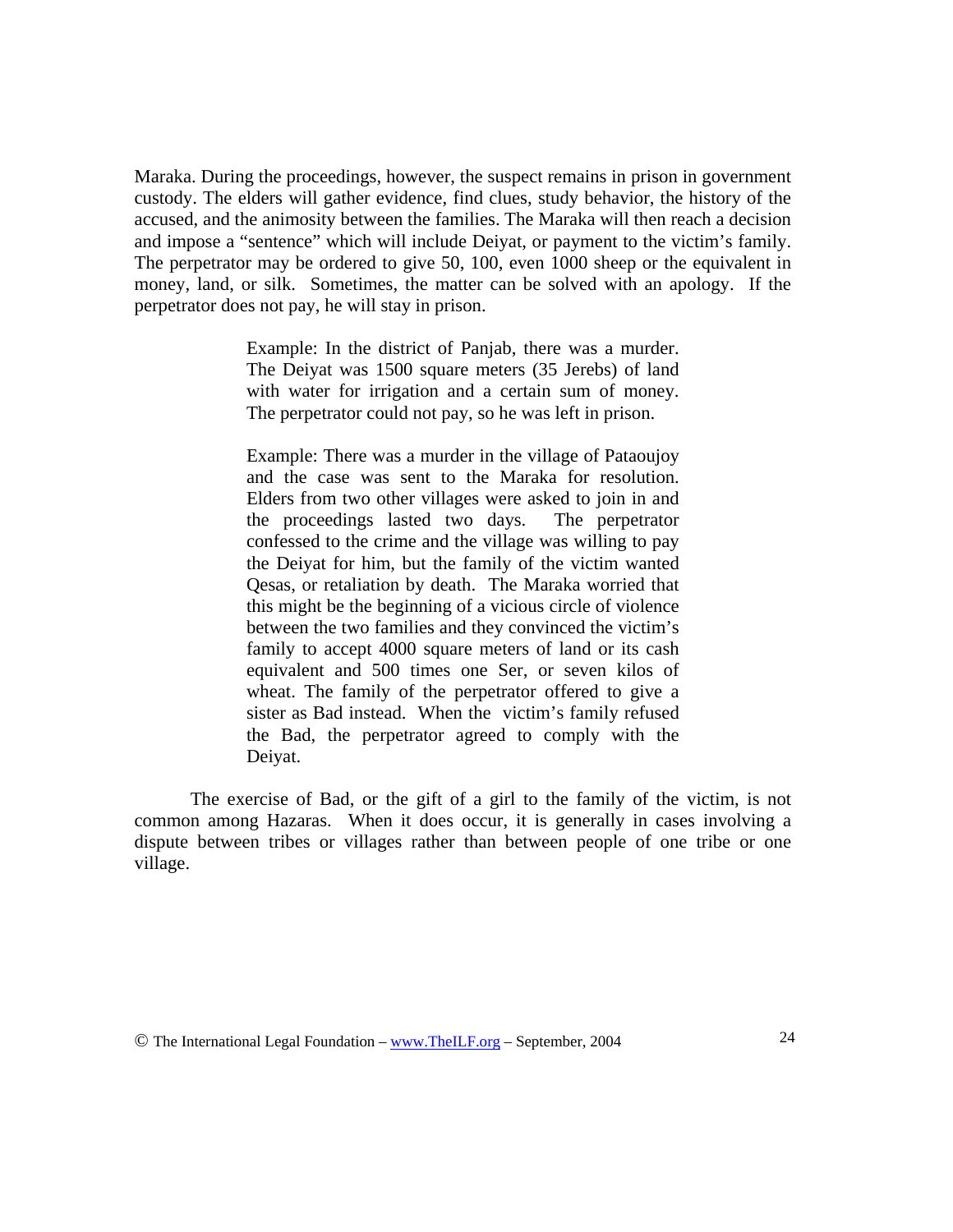# B. Manslaughter

Such cases are sent to the government first. If the government and the families of the parties agree, the case may be referred to the Maraka. The Maraka will always try to find a compromise and arrange for the perpetrator's family to apologize. Women must participate in the apology process and join the group going to the victim's family. The presence of women expresses extreme submission because *they are very precious.*  Including women in the group presenting the apology *is like taking out the good silver.*

C. Adultery

 This subject was difficult to discuss. Our researchers were told that Hazaras are very sensitive when it comes to adultery; they *detest it and do not want to talk about it.* They prefer to have the cases referred to the courts and the perpetrators punished under Sharia. We were told that adultery rarely occurs because the Hazara marry off their sons and daughters at the age of 16 or 18, if not younger. The members of the Maraka will find a person guilty of adultery only if there is testimony from eyewitnesses to the act or the woman gives birth to a child.

(1) Between an unmarried man and an unmarried woman

If the woman is unmarried or a widow, the tribe will ask the man and woman to marry. The man must then pay the family of the woman "milk money," which is a gift to the bride's mother for having nursed her daughter, and he must also pay the marriage portion, an amount settled upon and paid in cash beforehand. The milk money and marriage portions are only a fine and do not equal the cost of a marriage. This fine is 20,000 to 30,000 Afghanis, five to ten sheep, and 3500 kilos of wheat or other food stuffs.

(2) Between a married man and a married woman

The husband of the accused woman is entitled to get a divorce and the "guilty" man will be asked to marry the woman. The daughter or the sister of the perpetrator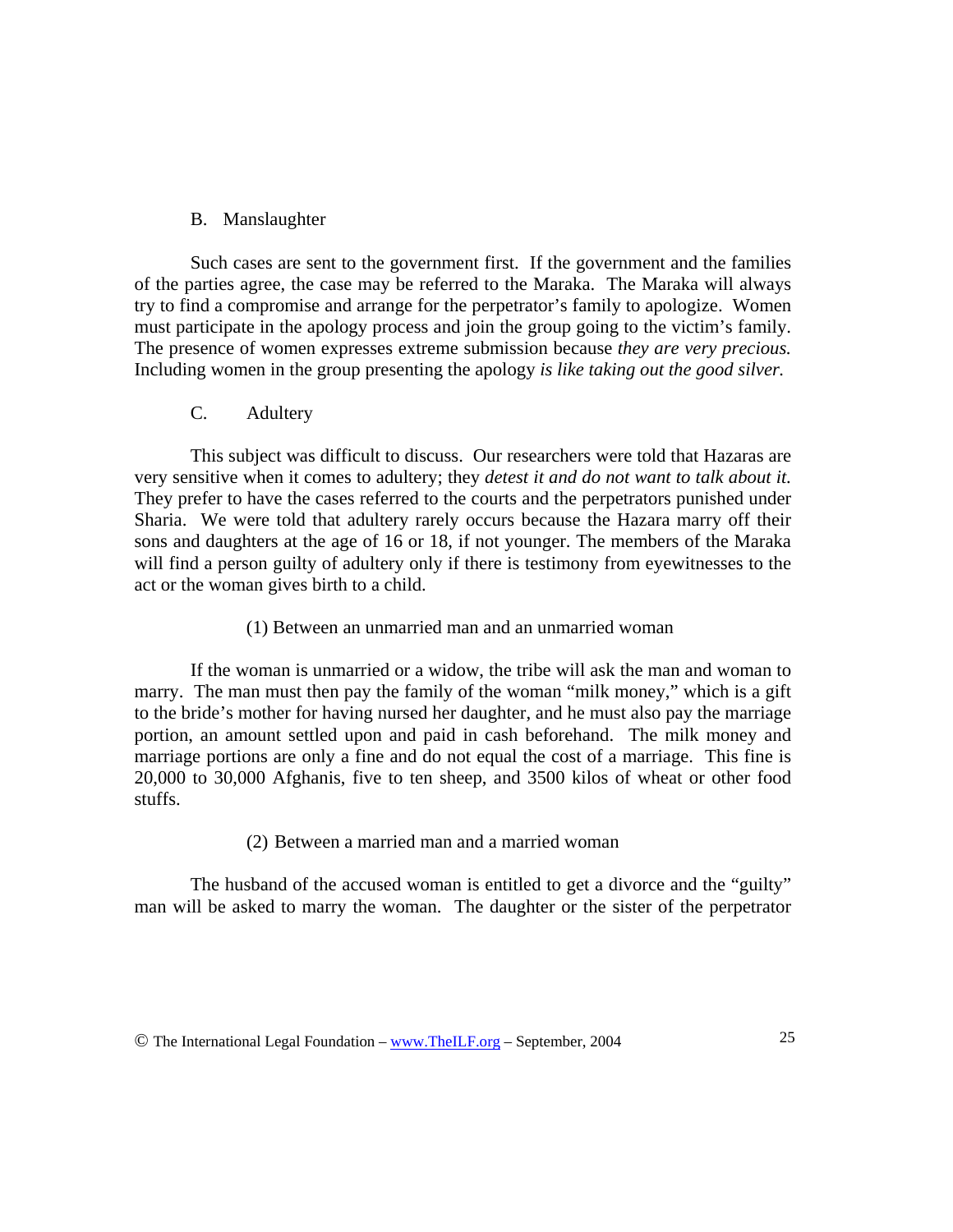will be given in marriage to the divorced husband. If the perpetrator has no sister or daughter, he will be asked to pay for the marriage of the divorced husband to another woman. The marriage between the perpetrator and the woman will be postponed for three months to determine whether she is pregnant because, if she is, the child is illegitimate.

In cases of actual rape, physical punishment is an alternative.

Example: In one case of rape, the Jirga/Maraka ordered the woman to receive 60 lashes and the man to be stoned to death. Thereafter, the woman's husband divorced her, she became depressed and ultimately died

(3) Issues related to women and marriage

Our researchers were told on the one hand, that the most important part of a marriage agreement is the consent of the woman, followed by the agreement of her guardian, or Wakeel, and that of her parents. On the other hand, they were told that some consider the consent of the parents and the girl's representative to be the most important component of a marriage agreement; thus less emphasis is placed on the wishes of the woman herself. The question of marriage leads to numerous conflicts - such as problems arising when the cradle-promised wife refuses to marry or the widow wants to marry without her in-laws' permission.

> Example: A girl is promised to a boy at a young age and then refuses to marry him. If the boy's family has incurred any expenses, the girl's family must pay for those expenses.

 In Hazarajat, where people are very poor, the father of the bride commonly asks for a lot of money from the future groom, leading to a number of problems.

> Example: Shams-u-llah and the daughter of Rahm Ali wanted to marry. The bride's father was against the marriage but a number of people interceded and he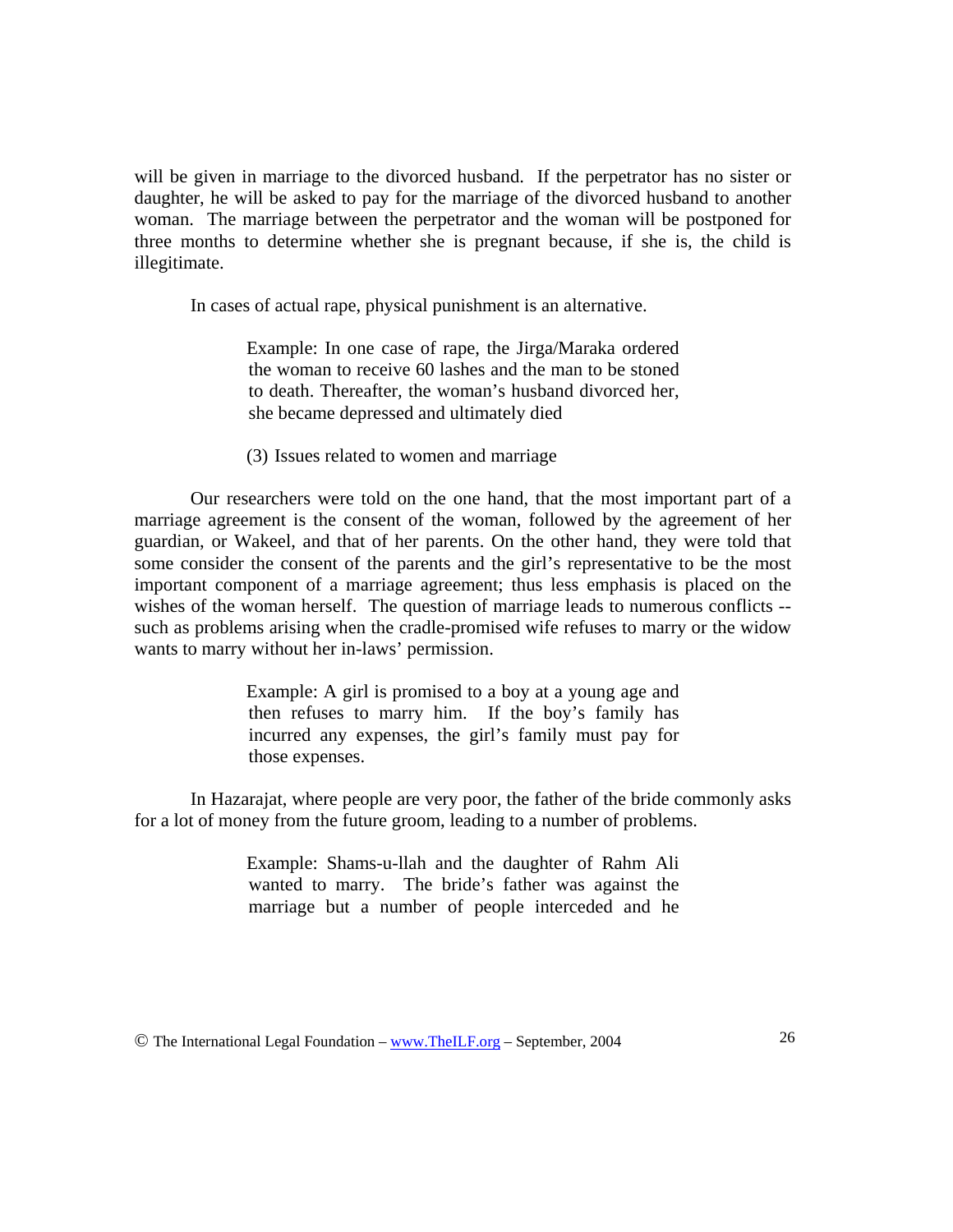ultimately agreed to the marriage, setting a dowry of 500,000 Afghanis. The groom, of course, did not have that amount of money and everyone knew that, but he accepted the terms. After a while, the groom asked his future father-in-law to help him with the dowry and the father-in-law agreed if the future groom consented to gather as many people as he could find to advocate for the marriage and, in front of them all, to admit that he did not have enough money to pay for the dowry. At such a public gathering, the father-in-law would agree to lower the amount requested. Shams-u-llah gathered important people and said what he had been told to say. Whereupon, the father-in-law stood up and, in front of everyone, said that he would not give his daughter to someone who was worth nothing.

The groom was asked to accept the situation but others incited Sams-u-llah to go to his fiancée's house and kidnap her. He did and the couple was never found. Because the groom had no family, there were no repercussions from this kidnapping, but the father-in-law still threatens to kill the groom if he should ever return.

Problems often arise when a father agrees to "give" his daughter in marriage to a much older man in exchange for a substantial amount of money.

> Example: A man of 60 was married to a girl of 12 and the problems became apparent on the night of the wedding when she escaped. He died the next day and because he had no family to make demands on the wife, there was no penalty and she eventually remarried.

 Different problems arise when the father and the brother promise their daughter and sister to different men. The matter is resolved according to the following rules: first, the girl decides whom she wants to marry; then, if her mother and father agree,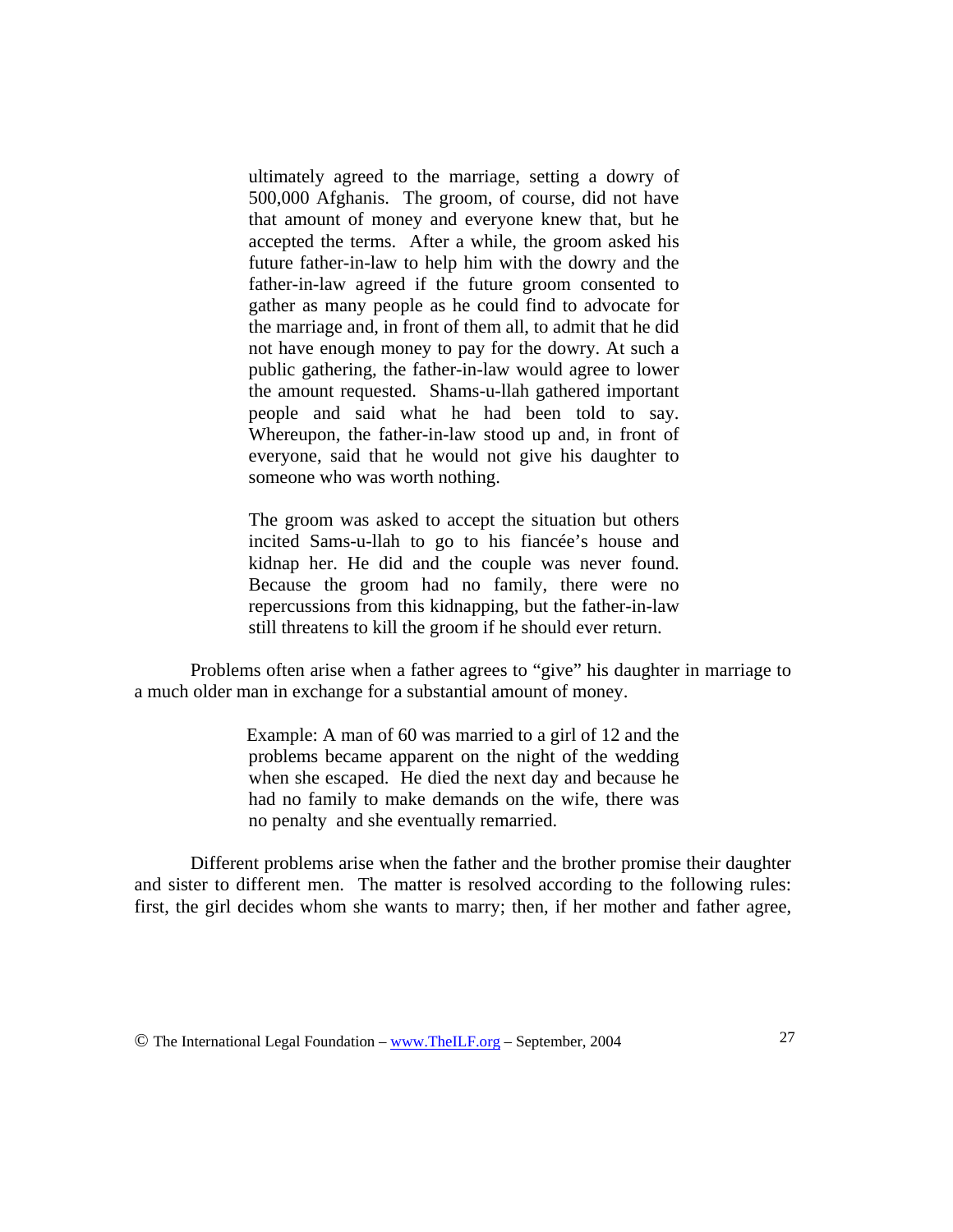the girl will marry the person she and her parents have chosen. If the girl does not wish to marry either suitor, and her parents concur, the Jirga will tell both men that they cannot marry the girl.

 Other problems arise with the marriage of a widow. In one case, two men wanted to marry the same widow. She wanted to marry neither suitor. The Jirga secured an agreement from both men that they would not ask for her hand again. Although a widow should marry an in-law, if she does not want to do so, her wishes are *generally* respected.

> Example: A widow wanted to marry a man named Noor but her brother-in-law did not approve the marriage. She then ran off to Noor's house saying that he was a friend. The family of the dead husband attacked Noor's house. A Jirga was called. Ishmaelia principles were applied. They allow a widow to marry whomever she wants and this woman accordingly was permitted to marry Noor. The Jirga concluded that the family of the dead husband was not justified in attacking Noor's house.

D. Assault and Torture

 Cases of torture and beatings are rarely referred to the government. If one party or even a government official should ask for arbitration, the matter will be sent to the Jirga. The elders deal with these cases following the rules of Sharia. When a party has suffered serious injury, the perpetrator must give a formal apology, with an offering of rice, oil, meat, wheat and cash to the victim's household. This is known as "medicine." It inflicts punishment for the perpetrator and provides reparation to the victim. Many times, a simple apology suffices to bring the parties together, without the need for any payment.

When the dispute is between two villages, or over a girl, land or field, or stems from prior animosity between the parties, the elders from the two villages will gather; often they will be joined by elders from a third village and another tribe to resolve the dispute.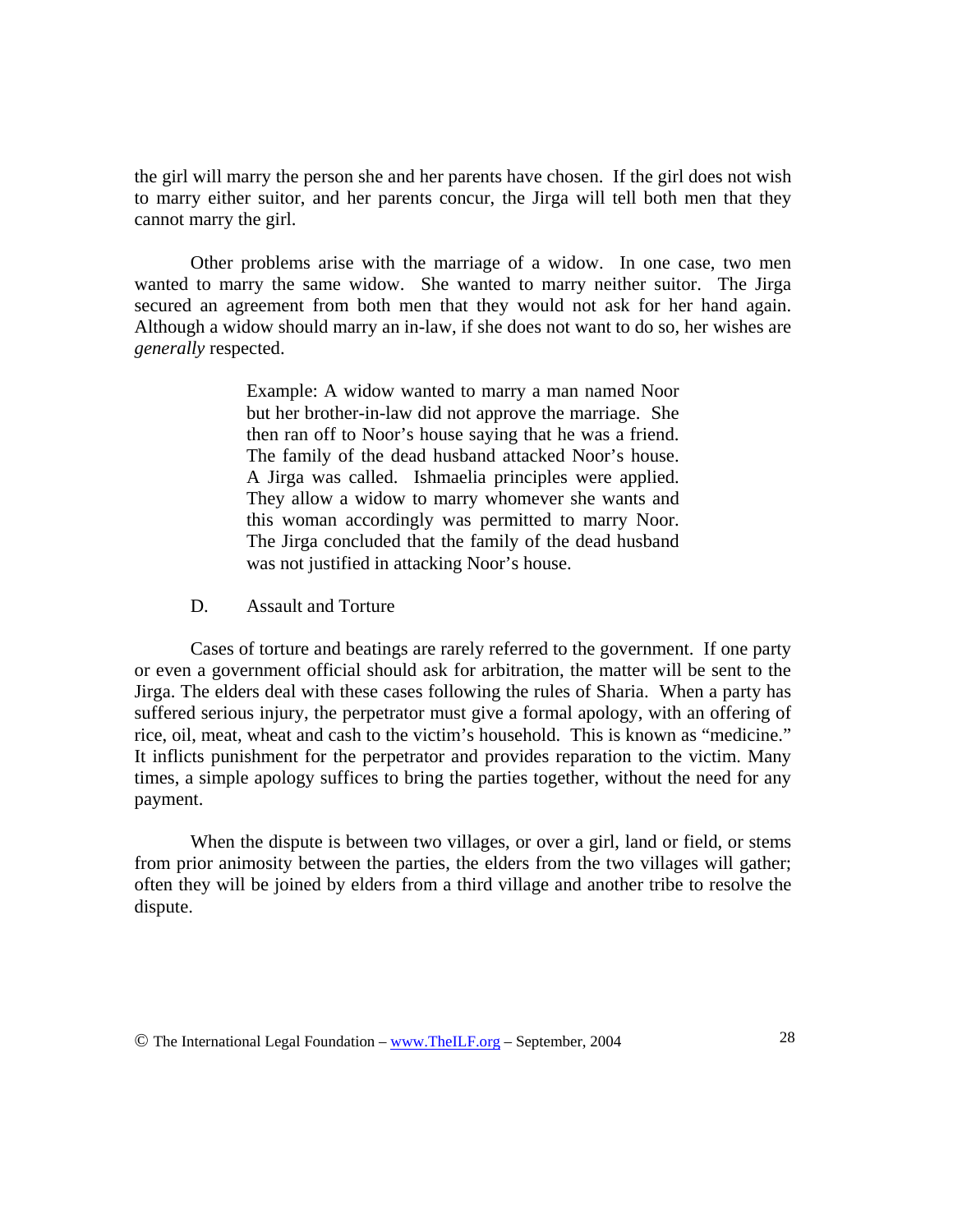Example: Some years ago, there was a dispute between the Yari and Kol Bato tribes over land on a certain mountain. The elders intervened and stopped the fighting. After three days of discussion, they decided that the contested land should be divided based on the number of animals in each village. The Jirga found the people of Kol Bato responsible for the disturbance, and they were ordered to pay a fine of 25,000 Afghanis.

 The elders will also step in before a dispute degenerates into actual fighting. For example, in an altercation between two groups of young people, the elders intervened and ordered one group to apologize to the other and the dispute was settled.

> Example: Ten years ago there was a fight between two families over an inheritance. One person died and five were injured. At the time, there was no government authority and the elders met and assessed the injuries. They ordered the two sides to ask for forgiveness. They did, and one year later the daughter of one family married the son of the other and vice versa. The families are now close.

## II Crimes Against Property

A. Theft

 People in Hazarajat are poor and there is little theft. If a thief is identified, the entire family is punished. Generally, the perpetrator will be asked to return the property or its value.

> Example: A sheep was stolen in a village. The perpetrator was identified when a dog found the bones of the sheep buried in his garden. The elders gathered and they accused him of the crime. He was told to swear by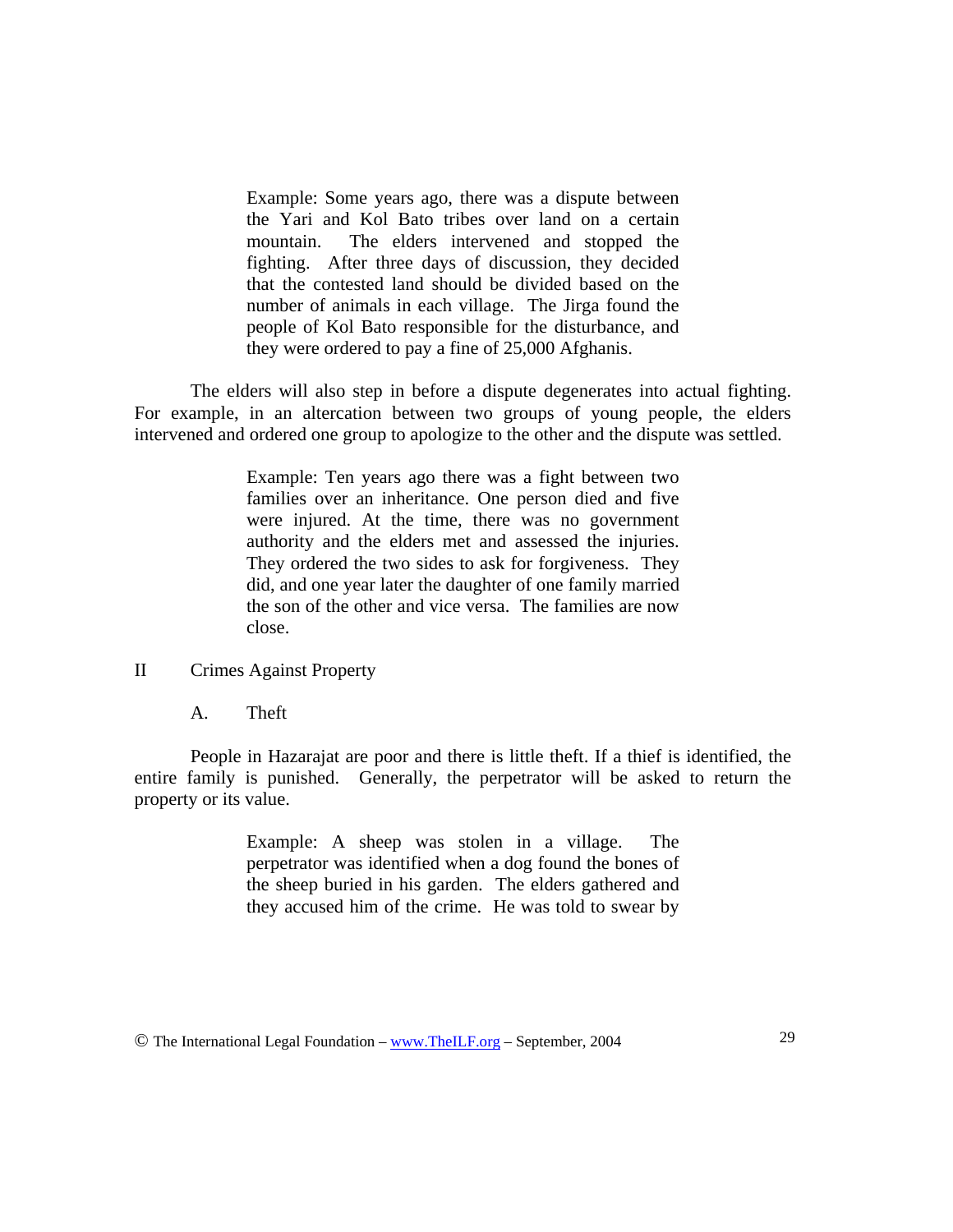the name of Imam Jafar Sadiq and other holy names, and to describe the incident. He was then ordered to pay the victim the value of the sheep.

 In this region, they believe that when someone steals something the thief's appearance and demeanor change and the people recognize it immediately. *It is easy to distinguish the guilty from the innocent.* The Jirga never punishes the perpetrator to a degree greater than the value of the property stolen. The perpetrator must repent and promise never to steal again.

 Debt leads to a different kind of "theft" and is treated differently. The problems are of two types: the debtor cannot pay and wants to postpone repayment, or he denies the existence of a debt. In the first instance, the Jirga will meet and set a different payment day. If the Jirga determines that he cannot pay, he will essentially be declared indigent. If the family confirms the situation, the Jirga will give the debtor a certificate of "indigency" and he will not have to pay. When this letter is handed to a creditor, that person cannot ask the indigent for money. However, having such a certificate is a source of tremendous shame and embarrassment. The indigent may agree, despite his indigence, to pay a debt at a certain point in the future. He will then be given another document showing that he can and will pay in the future. An indigency certificate is so shameful that very few are issued. In the district of Jaghato, there was only one indigency certificate last year.

When a person denies the existence of a debt, he is asked to swear that he does not owe anything. If the person so swears and is actually lying, *this is a big sin and a shameful act in our society.*

# B. Trespass

 Conflicts over land arise out of inheritance problems, preemption rights, and the return of occupied land. Conflicts over inheritance are the most common. The party claiming to own the land must prove his relationship to the land and the portion of the inheritance; then the people of the community must corroborate the evidence. The Jirga will make its decision according to the Jafary school of jurisprudence.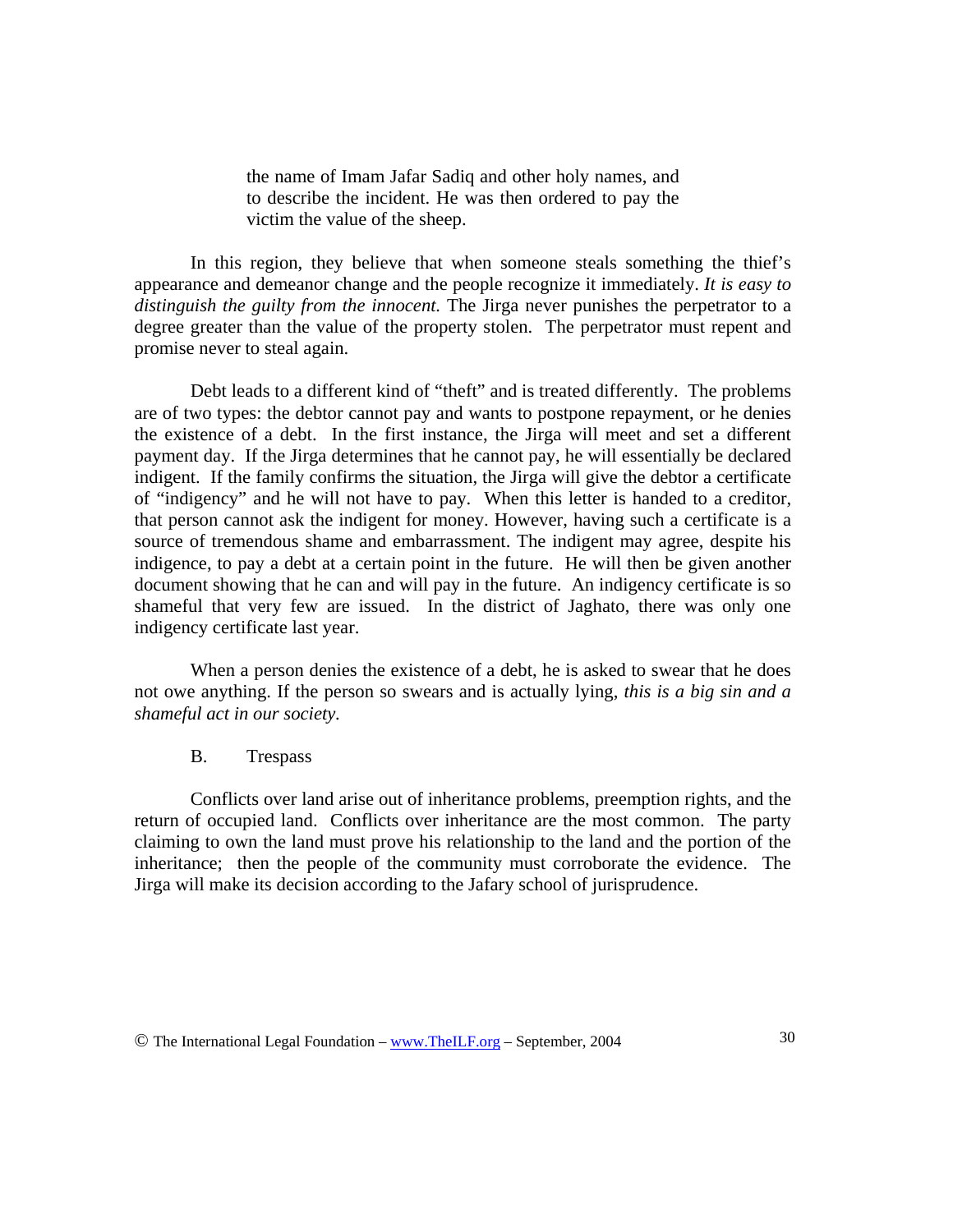Preemption questions are also frequent. These deal with a person's right to buy a piece of land, house, field or farm. The neighbors and relatives of the owner of the land have a right to buy over others. These rules are the same for the Sunnis and Shiia, under the Jafary and Hanafy schools of thought.

> Example: Last year, Mr. Amanuddin wanted to sell his land and both his neighbors and relatives wanted to buy it. The contesting buyers consulted the Jirga. It determined that two neighbors had owned and used their land for longer periods of time than the other two and they were allowed to purchase the land. The Jirga also determined that the buyers had to give the seller 10% of the land production for one year.

 Unless the owner of land can prove that he owns the land, the person in actual possession of the land -- the person using the land -- is deemed to own it. With the war, many people left their homes and others used the land. When the people come back, they will not be given their land unless they can find documentation or witnesses to prove their ownership. Many conflicts also arise between the owner and the actual possessor of the property. If a person uses land for 20 years, he acquires a certain right to it.

> Example: The owner of a piece of land went into exile. For 20 years or more, someone else cultivated the land. When the owner returned or when his children returned, they claimed the land and a conflict arose. The Jirga solved the problem by giving the land to the possessor and asking him to give the owner one third of the value.

 There are some conflicts over grazing land but they are few because Hazarajat is rich in grazing land. There are three kinds of grazing areas: public grazing land for village people, mountain grazing land for those with a temporary license to use the land, and small grazing land used by individuals for cows, sheep and goats. The quality of the land may lead to disputes.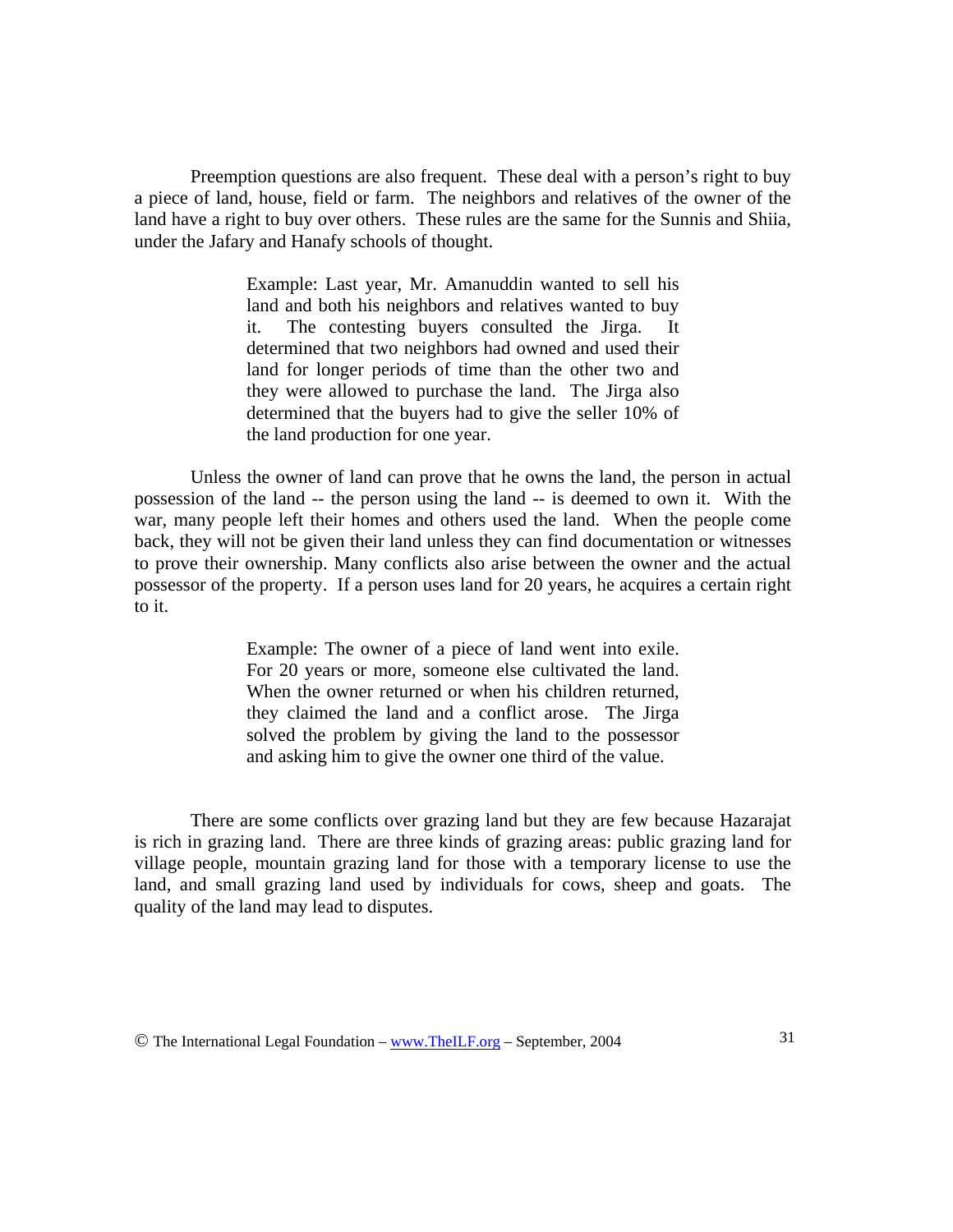Example: Three brothers were sharing their father's land to raise their animals. The land was of different quality in different places so when the brothers decided to divide the land, problems arose. The people of the area summoned the Jirga and the land was divided into three parts without regard to quality. The best land was given to the eldest son. The two other sons realized this and went to the Jirga. The Jirga convened again and solved the problem by convincing the older brother to give part of his land to his brothers for a time so that they might gain the benefits of the better land.

Land disputes between villages are also handled by Jirgas with members from the two villages and even elders from Bamyan.

> Example: There was a dispute between the people of Ghareeb Abad and Surkh Kol. There simply was not enough land for the people of the former village, but the people of Surkh Kol had far more animals. The elders decided that the people of Ghareeb Abad could use specific areas of the grazing land of Surkh Kol for one to two years.

Land disputes between Hazara and Pashtun nomads are also frequent. In the district of Bamyan, the land for pasture is in the mountains. The Hazaras from the village of Irak, for example, go to the mountains with their animals in the summer but so do the Pashtun nomads, and when the nomads come, conflicts often arise. The Hazaras in that area usually want to settle the conflict according to the Ishmaelia principles and the Pashtun want to apply the Hanafy school of thought. The Sharia is different depending on which jurisprudence is applied, so when the parties cannot reach an agreement, they call a Jirga made up of representatives of both schools.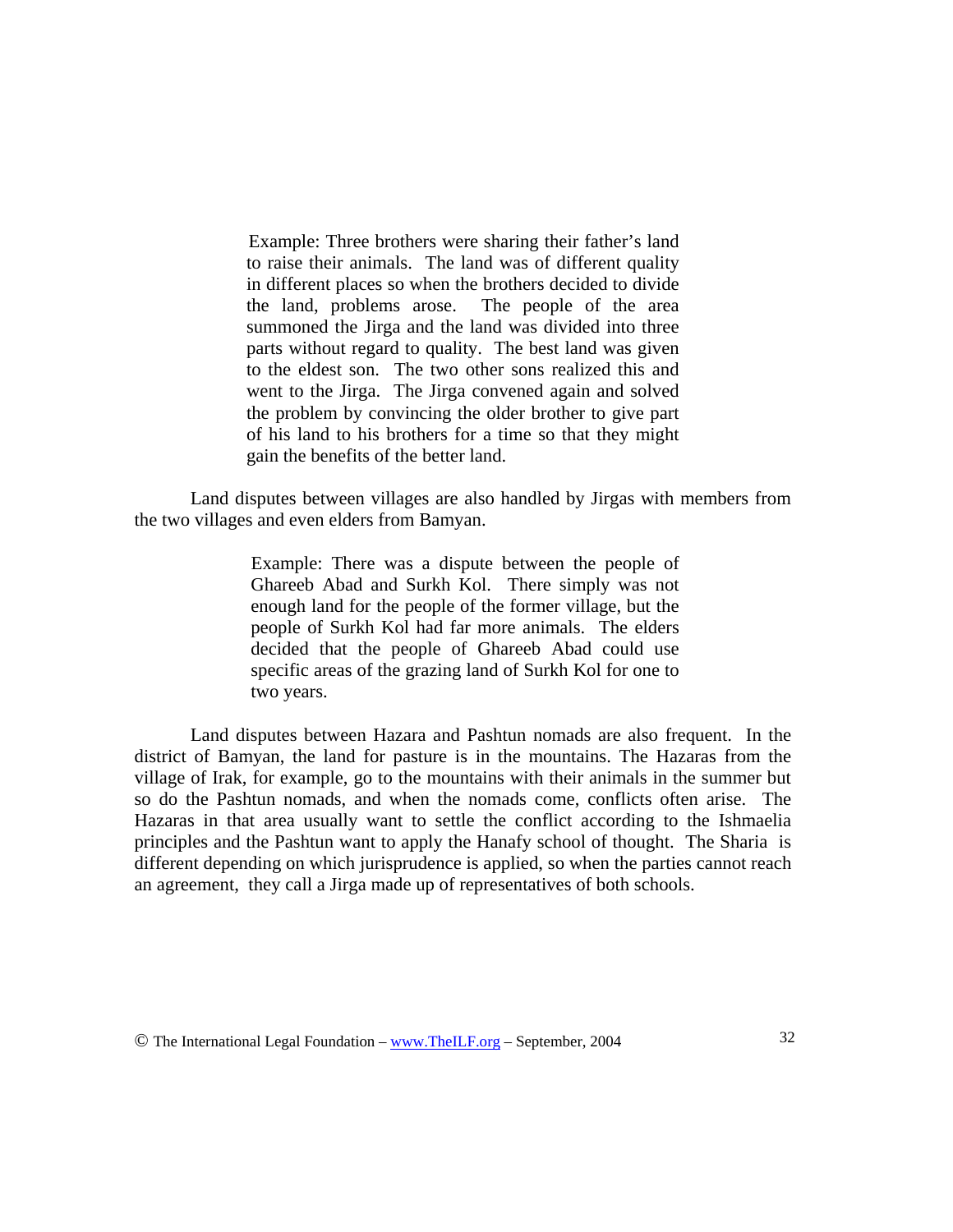Other times, however, the Hazara will ask to have a dispute resolved according to Pashtun customary laws because they are well established.

> In one case, the Pashtun nomads were asked to settle a dispute between the heirs to one Hazara father. There were two points of view. One side wanted to divide the land according to the number of men and animals; the other side wanted to divide the land by families. The Pashtun nomads held a Jirga and asked the following questions: Fifty years ago, how many families existed in this village and how many descendants did the fathers have? At the time, there were five large families in the village. The Jirga determined that the property had to be divided into five plots and then, per capita, distributed among the separate families.

In a dispute between the sons and daughters of one family, where the father had left his property both to the girls and the boys, the Jirga divided the property among the boys because according to tradition, girls do not have a right to inherit. Under Jafary principles, a widow is entitled to one-eighth of the inheritance of her husband, but women rarely claim it because of the tradition against women inheriting property.

\* \* \*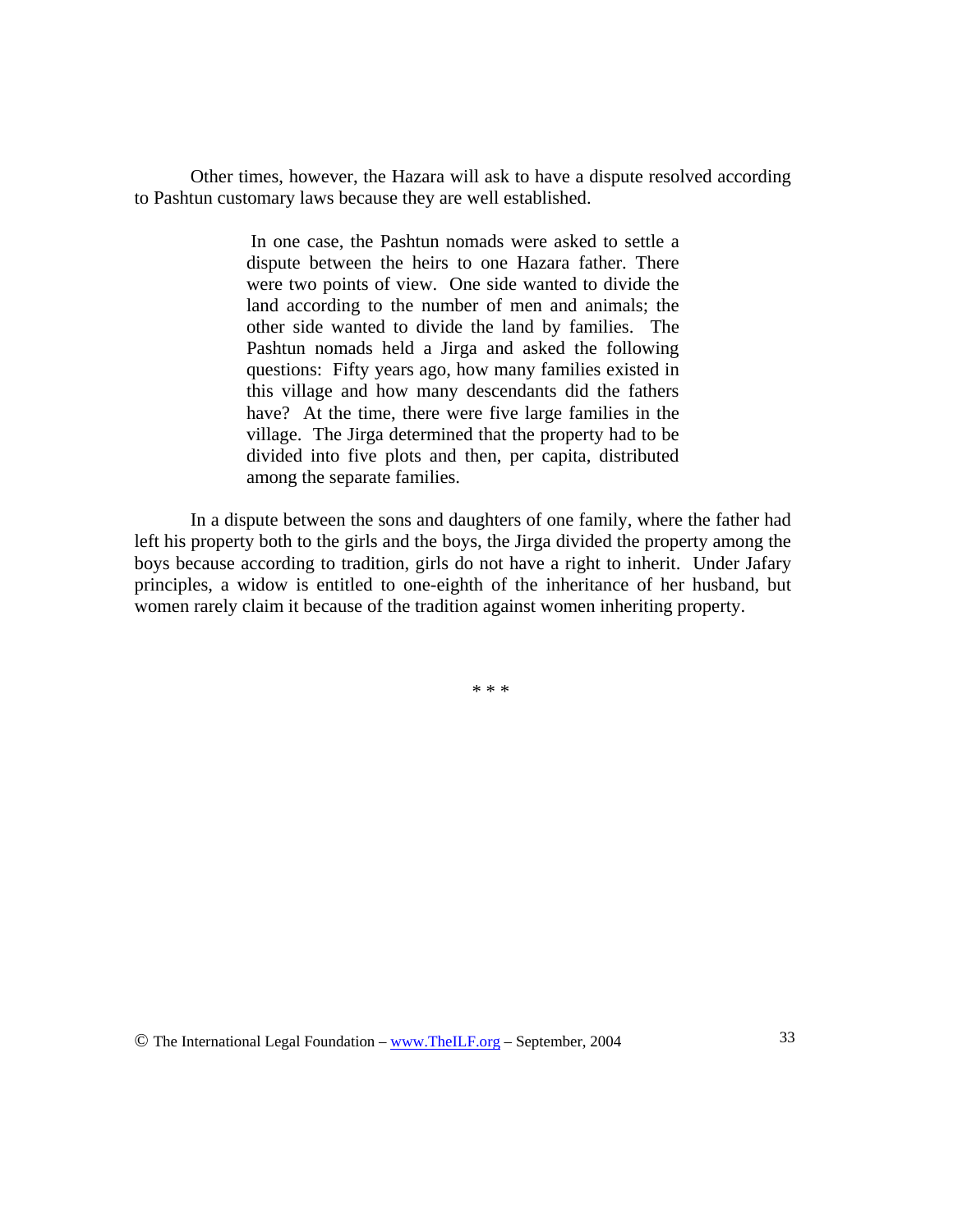# **PART THREE**

# **The Customary Laws of the Nuristan Region**



*THIS RESEARCH WAS FUNDED BY THE UNITED STATES AGENCY FOR INTERNATIONAL DEVELOPMENT (USAID) THROUGH MANAGEMENT SYSTEMS INTERNATIONAL, A MANAGEMENT CONSULTING FIRM LOCATED IN WASHINGTON, DC, UNDER THE AFGHAN GOVERNANCE AND LEGAL REFORM PROJECT, USAID CONTRACT NO. EEE-00- 03-00014-000* 

© The International Legal Foundation – www.TheILF.org – September, 2004 34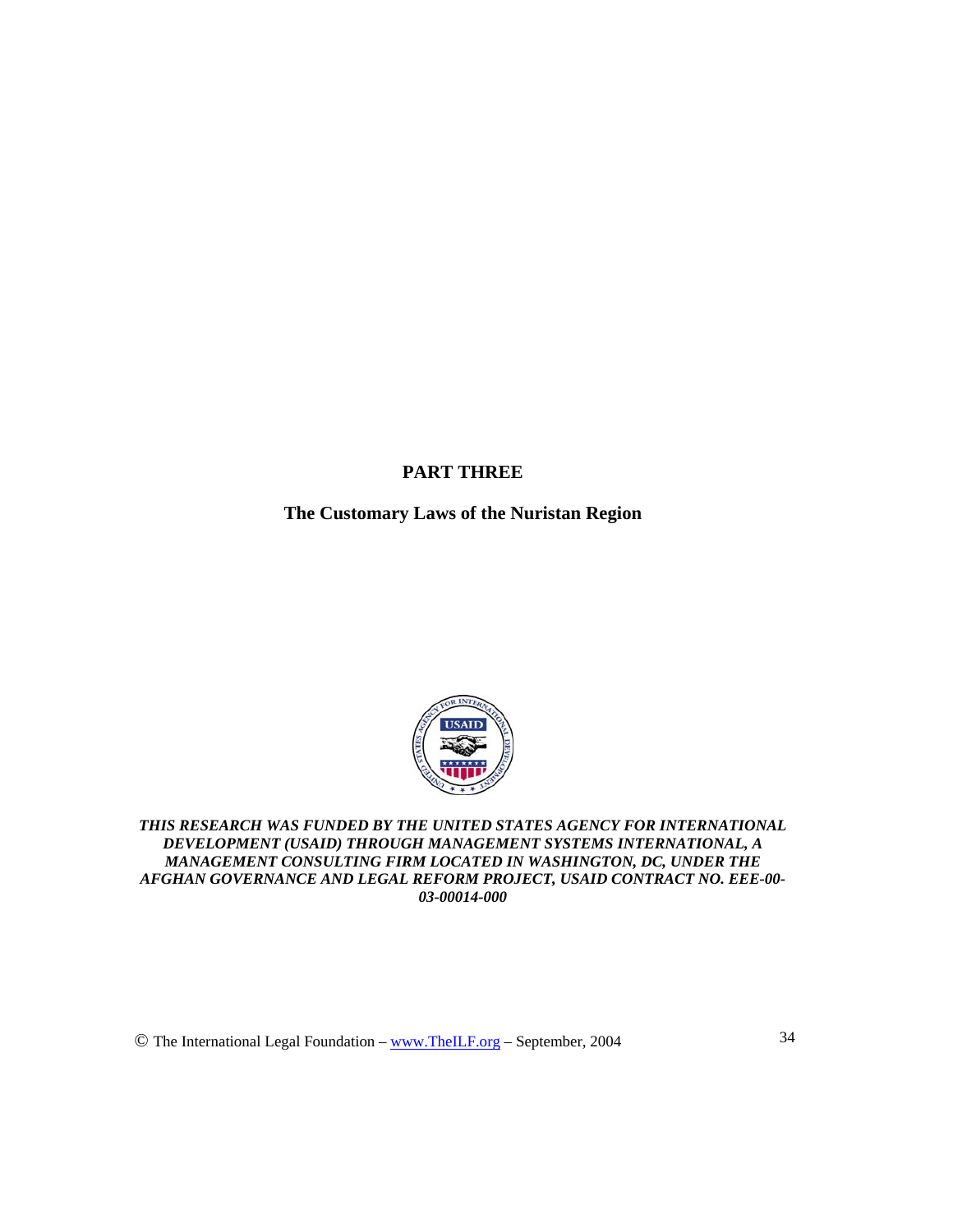#### INTRODUCTION

 The Nuristan province (Land of Light) is located in the Eastern part of Afghanistan in the Hindu Kush mountain range. Until ten years ago, it was not a province but an administrative district in the Kunar province. Before being annexed to Afghanistan in 1896 and becoming Muslim, the Nuristan was known as Kafiristan (Land of Disbelievers). The province covers an area of approximately 15,000 square kilometers, 40% of which is at an altitude above 3000 meters. The geographical conditions are such that *only people born there can live there*. It is vast and mountainous. The conditions of the roads and pathways are very poor; just ten years ago, there were no roads at all. Today, the capital city of Paroon is still inaccessible by car. The terrain makes the establishment of a central authority very difficult.

 The population is divided into six tribes: Kata, Kom, Kuslha, Parsoon, Ashkoon and Guar. The province is divided into three geographic areas: the East or Prygram; the West or Rangal; and the center known as Kulshoom. The land is densely forested. Houses are built on the tops of mountains for more security and the valleys are used for farming. The economy is based on cattle herding and fruit farming. Men raise cattle, the women grow fruit and are responsible for the household. The village remains the political unit, governed according to customs. Every village has a council and its members are chosen by the villagers. They include elders, the Mullah Imam, and other persons from families firmly established in the village. They govern the village.

#### PROCEDURAL CONCEPTS

## I. Historical Jirgas: Awra and Landhyar

 Before becoming Muslim, the people of Nuristan, like other Aryan tribes, had two types of Jirgas: the Walisi Jirga, or Awra, and the Mashrano Jirga, or Landhyar ,and they regulated the life of ancient Nuristan. The Awra dealt with small matters involving water rights, agriculture, cattle, and pasture. The Mashrano Jirga or Landhyar dealt with more important matters and had more authority. The members of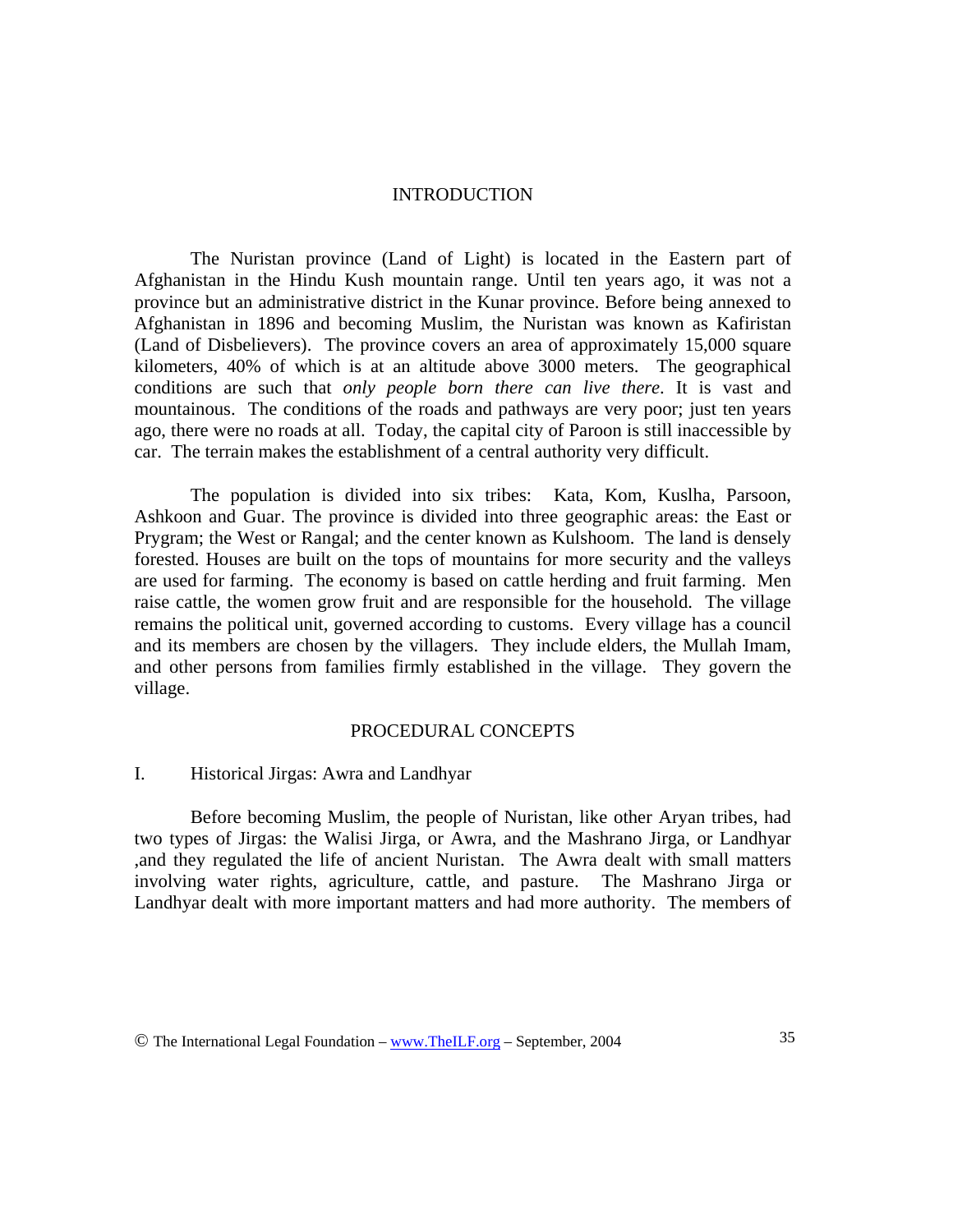the Awra were younger, the members of the Landhyar were more "firmly rooted elders," who were known as Sharamach, Jasht, Dhaal and Waytur. They were experienced, intelligent, and often members of the noble class. They convened in a grandiose and beautiful hall known as Awla Ama, Kankarkunt, or Kantarama, which was built by villagers and decorated with finely engraved wood, carved by skilled artisans. These Jirgas remain almost unchanged today and their decisions are still considered to be law.

## II. The Modern Jirga

 Eastern Nuristan remains very remote and customs have not changed much. Throughout Nuristan, the Jirga, or village council, remains a common institution known as Awri, Awra, Awrjast, and Uloo. These Jirgas resolve disputes according to custom and Islamic law. The members of the Jirgas or council, who are known as Majlis, must meet the following qualifications: They must be known as morally upright, virtuous, and God-fearing. They must be religiously observant, peaceful, firmly rooted in the village, and knowledgeable about the basic rules of the Jirga. They should have at least a formal primary education whether religious or scientific.

 The members, which generally number between three to five persons, are elected for one to two years. They include a chairperson known as the Jasht or Ojasht. After the elections, a new Awra comes into being with full authority to solve disputes. Members serve willingly; they *never abuse their authority, they struggle to find the truth.* Their influence is considerable. They are not paid and use the money from fines for public welfare. The Majlis have been described as scholars, or Mullahs, *who studied in Pakistan.* They meet in mosques or cultural centers known as Ree and Natima

## A. The Proceedings:

 Generally, the parties resolve their differences among themselves. If they fail, the Mullah, or the head of the village and other important people gather to consider the dispute. If both parties agree with the Jirga or Awra they are bound by the decision. If one party refuses to submit to the authority of the Jirga, the elders of other villages will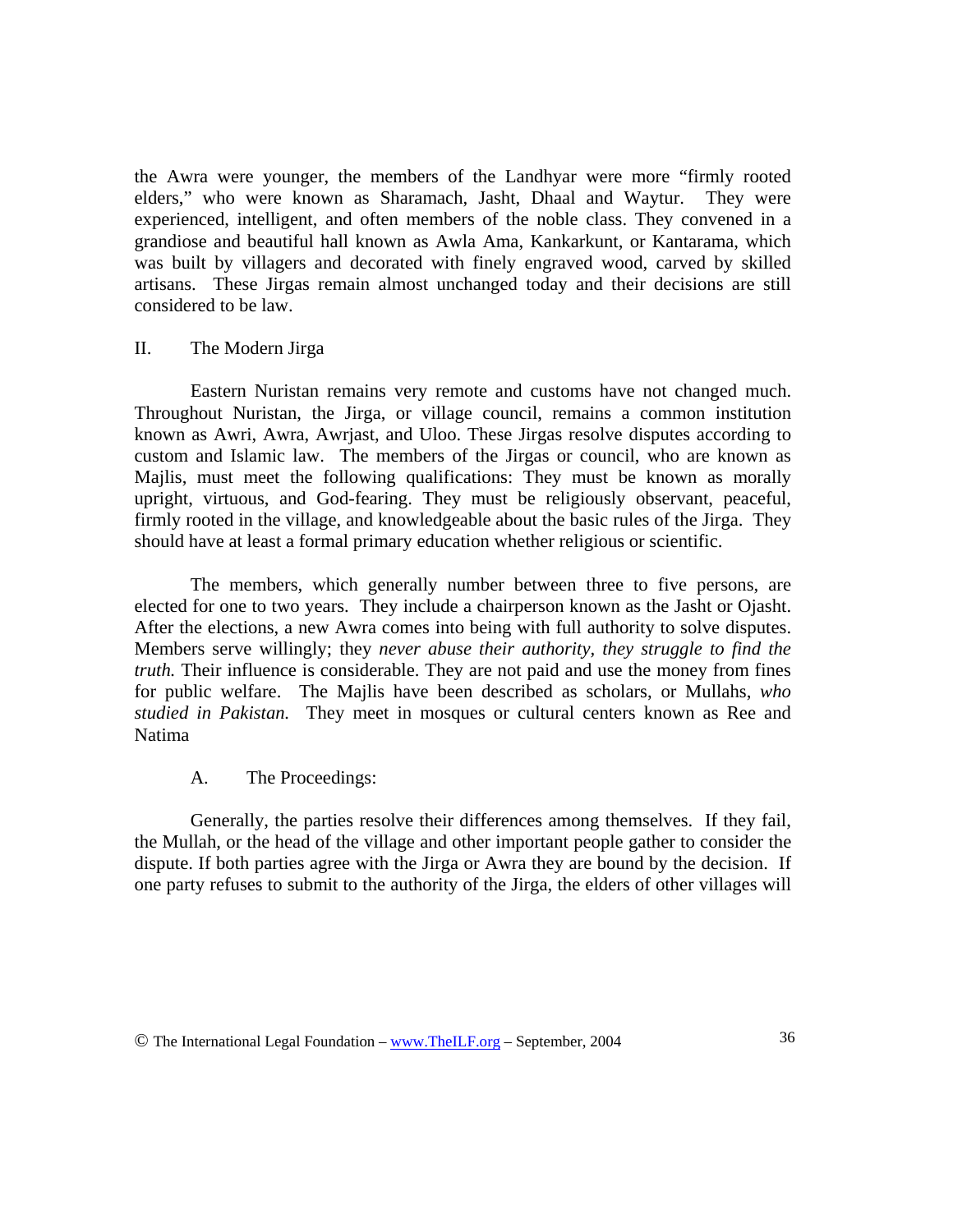be called and they will attempt to convince the person to submit to the decision. If they fail, that person will be expelled from the village.

 The Wakeel or guardian: If one party to a dispute cannot represent his rights because *of lack of courage, simplicity of mind, or lack of information, that person may* have a guardian represent him or her before the Jirga. According to Nuristan custom, the person wanting a guardian must request one by letter in the presence of four witnesses. The letter must be submitted in the presence of the Mullah Imam or the head of the village.

 At the beginning of the proceedings, the parties submit a guarantee known in Nuristan as Garaw or Zamanat (in Pashto as Machilgha). This guarantee is an acknowledgment that they will accept the decision of the Jirga. The guarantee consists of precious chattel like rifles or cash. If one party withdraws from the process, his guarantee is not returned to him but is divided between the members of the Jirga or given to the public welfare.

 The council hears witnesses. Witnesses must be *adults, not senile, truthful, and healthy*. The testimony of two women equals the testimony of one man; however, if all the witnesses are women, their testimony is not accepted.

 The decision of the Jirga is known as Rogha-jura, or peace. According to Nuristan custom, after a decision is reached, the members of the Jirga call the instigator to prepare for the reconciliation with the victim and to establish peace. The blood money is determined and given to the victim as a necessary pre-condition for reconciliation. The perpetrator will apologize.

B. The Sentence: Apology and Fine (Nanawati and Nagha).

 The Nanawati, Uzr in Nuristani, or apology, is an intricate part of the resolution. As seen in other portions of this report on customary laws, the custom of apologizing is common among all Afghan tribes and has a special place in the interaction among people in all parts of the country. The perpetrator must apologize. The apology can take different forms. It generally depends on the crime. The perpetrator will be asked to go, with some elders from the village or members of the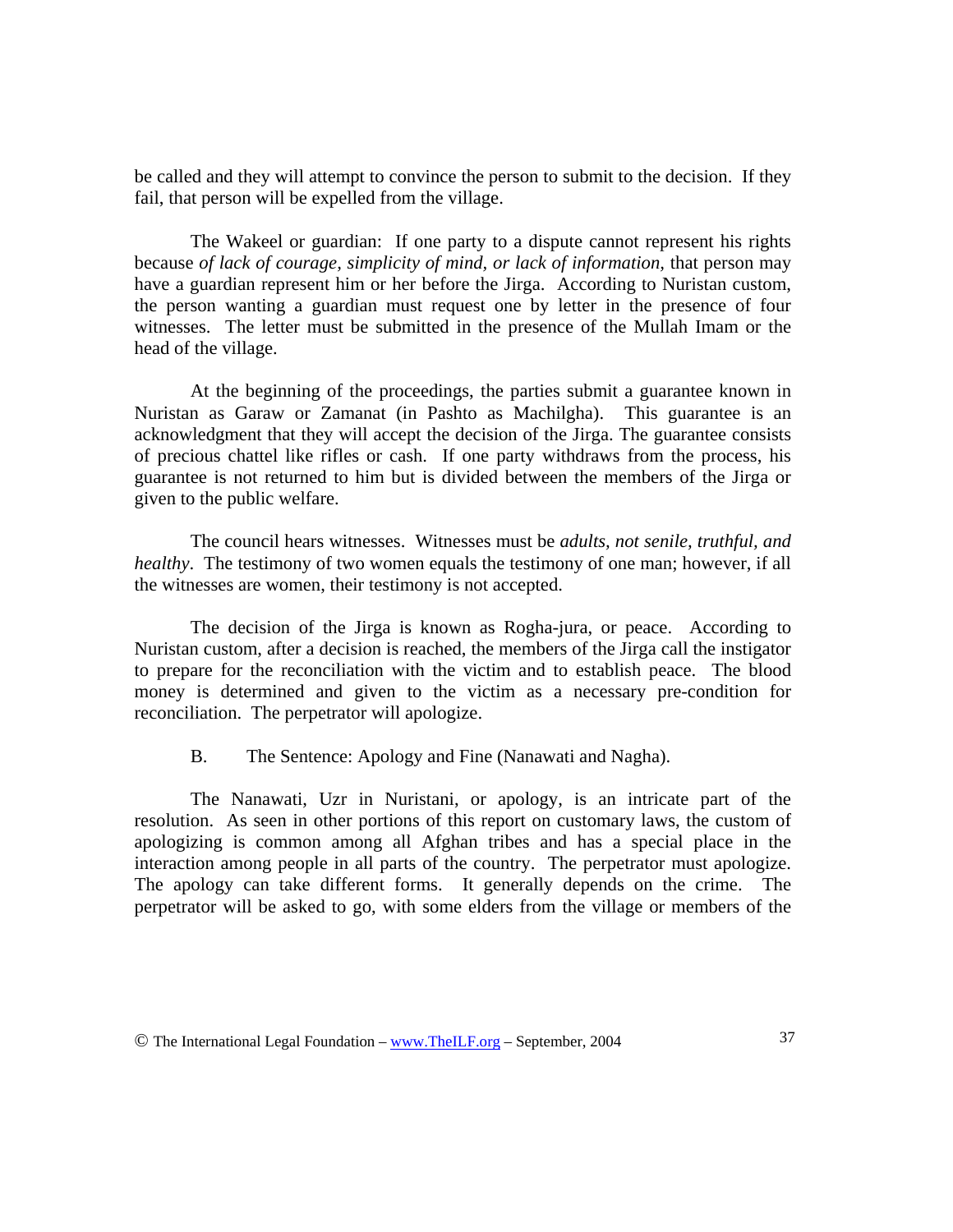jirga to the house of the victim, with a bull or a sheep. Once the parties engage in Nanawati (or apology), they are reconciled.

 The fine, or Nagha, is paid by the perpetrator. It may be in the form of money – twice the value of the property – or may take other forms. If someone violates the rules governing pasture, he must give a goat; if he violates irrigation rights, he must give two Ser (a Ser is 7 kilos) of wheat and promise never to do it again. If someone other than a traveler or guest takes raw fruit from a tree – something forbidden – the fine is a cow or three goats. If a child takes a raw fruit, he is asked to give a goat. If someone steals something from another, the person must return the item and in addition, must deliver up goats (60 goats in the past, today only 20). If someone violates the prohibition against inter-gender dancing, the boy and girl must pay a fine. A fight requires payment of a sheep. Cutting a branch off a tree requires payment of a goat.

These decisions also become established rulings with precedential authority. According to our researchers, *they remove the envy and antagonism between the parties who sincerely forget their prior envy and jealousy.*

#### SUBSTANTIVE CONCEPTS

 Our researchers were told that, under the customs of Nuristan, a girl cannot be given in marriage as a fine or penalty. The People of Nuristan strongly condemn this tradition of other parts of Afghanistan. Although Nuristan had a similar custom in the past, Mullahs have severely condemned the custom and it has been eliminated.<sup>4</sup> Adult women in Nuristan are independent. When the parents of a girl want her to marry someone, they must discuss it with her and they must marry her in accordance with her choice. In Central and Western Nuristan, however, girls are married before they reach adulthood. The dowry at all times is the right of the father.

© The International Legal Foundation – www.TheILF.org – September, 2004 38

 $\frac{1}{4}$  Examples described to our researchers, however, show that the custom of using girls as remedy to a dispute is not entirely gone.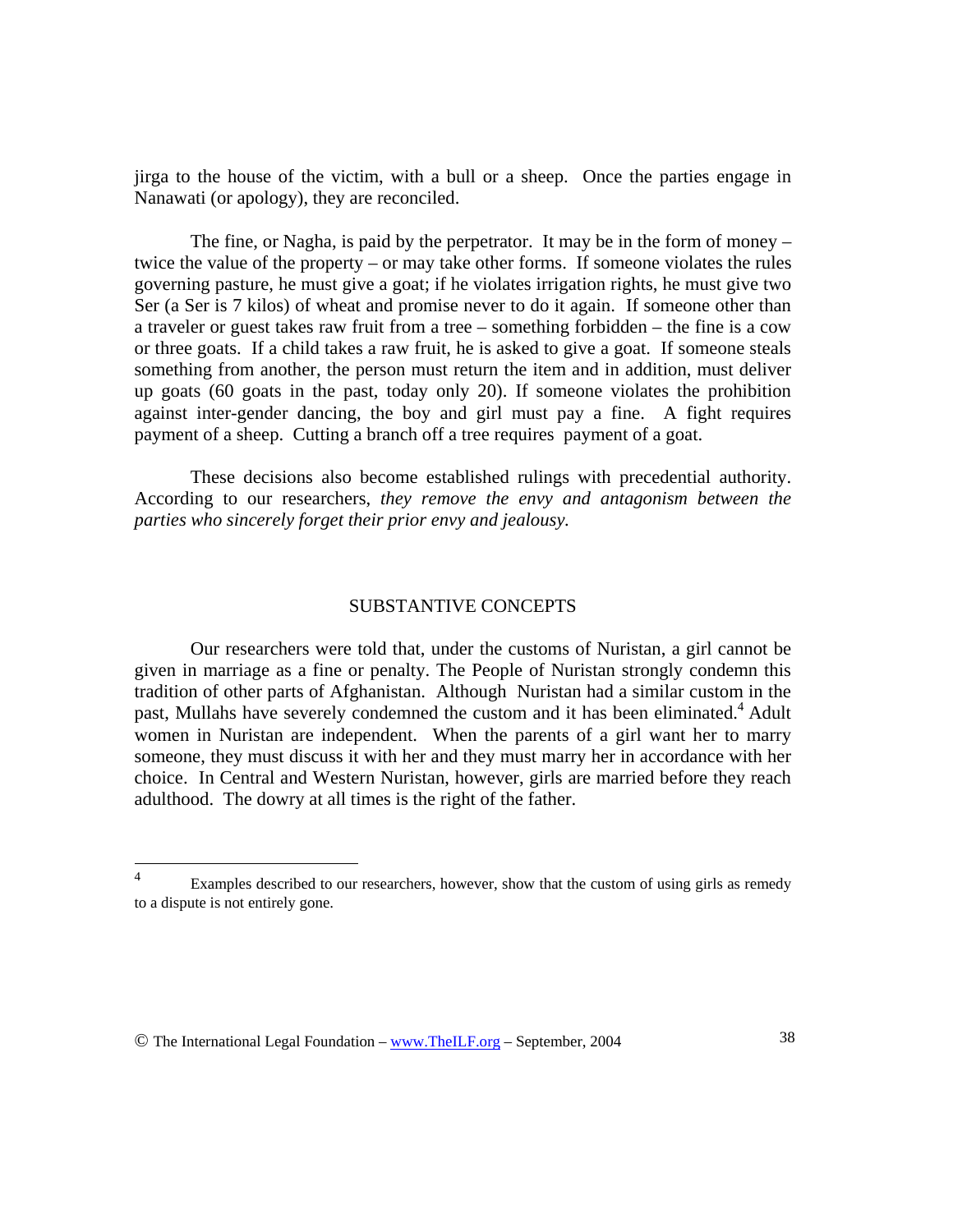## I. Crimes Against the Person

#### A. Murder

 In cases of murder, the village council will gather in an expanded version with the Mullah Imam, the head of the village, members of the victim's family, elders from the village and surrounding villages. The parties are asked to deposit a significant guarantee because of the gravity of the case. They are also asked whether they want the case to be decided under Sharia and if they do, the matter is transferred to the Mullahs for an appropriate decision under Sharia. If the case remains before the Jirga, the members of the Jirga will familiarize themselves with the facts of the case and after a decision is reached they will work with the victim's family to reach an agreement.

 First, the Jirga must decide whether the crime was intentional murder, manslaughter, or justified by self-defense, duress, or the family's honor. Once a decision is made, the Jirga members will go to the victim's family, earn their trust and work on reconciliation. When they have the commitment of both parties, they determine what the families want. The punishment for intentional murder is execution. If the family of the victim insists on execution and the perpetrator refuses to apologize, the family of the perpetrator must turn him over to the Jirga and the Jirga will then hand him over to the victim's family for execution.

 Execution may be avoided if the victim's family accepts a payment of Deiyat, or blood money. In Nuristan the Deiyat for a murder is 200 to 250 cows or the equivalent value of the cows. In the East, a cow is worth seven goats; in the Centre and West, a cow is worth only five goats. The victim's family may also pay in land or money. When the Deiyat is paid and the apology accepted, the process is complete.

In some cases, the perpetrator will be exiled for a period of time.

Example: Fifteen years ago, a man *mercilessly* murdered a woman. The Awra Majlis decided to execute the perpetrator but at the request of the people and pursuant to tribal customs of mercy, the Majlis withdrew the death sentence and expelled the man from Nuristan. He has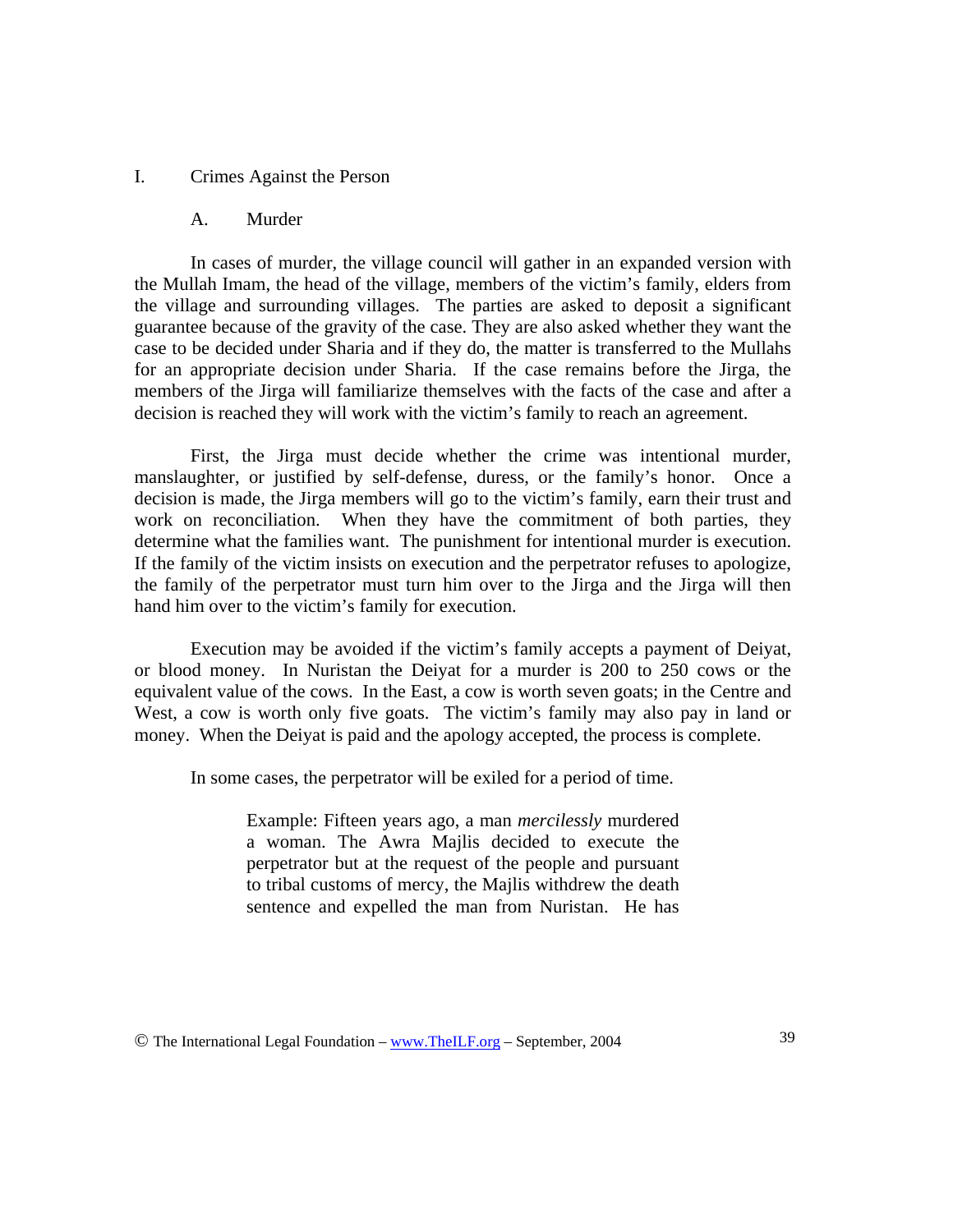returned seeking unsuccessfully to be excused and has been forced to leave again.

In other cases, perpetrators are imprisoned in their houses.

Example: In Eastern Nuristan, there was a murder but the parties were not ready to accept the decision of the Awra. Both parties, perpetrator and victim, were kept in their houses for two months. They eventually accepted the decree of the Awra Majlis, which ordered the perpetrator to give 100 cows or their equivalent value to the family of the victim. Both parties were then freed from their houses (prisons).

 When there is a risk that the perpetrator may flee, decisions are made swiftly.

> Example: Last year, there was an intentional murder in Ghaziabad. The people immediately surrounded the house of the perpetrator and an Awra was convened. They determined that the murder had been unjustified and ordered execution. The perpetrator, however, did not have a criminal history. At the request of the villagers and the family of the victim, he was asked to pay Bad or blood money and his life was spared.

Members of the Jirga take into account mitigating circumstances.

Example: Naimat hit Ahmad's three-year old son with his car and the boy died. The village council and elders met and asked the victim's father to forgive Naimat. He refused. Naimat had to pay the victim's family 300 rupees, less than required by Sharia, because it was a traffic accident.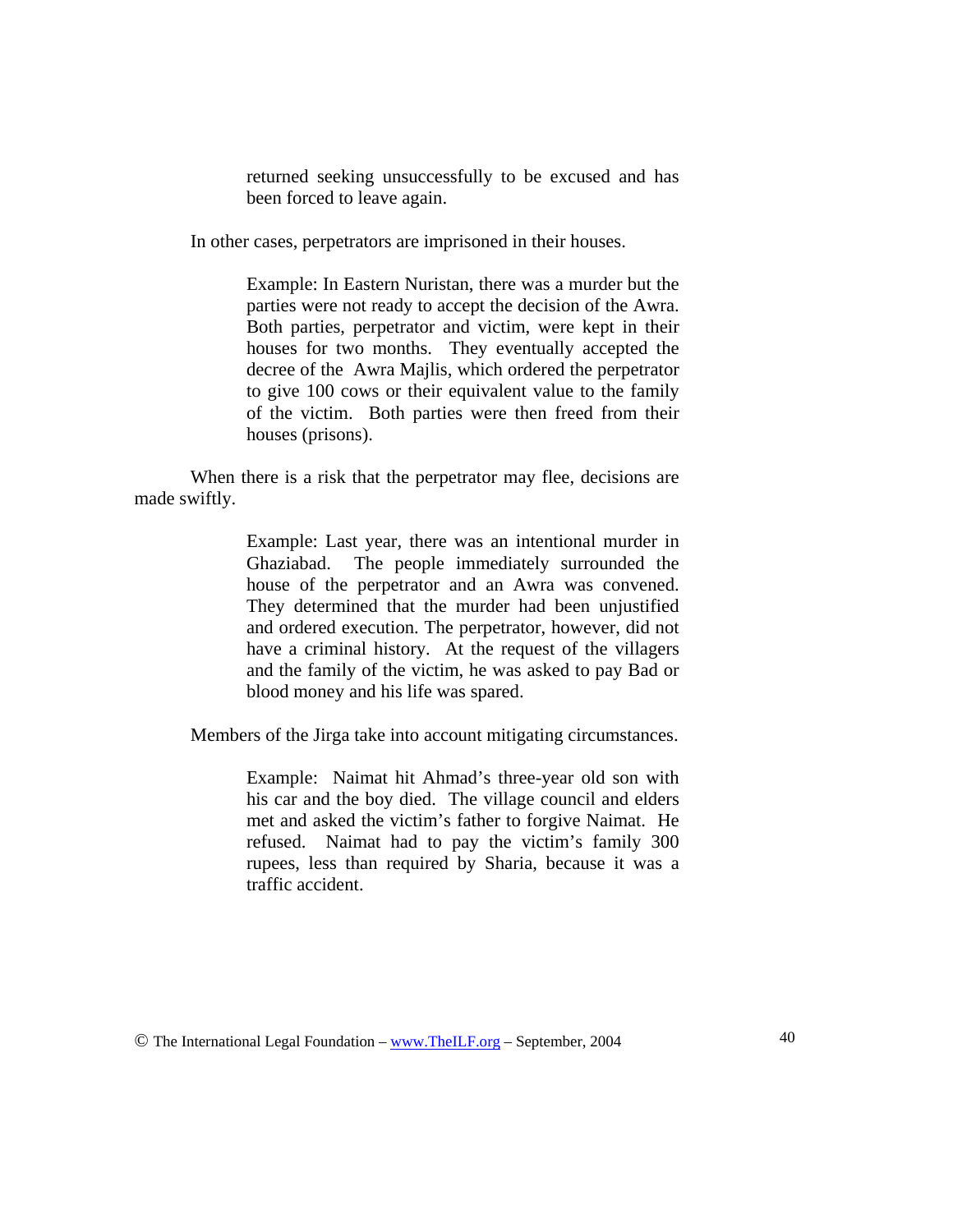Example: Hamidullah was killed accidentally by Samiur-Rahman. After 2 days, a council was established by Mullah Imam, the elders and the family of the perpetrator. The council went to the victim's house for Nanawati, with a cow, a bull, and two sheep. The victim's family accepted the apology and even returned the animals.

Example: A woman in a village was home with her two children, and her husband traveling, when a man tried to enter her house at night. The woman told him not to enter but he did not listen. She retrieved a machine gun and killed him on the spot. The village gathered and provided her security so she would not be harmed. The next day, the Jirga obtained the agreement of the victim's family that she not be harmed. None of the people in the village took part in the funeral as punishment for the invasion.

In Eastern Nuristan, when there is a murder, the council and elders gather and expel the murderer and his family until tensions dissipate. After the council has obtained a peaceful resolution, the murderer and his family may return.

## B. Adultery

 Our researchers were told repeatedly that in Nuristan, there are very few cases of adultery and that these cases are treated seriously and decisively. It is a matter of the utmost importance. Once adultery has been proven, the only question is the nature of the punishment. In some cases, where husbands do not want to lose their wives, they will simply keep the crime secret.

#### (1) Between a Married Man and a Married Woman

 When a married man and a married woman commit adultery and the husband of the woman learns about it, he can kill them both. Witnesses to an act of adultery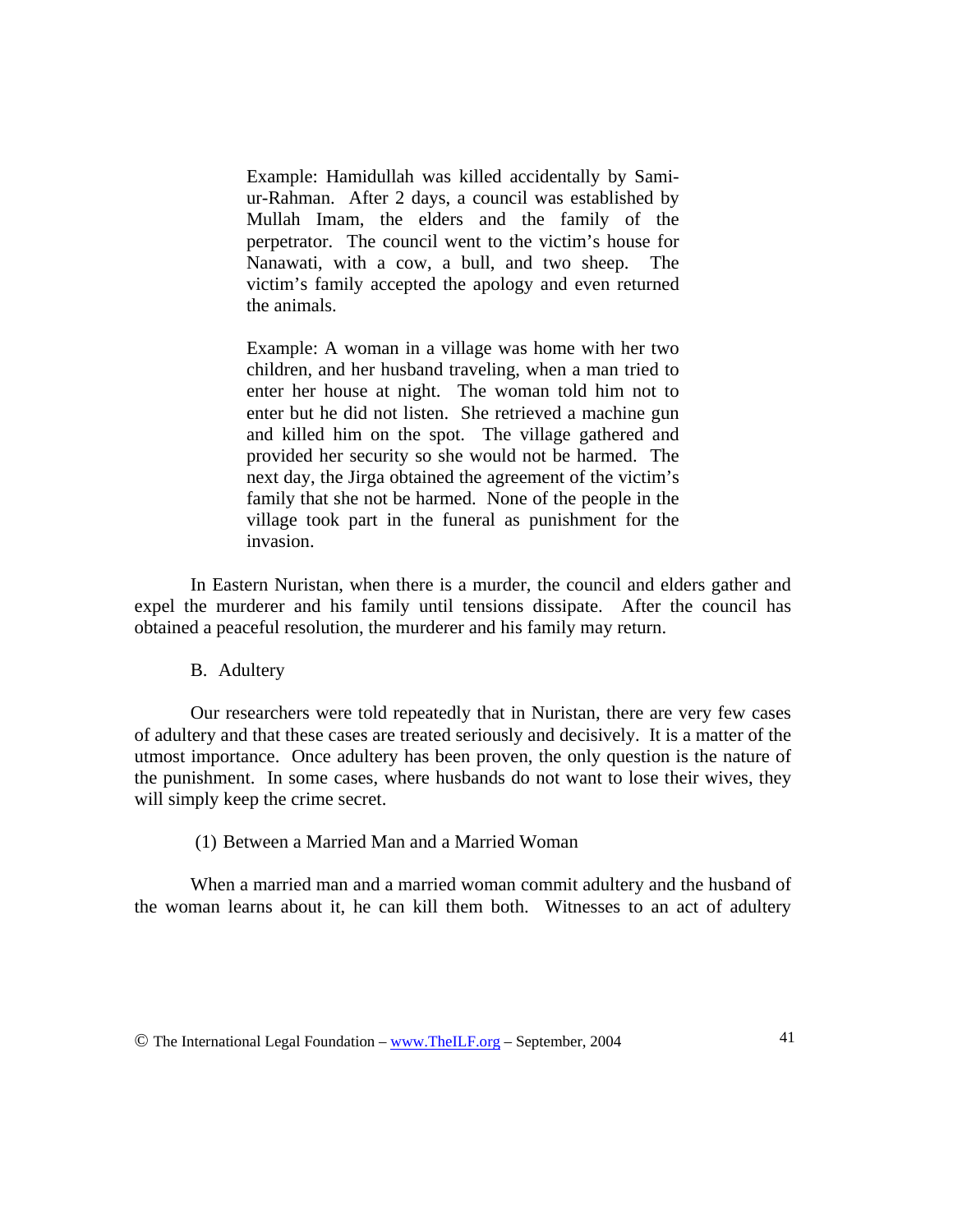between a married man and a married woman may also kill them both immediately. The crime is an embarrassment to both parties and no one will take part in the Fatiha, or mourning ceremony. In the absence of pardon, the legal punishment for adultery is death by stoning. The parties, however, often reach a compromise.

> Example: Some years ago, a widow became pregnant by an unmarried man. He did not want to marry her and escaped before the Awra made a decision. The Awra performed a marriage contract in his absence. He did not accept it but his family supported the woman financially.

#### (2) Between an Unmarried Man and an Unmarried Woman

 The situation is different. If the father and brother of the woman know about it or people are suspicious, they will secretly go to the village council. The council will talk to the family of the boy and ask that a person be sent to the girl's family to ask for her hand in marriage. If the family of the boy refuses this proposal, the council will disclose the relationship to the boy's father, who will automatically agree to the union. The father of the boy then pays the father of the girl the average dowry and the two are married.

#### C. Kidnapping

(1) "Consensual kidnapping"

 When an unmarried girl elopes with a boy ("kidnapper"), his family and the villagers call for a Jirga and the Jirga decides the amount of the dowry to be given to the girl's father so that the two can marry. The boy must also pay a fine to the village in the form of the cow or sheep.

 When a married woman consents to be "kidnapped," the council urges the husband to divorce her, and she is then married to the other man. Her husband receives back the dowry he previously paid. The other man must give two cows and two sheep as Bad to the husband, as well as two cows and five goats to the village.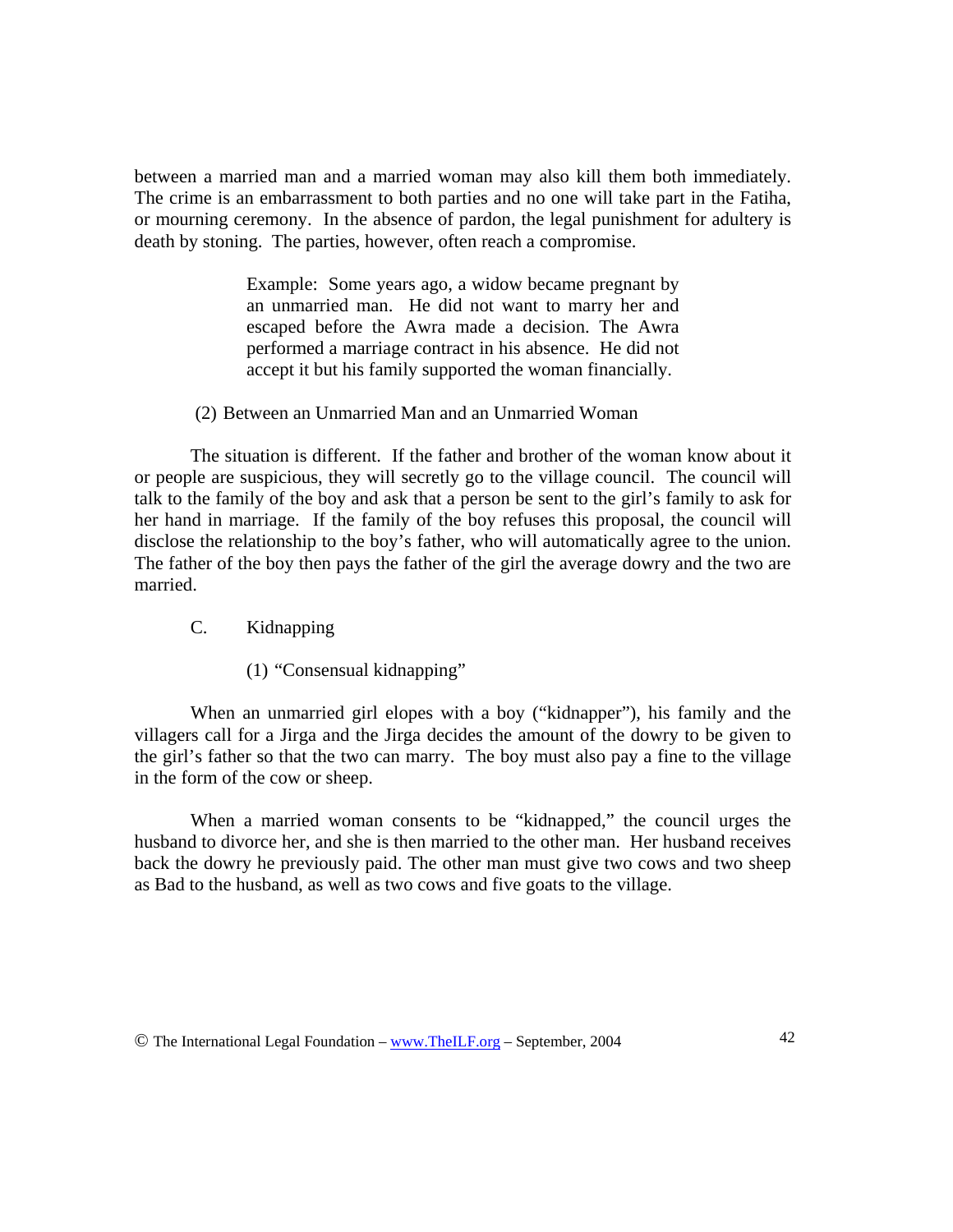Suspicion of "consensual kidnapping:" In the districts of Want and Wama, a man who suspects his wife of adultery, but is unable to kill her *for reasons of fear or weakness,* asks the wife's relatives to take her back because he cannot live with her any longer. He also asks for return of the dowry. In those districts the families will take their daughters or sisters back and return the dowry to the former husband. The husband may forbid the wife to marry the "kidnapper." He can also put limitations on other opportunities she may have for remarriage.<sup>5</sup>

#### (2) Kidnapping by Force

 When a girl is taken by force, the village calls a Jirga. The Jirga puts pressure on the family of the man to bring the woman back. The Jirga then asks her to agree to marry the man. If she accepts, the dowry is paid and she is married according to Sharia. The family of the boy is asked to perform Nanawati and to pay a fine to the village. If the boy refuses to admit to the crime, other compromises are found.

> Example: A girl was kidnapped and returned to the Awra Majlis before returning to her family. She confessed to her participation in the crime but the boy refused to confess and was neither ready to marry her nor to pay a fine. The boy was told that if he had committed the crime and refused to confess, he would be stoned to death. The girl told her story to the Awra but the boy remained silent and refused to answer questions. The Awra asked him to swear but he would not. The girl's relatives wanted them both stoned or at least to be given two girls as compensation. The following solution was found: The boy was ordered to pay 30000 Afghanis, his

 $\frac{1}{5}$  Generally, when there are problems between husband and wife, the relatives sit together to find a solution. If the wife disobeys her husband, his relatives will ask her relatives to take her back and to return the dowry. The husband may then divorce her but she cannot marry a man from the same village. If there is evidence that the husband was mistreating his wife, then her relatives will obtain a divorce for her and the husband will return the dowry.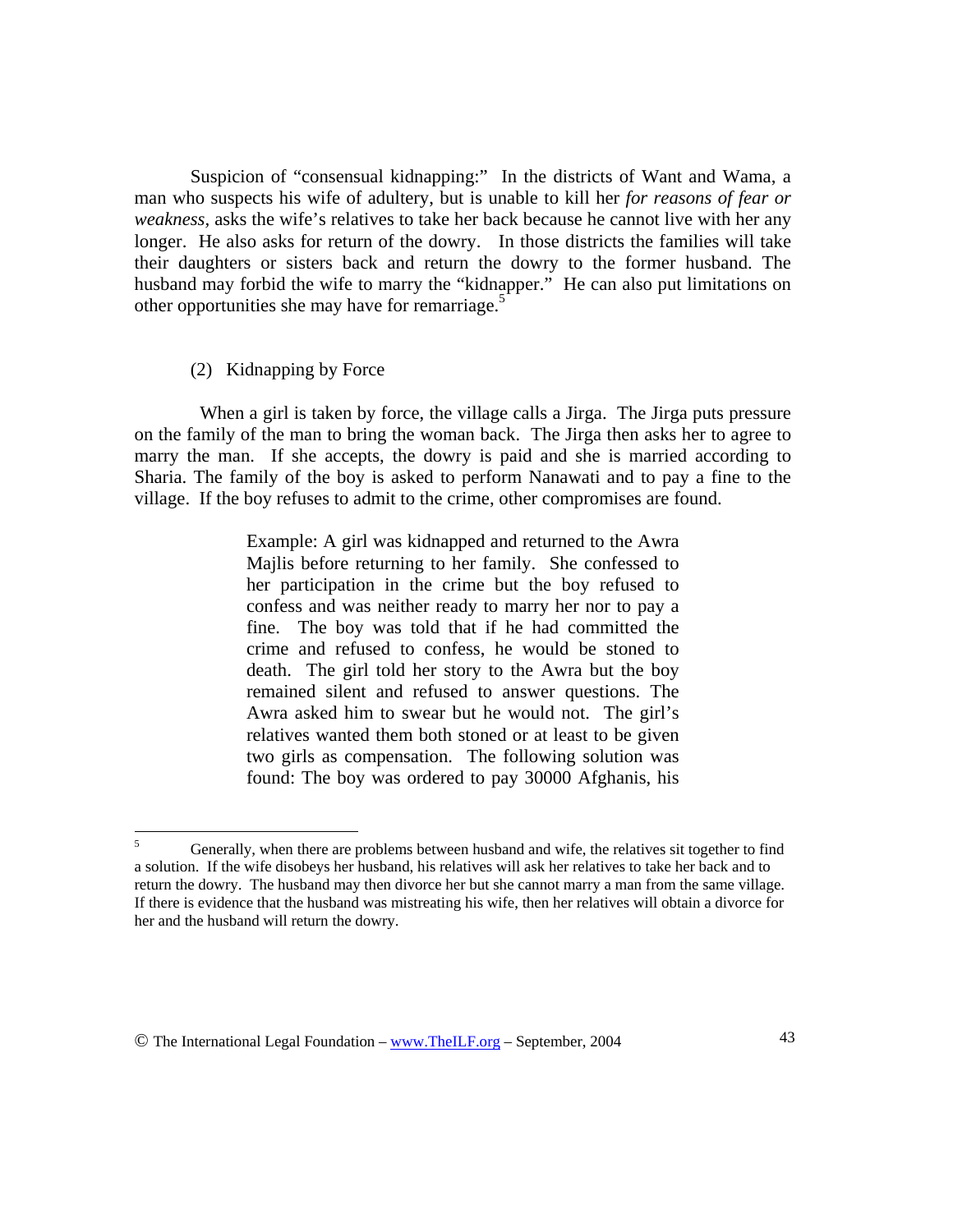sister was given in marriage to the girl's father, and the boy and girl were married.

 If the girl does not agree to marry the man, she is returned to the house of her father and the boy is asked to pay an extremely high fine, as well as half the price of the dowry to the girl's father. The girl may be kept in "prison" in her father's house *under severe conditions*. The Jirga always tries its best to convince the girl to marry.

> Example: A girl was kidnapped by a boy from another tribe but adultery was not committed. The Mujahadeen intervened and the couple was not stoned to death. The father of the girl insisted on a severe punishment, but instead the Awra ordered the couple to be married. In addition, the sister of the boy was ordered to marry the brother of the girl and to pay a fine of 20,000 Afghanis.

#### D. Assault

 As in the rest of Afghanistan, fighting and beatings in Nuristan are on the rise. The disputes are settled by the Awra Majlis. When the fighting is between two individuals, the Awra Majlis will identify the instigator and order him to gather a sheep, some oil, rice, or an amount of money, and to visit the house of the victim with his relatives and neighbors for an apology. The instigator is also ordered to pay a fine to the Awra Majlis.

> Example: Recently, there was a fight between Akram and Shukh Khan. They were both badly beaten. The investigation by the Awra Majlis found that Shukh Khan was the instigator. Because both parties were hurt, the Awra Majlis ordered each man to perform an apology to the other; Shukh Khan was to go to the family of Akram first with a sheep as a sign of peace. He was also ordered to pay a fine of 1000 Afghanis because he was the instigator.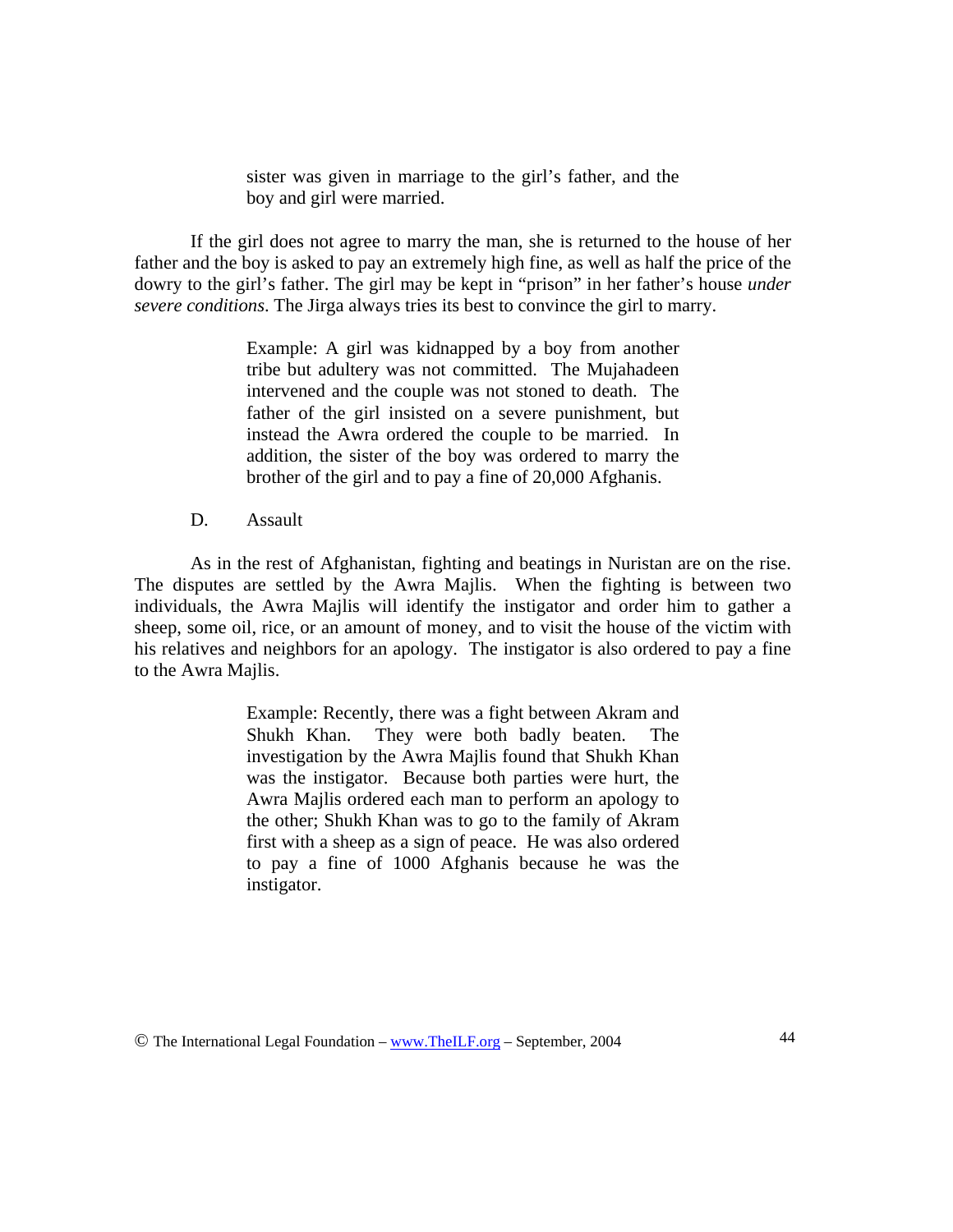As a general rule, the instigator is fined and asked to apologize. The Awra Majlis try to tailor the punishment to the circumstances.

> Example: Fighting erupted over the dowry of a girl. The future husband did not want to pay the dowry in full and determined to marry the girl by force. The relatives on both sides fought, resulting in many injuries. Mohammed Ismail Khan, the father of the girl, and Maseehullah, the father of the boy, were taken by force to the Awra Majlis for investigation. The boy's family was adjudged to have instigated the conflict. The Awra Majlis ordered the instigating party and its supporters to pay the dowry, as well as the damages sustained by the other party. They had to take all the wounded to Chagasaray hospital, or Jalalabad, and pay all of the medical expenses.

 When the fighting is between villages, the Awra Majlis of the villages are called in to stop the fighting. If the conflict is important, the Landhyar Majlis will be consulted and an investigation undertaken.

- II. Crimes Against Property
	- A. Theft

 Nuristan is very poor, few people have jobs, and, as a result, thefts are rare. In many places, there is not even money with which to purchase items. There is no formal trade, but rather a system of barter and debt. The stealing of a small twig is considered a theft. Our researchers were told that there are virtually no burglaries, and thefts generally involve cattle. Because people are poor, however, theft is an extremely shameful act. When such an incident occurs, the village council immediately intervenes and investigates. It talks to the victim and other witnesses, tries to find the stolen property, and seeks to identify the perpetrator. The council, with the assistance of the Mullah Imam, will then decree a punishment. Generally, the perpetrator will have to return the stolen property, pay a fine to the owner equal to the value of the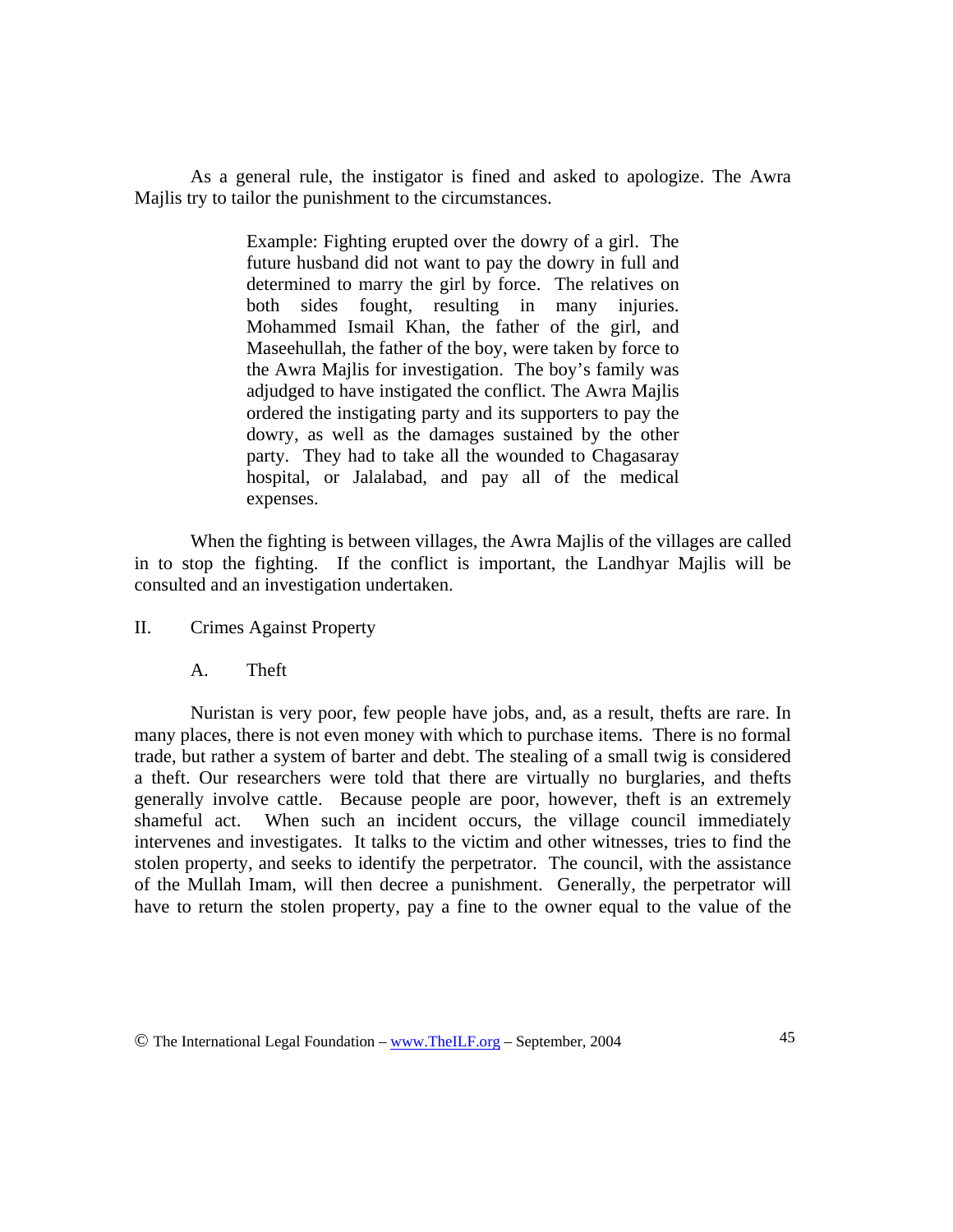property, and a fine to the Jirga of twice the value of the property. Often, the perpetrator must slay a sheep in the presence of the victim and another sheep in the presence of the Awra Majlis to be fully purified.

> Example: Qasim Khan took the bull of Rostum to plow his field. Due to Khan's *carelessness*, the bull fell off a nearby cliff and the people below slaughtered it. The Awra decided that the meat of the bull should be divided between the two parties and half the price of the bull paid by each claimant.

> Example: Hashim borrowed 140 kilos of wheat from Nasim for his own farm. When Hashim's wheat grew, he was to return the amount to Nasim. The weather was bad, there was a drought, and two years later Hashim had not returned the wheat. The Awra decided that Hashim had to return half the wheat immediately and the other half when it grew the following year. If it did not grow, he had to pay Nasim an equivalent amount of nuts and cumin instead.

When people from one village steal property from people of another village, the value of the fine is established by the village of the perpetrator.

 In Central and Western Nuristan, where thefts involve goats and sheep and occasionally cows, the Jirgas will impose fines of three, four, and even five times the value of the property.

> Example: A few years ago, three travelers in Nuristan - a doctor selling medicine and two others collecting mushrooms -- had their money and mushrooms (25 kilos) stolen. They complained to the people of the Mangal mosque of the Kamdesh district and the village council ordered an investigation. Three perpetrators were identified. They were asked to return the doctor's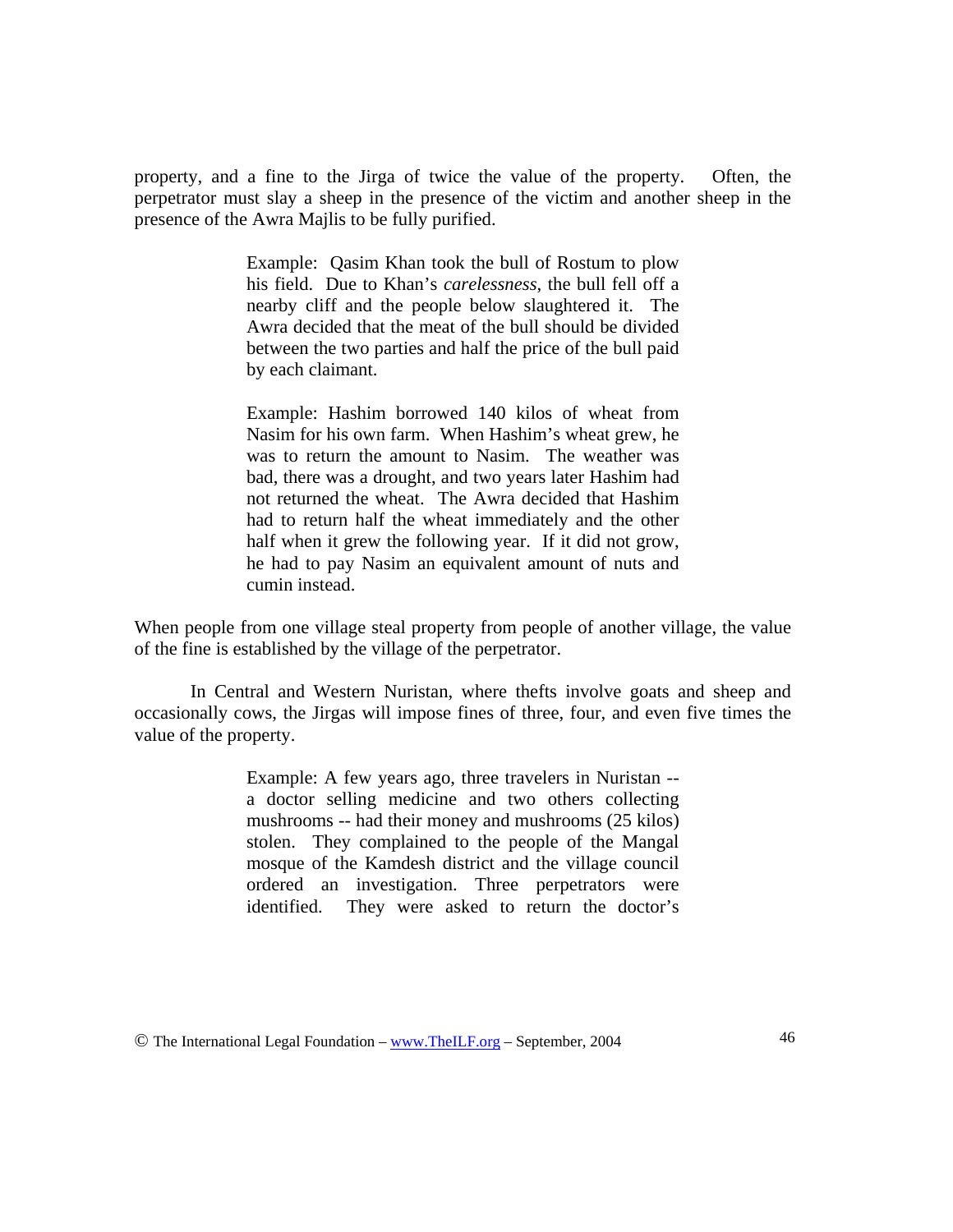money, the 25 kilos of mushrooms, and to pay a fine of 12000 rupees to the victims.

Example: Recently, a tape recorder was stolen from the house of Morra; a few days later, neighbors heard the sound of a radio from the house of Mohamed Salim, a very poor man. The rumor was that he had stolen the tape recorder. The Awra Majlis ordered the search of his house and found the property. He claimed to have borrowed it. Before the jihad, the fine would have been seven times the value of the property; today it is only double. Because Salim was so poor, the Awra Majlis simply asked him to return the item and to sign a paper saying that he would never do it again. If he does, the fine will be seven times the value of the item. *Since this incident, Salim has grown gravely ill.* 

Families of the perpetrators are held responsible in part for the fine if the perpetrators are not available.

> Example: During the time of the Taliban, there was a robbery in a shop. A box of cigarettes and about 300 Afghanis were stolen. Two boys were suspected and the Awra ordered the search of their houses. A box of cigarettes was found in the house of one of the boys. The boys had gone and their relatives had to look for them. They went from village to village suffering a number of different problems. The families could not find them. Eventually, they heard the boys were in Iran. The families were distressed. The Awra Majlis had ordered a fine of seven times the price of the materials stolen and the exclusion of the boys from Nuristan. The families sent an oral message to the boys in Iran informing them of the "sentence." The boys have paid the fine but are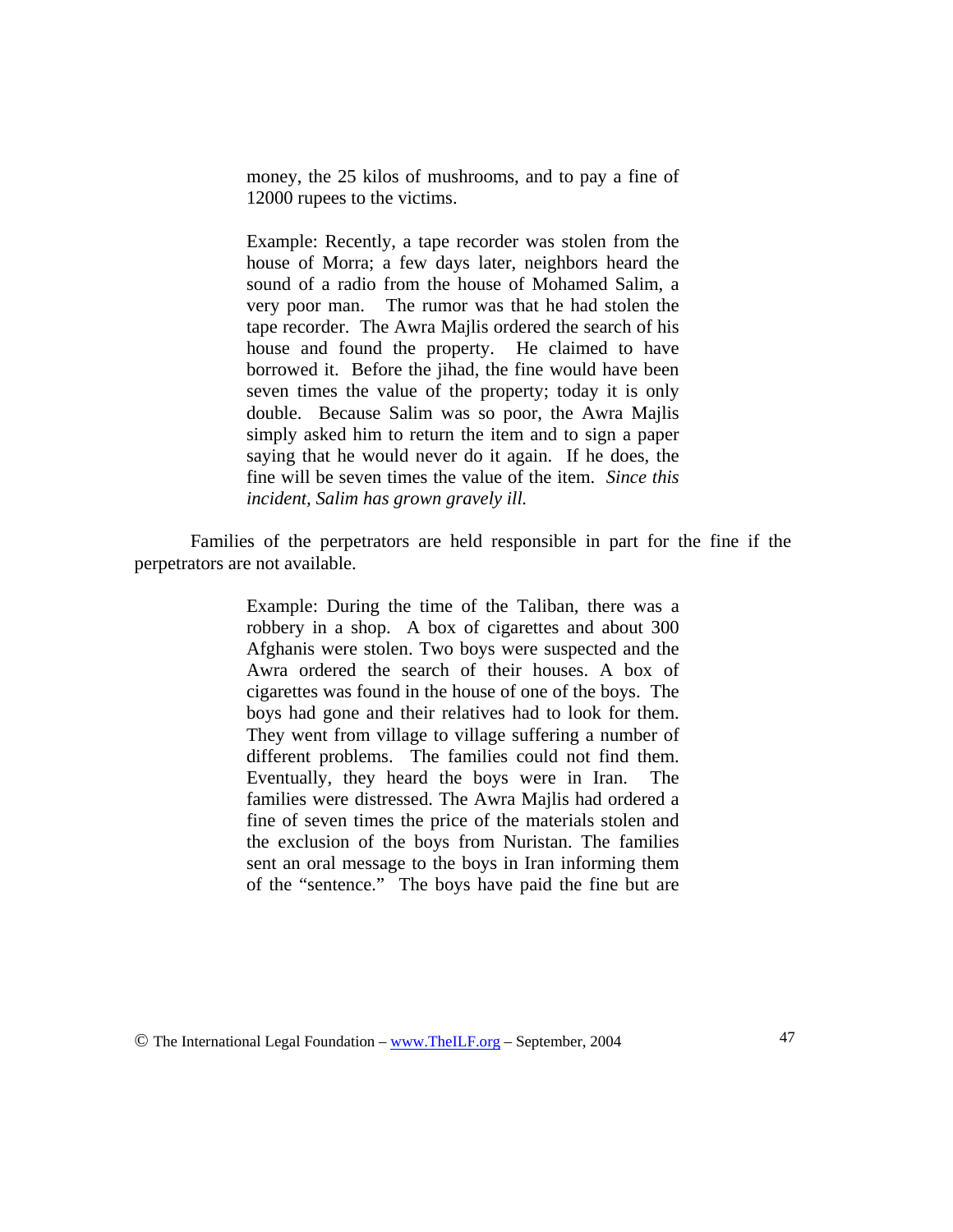still in Iran because they do not have permission to reenter Nuristan.

#### B. Trespass

 Questions of land trespass all revolve around the determination of land ownership through purchase, inheritance, and now "preemption." For a long time, women could not inherit land. Then the Awra Majlis, applying Sharia, allowed women to inherit one third, of the family property. Later and for the past 25 years, the concept of preemption has come into effect. If someone *captured* the land and worked it himself that person had preemptive rights over the *formal* owner. In addition, when land is being sold, the neighbors have the equivalent of a right of first refusal. If they decline the option to buy, others may purchase the land. The Awra Majlis are responsible for deciding these matters since there are no land-related documents in Nuristan.

> Example: Faisal and Khan had a conflict over land. Faisal had sold his property to Khan in exchange for money. A document memorializing the sale had been drafted and was kept by Khan, who moved to another country a few years later. During that time, ownership of the property reverted to Faisal. When Khan returned, Faisal refused to give him back the land. The Awra Majlis were called upon. They decided that Faisal should keep the land because he had worked it, but he had to pay to Khan the market price of the land and the apportioned tax on it for three years.

> Example: Two individuals wanted to buy the same land adjacent to their property. The conflict between them delayed the process and the Awra Majlis were called in. They decided that the owner on the western side should withdraw because he had other land at his disposal, and the property was then sold to the owner of the adjoining land on the east.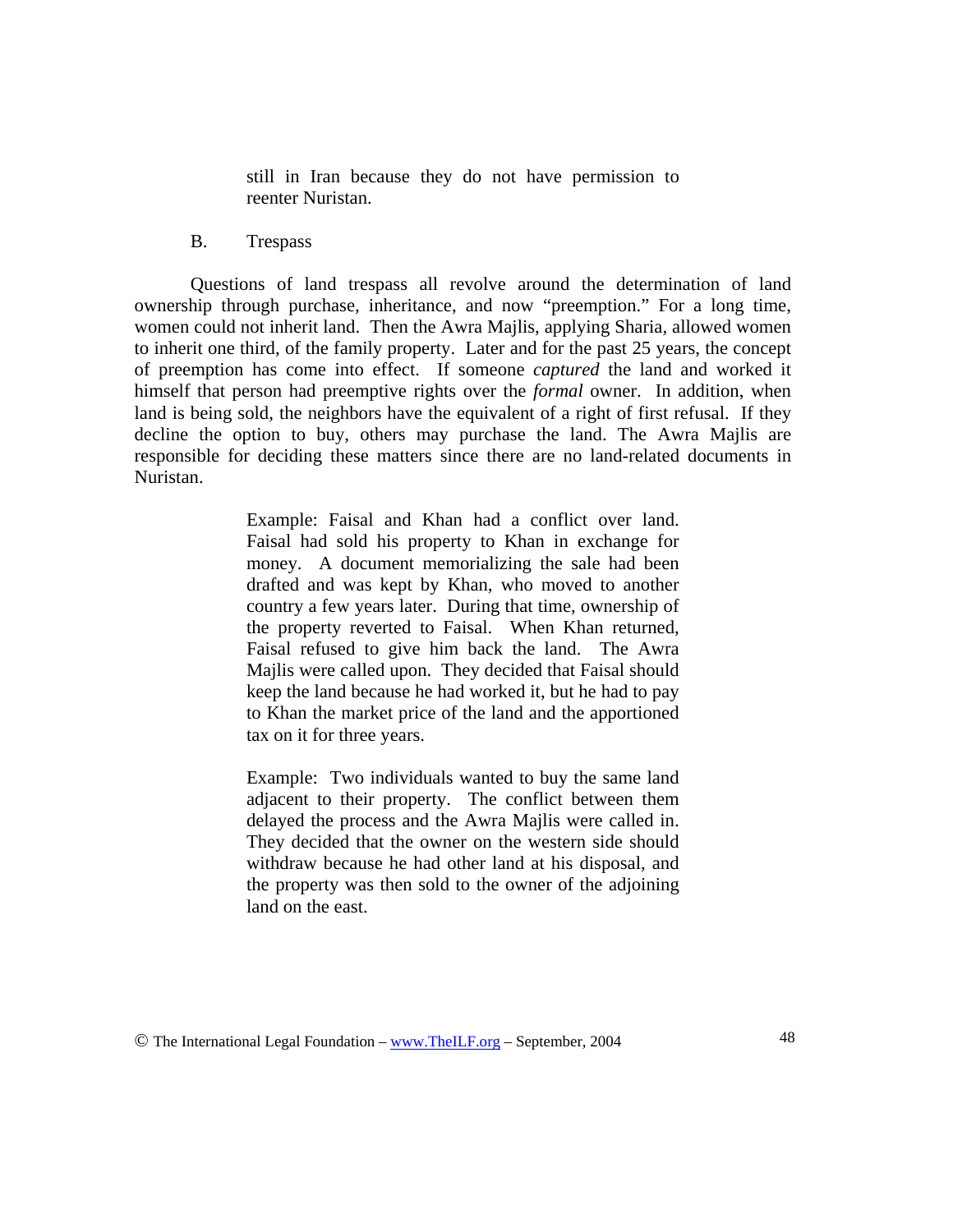Inheritance questions are solved according to Sharia but the conflicts between heirs will often be decided based on the amount of time the person has used/worked the land.

> Example: Two brothers inherited a piece of property from their father. One brother had cattle and used the land as pasturage for 20 years; the other brother did not put any claim to it because he had no animals. The second brother found this arrangement unfair. The Awra Majlis decided that the land should stay with the first brother until the second one acquired animals and then the Awra would consider the matter again. In the meantime, the first brother was to give the second brother a sheep *for immediate help.*

 Land disputes between tribes or villages are much more difficult to solve. When a decision is made, the implementation becomes difficult.

> Example: There was a dispute between the villages of Kamdesh and Kishtooz in Eastern Nuristan. The dispute began over half a century ago over a stream of water. People fought over the stream. Other tribes of Nuristan mediated the dispute, and the problem was resolved. However, a few years ago, some renewed fighting occurred. The people of Kamdesh won and they burned the houses of Kishtooz. The inhabitants of Kishtooz became refugees in Pakistan. Our researchers were told that the situation in Afghanistan over the last 25 years makes it difficult to control the power of the people of Kamdesh.

> > \* \* \*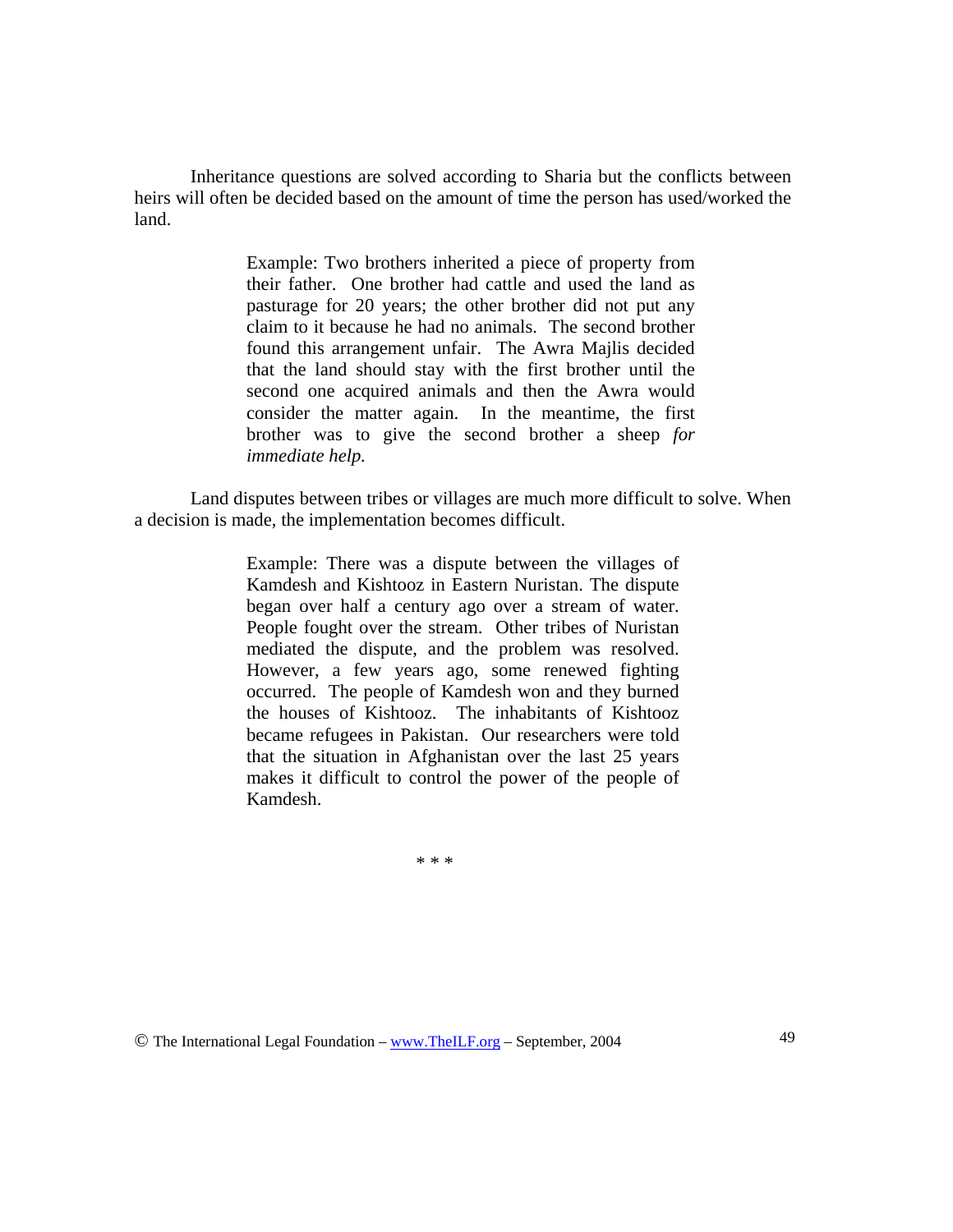# **PART FOUR**

**The Customary Laws of the Northern Region of Afghanistan** 



*THIS RESEARCH WAS FUNDED BY THE UNITED STATES AGENCY FOR INTERNATIONAL DEVELOPMENT (USAID) THROUGH MANAGEMENT SYSTEMS INTERNATIONAL, A MANAGEMENT CONSULTING FIRM LOCATED IN WASHINGTON, DC, UNDER THE AFGHAN GOVERNANCE AND LEGAL REFORM PROJECT, USAID CONTRACT NO. EEE-00- 03-00014-000* 

© The International Legal Foundation – www.TheILF.org – September, 2004 50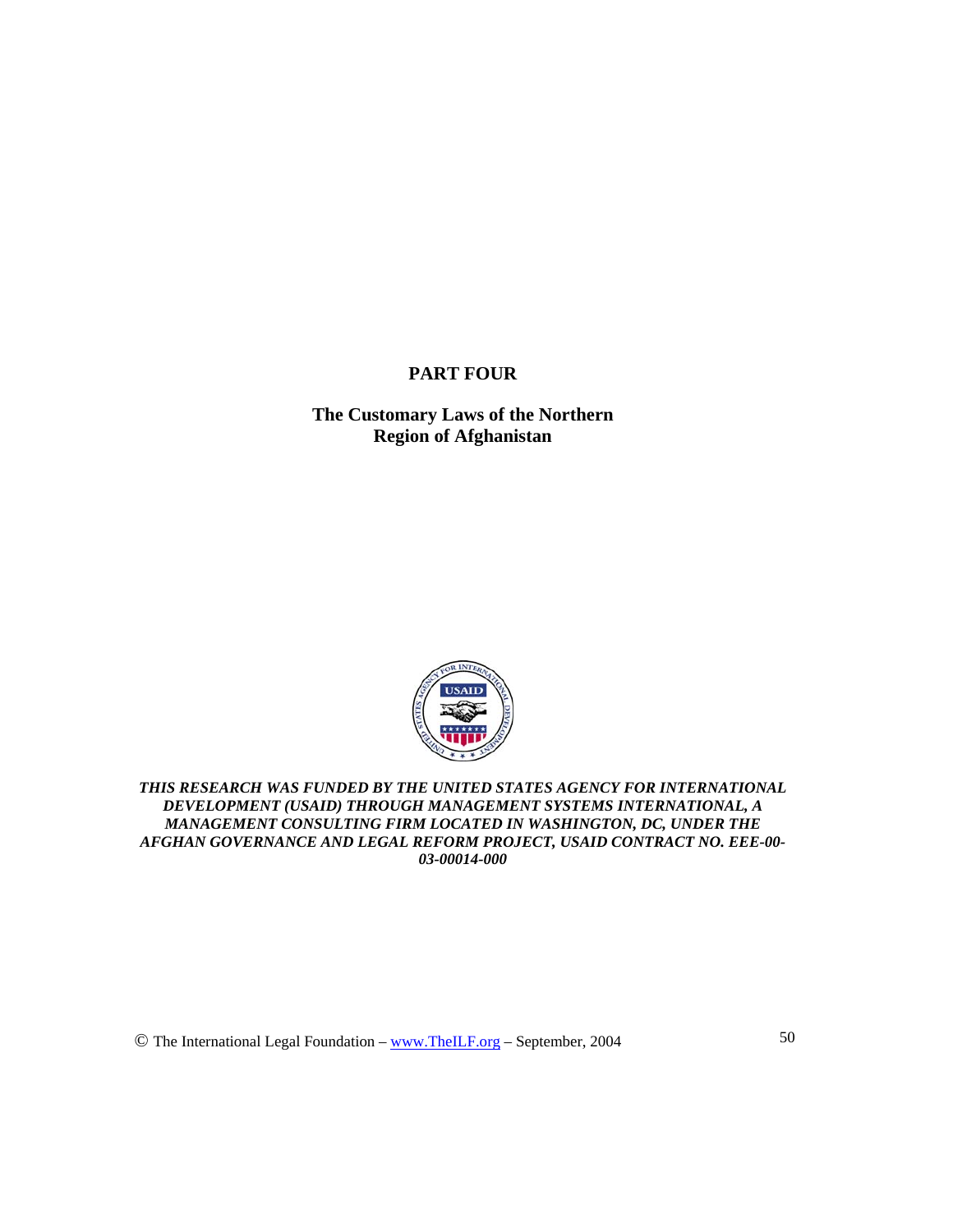#### INTRODUCTION

 This section covers the Northern provinces of Afghanistan -- Badakhshan, Takhan, Samangan, Balkh, Jawzjan, and Sari Pol -- bordering Tajikistan, Uzbekistan, and Turkemenistan. The findings are based on the research of our Afghan colleagues and their conversations with village elders, Imams, leaders of the Ishmailia community, and government officials. Again, please bear in mind that our methods were limited. The following should be regarded as a mere snapshot of certain customary laws rather than a comprehensive academic description of the complex and diverse customary laws of Northern Afghanistan.

 The differences between the Pashtun areas of Southern and Eastern Afghanistan, discussed in Part One, and the Northern Region addressed in this section, are many: two are particularly relevant to the customary laws -- the ethnic make up of the region and its geography. Unlike the South, which is ethnically homogeneous, the North is ethnically diverse. Historically, it was divided into small kingdoms governed by kings with ties to other kings and kingdoms on the other side of the Oxus River. These kingdoms were autonomous and refused to submit to the King of Afghanistan. In the late nineteenth century, King Abdul Rahman Khan attempted to unify the country by sending Pashtuns from the South to live in the North. As a result, today, the Northern Region includes Tajiks, Uzbeks, Turkmens, Arabs, followers of the religious leader Karim Agha Khan, (known as Ishmaelites), as well as Pashtuns. Their customs differ and sometimes blend together but they are district-specific and relate to the ethnic reality of each district.

#### PROCEDURAL CONCEPTS

 In the North, there are three types of traditional tribunals: 1) Shura-Eslahi or Shura-Qawnii -- known as Majles-Eslahy in certain Uzbek communities; 2) Jirgas; and 3) Mookee Khans. Years of war, however, have given local commanders -- outside the authority of the central government -- increasing power and today, in many districts, local commanders will intervene and resolve disputes.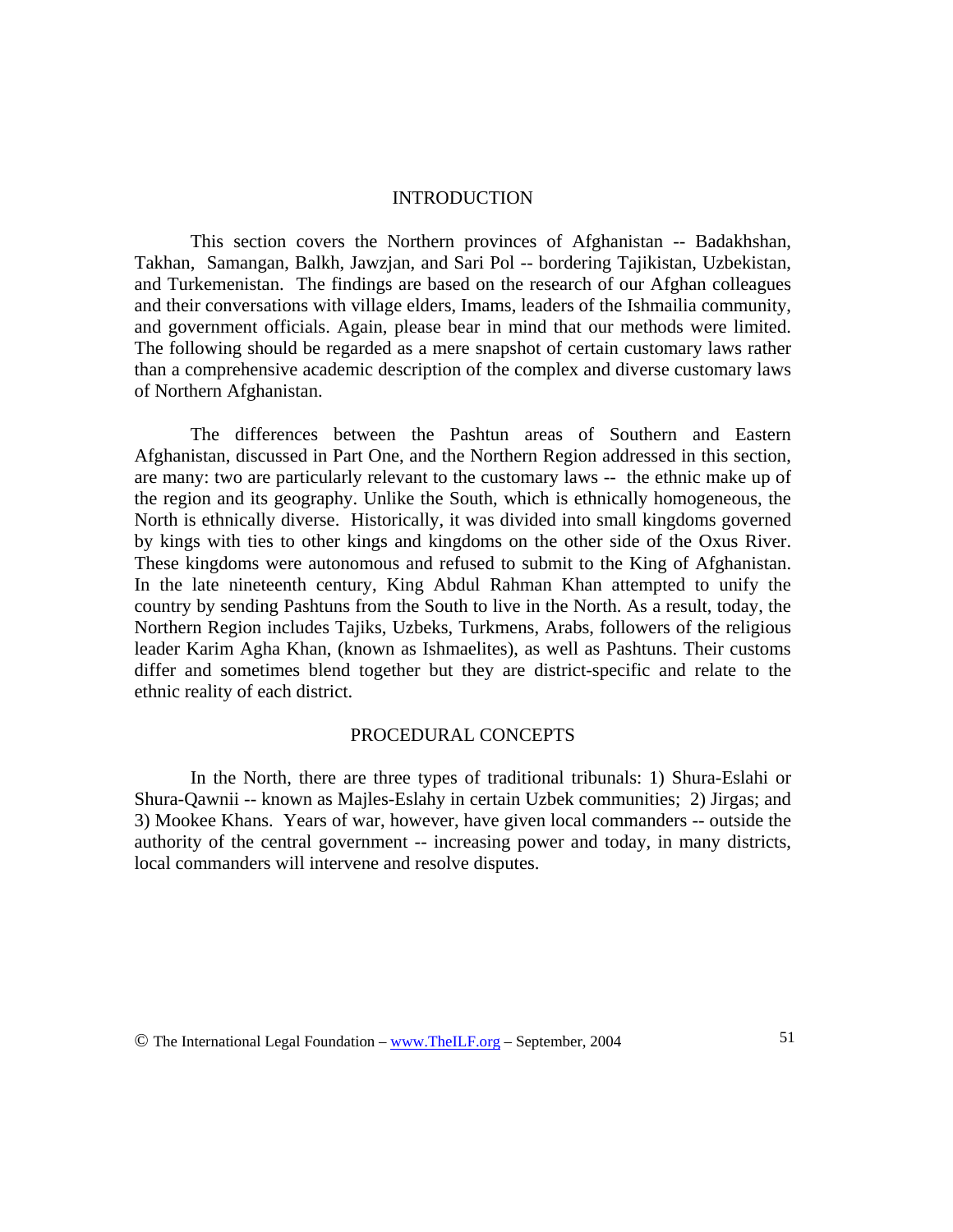## I Shura-e-Eslahi or Shura-e-Qawmi

 A Shura, or reconciliation council, is generally headed by the Imam of the local mosque, accompanied by the Walkill, and one or more elder. The Imam is also known as Ulema or Mullah. The Walkill – or Kalanter – is the person assigned by the village to be the link between the village and the government. He is not necessarily an elder. He is given the position of Walkill generally because he is educated -- often the only educated man in the village. Because there is a presumption that the son of an educated man is also educated, the position of Walkill is often hereditary.

 The size and exact composition of the Shura will depend on the gravity of the dispute. A Shura can be held at the village, district or regional level. If a case is of little importance -- land under 200 square meters, petit larceny, etc -- the Shura may consist of one Imam and two elders. In more important cases -- murder, adultery and land disputes over pasture rights -- the Shura may consist of 12 elders from different villages and different ethnic groups. The Shura generally meets in the mosque, which is considered a sacred and impartial place. It can also meet in a Madrassa or even in the house of a neutral person of good will who agrees to host the meeting. *If the weather is favorable, it can be held outdoors under the shade of trees*.

 Before the proceedings begin, the parties deposit money with the members of the Shura as a guarantee, known in the Pashtun areas as Machalgha. If one party to the dispute does not accept the decision of the Shura, he will loose the Machalgha and will have to seek redress from national government courts. At that point, the elders will attempt to disassociate themselves from the matter. The parties to the dispute are present during the proceedings. When a woman is a party to the conflict, the Shura will ask her to appoint a representative. If the Shura suspects that the representative is not impartial, the woman will be asked to represent herself. The elders usually open the proceedings saying *sit down without faith but stand up faithful,* meaning that the decision must be made faithfully, honestly and impartially. The law applied is Islamic law as understood by the local Imam. When a criminal case is being adjudicated, people are notified so that many can attend and *learn a lesson from the punishment.*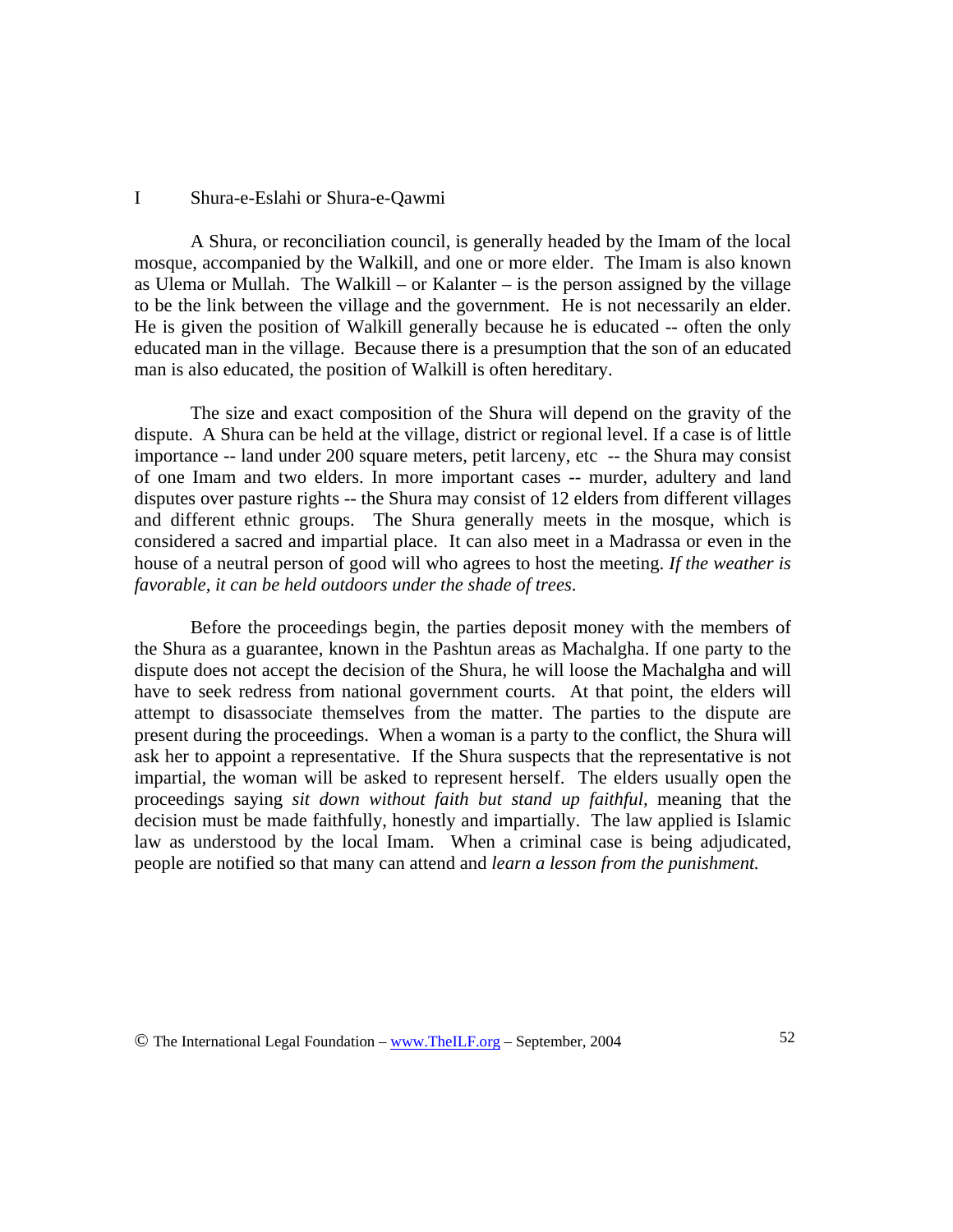#### II. Jirgas

 In the North of Afghanistan, the terms Jirga and Shura-Islahy are used interchangeably. A Jirga, as used in the North, is not the structured traditional tribunal of the Southern Region described in Part One, unless it is one conducted in a closed Pashtun community where Pashtun traditions remain unchanged.

#### III. Mookees

 A Mookee-Jamaat-Khana is the traditional tribunal of the Ishmaelite community. A number of districts in the Northern Region, such as the district of Echkashem in Badakhshan, are populated by followers of Karim Agha Khan, known as Ishmaelites. Mookees meet in the mosque of the Ishmaelites, known as Jamaat Khan, and would never meet in an individual's house. Mookee is also the name of the religious leader of the Ishmaelite community and of the representative who presides over these councils. Mookees are educated and have distinguished themselves by their religious knowledge. Even with their knowledge, they often seek out the advice of elders. They are paid by the Agha Khan and are known for their obedience to him.

 Generally, a Shura-e-Jamaat-Khana or Mookee-e-Jamaat-Khana will include three Mookees and two to five elders. The two sides will present their story and the council will attempt to "heal" the wound or dispute, Malhamana. Ishmaelites may not oppose the decision of the Jamaat-Khana. Malchalgha, or pre-dispute deposits, do not exist in this forum.

#### IV. Local Commanders

 Since the war, local commanders and armed men – outside the authority of the central government -- have become powerful and now resolve disputes. In the provinces of Faryab and Jawzjan, bordering Turkmenistan, the majority of districts are ruled by local commanders, who apply their own rules to decide contested matters. In the Almar district of Faryab Province, disputes are taken to the local commander, before the Jirga or Shura is consulted. In the districts of Qaysar Kohistan and Qaram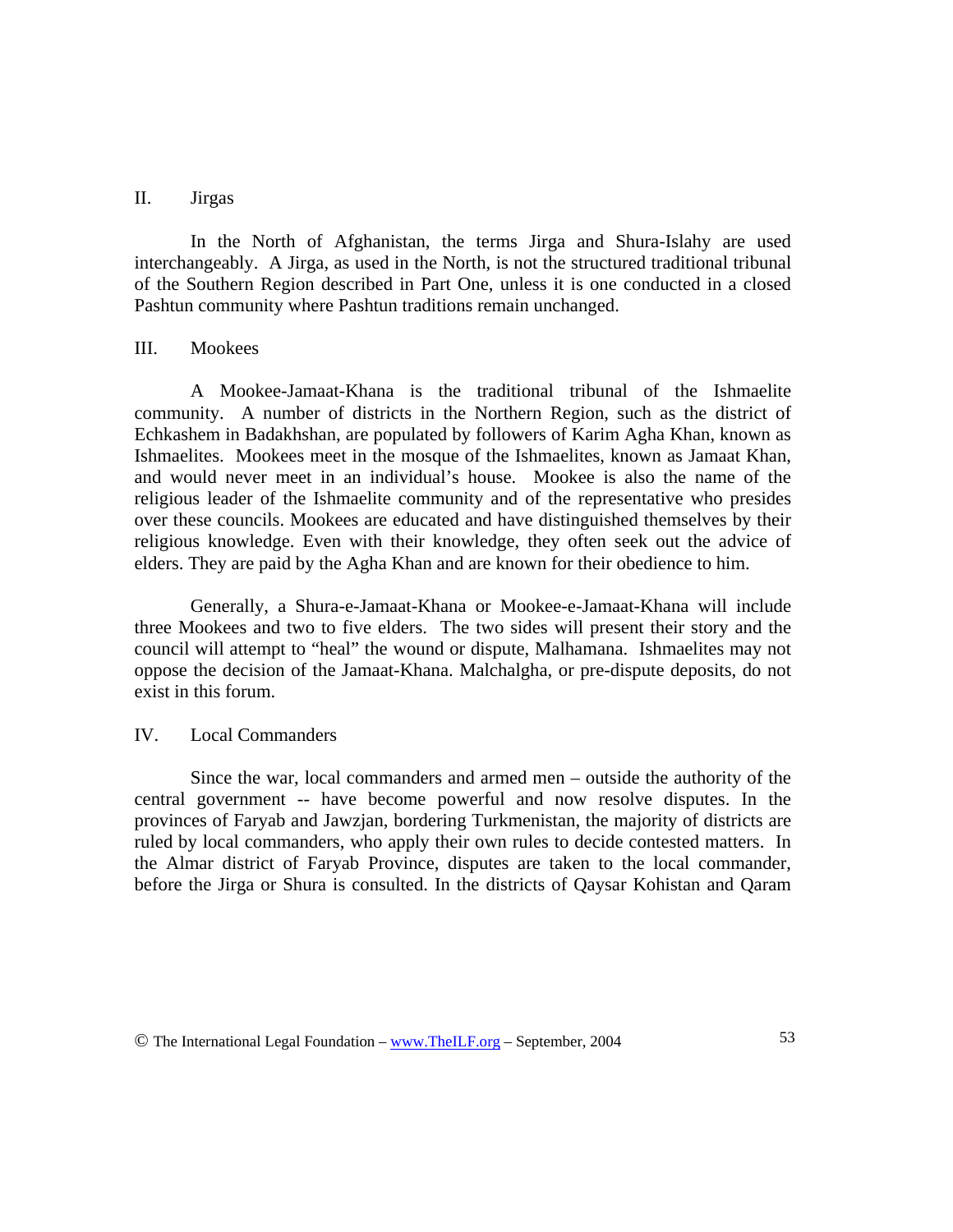Qol, we found that if the local commander cannot solve the dispute, the parties will seek redress in national government courts.

In the district of Argue, which is primarily Uzbek, most conflicts before the war were solved by Majles-e-Eslahy, Shura-like councils consisting of Mullahs and elders. Although local commanders have taken over this role, tradition has survived and commanders have been known to send cases back to Majles-e-Islahy.

In many areas, however, it is clear that the elders have allied themselves with the local commanders and their decisions are tainted by their allegiance. As a result, they have lost their authority in the eyes of the population.

#### SUBSTANTIVE CONCEPTS

In the Northern region, the customary law principles will depend on the ethnicity of the community and region. Accordingly, we will present our findings by regions.

I Badakhshan Province

The centre of the province is Faizabad and its population includes Tajiks, Uzbeks, Pashtun, and people of the Ismaelite religion.

#### A. Non-Ishmaelite Districts

A judge working for the central government in Faizabad admitted that judges take traditional customs into consideration and seek the advice of elders in reaching decisions. In addition, because government courts take a long time to decide a case, judges often send cases to the Shura-e-Eslahy where elders will solve disputes according to customary principles. In most districts, our researchers were told that there is no crime. When there is, criminal matters are governed by fairly uniform rules.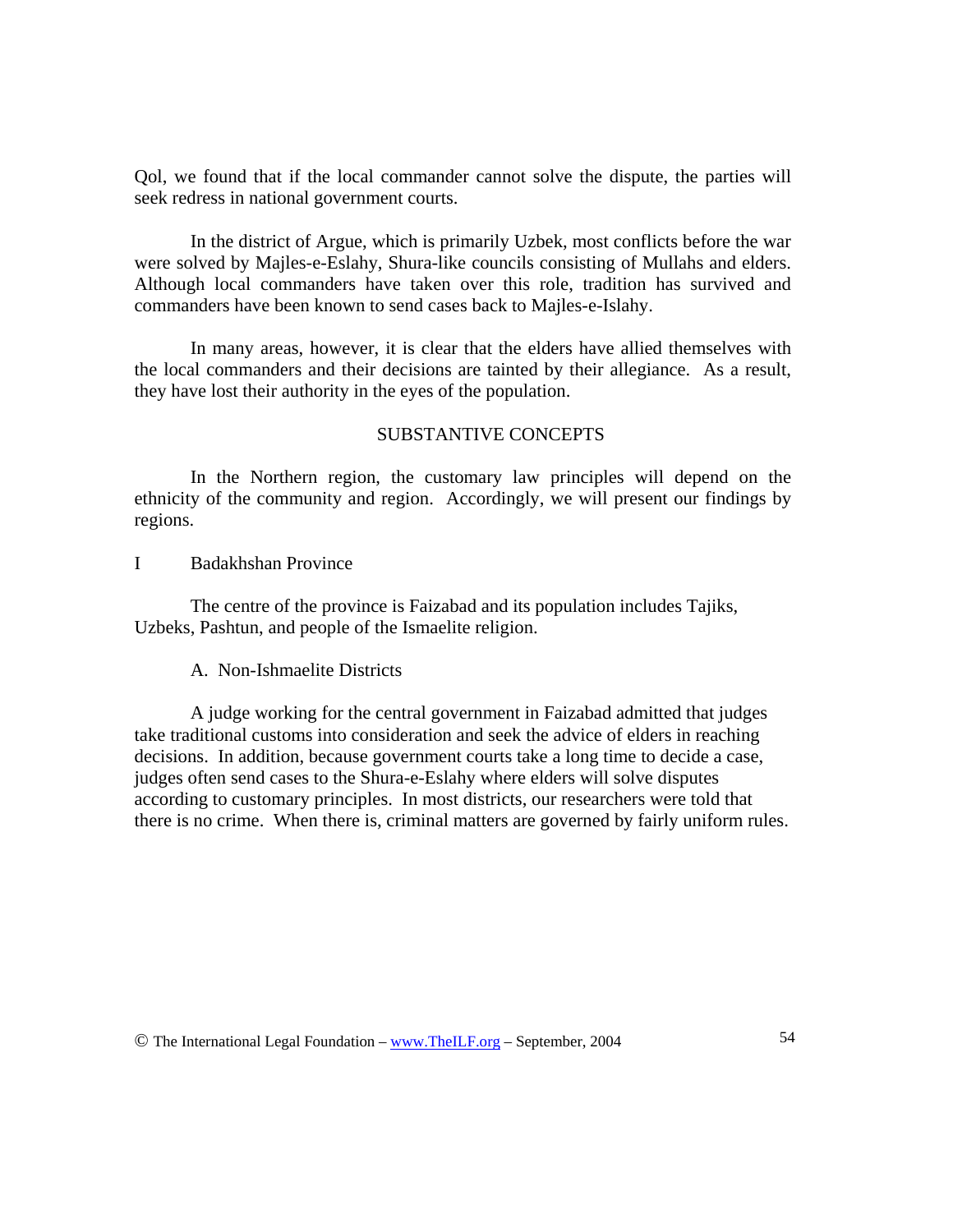#### (1) Adultery

 Adultery is always a sensitive subject. Families will often do their best to hide the matter and Shuras may refuse to deal with adultery cases. Generally, if an unmarried woman and an unmarried man leave their homes together, the matter will be decided by the Shura. The man's family will be ordered to give money to the woman's family (because the man/boy is deemed stronger, he is always deemed responsible for the crime), and the two will be ordered to marry. If either the woman or the man is married, the dispute will be decided by the Shura in accordance with the Shariat. If the shura does not feel competent to decide the case, the matter will be sent to a government court.

## (2) Abduction

 Abductions involving married men and married women are taken to the courts. Abductions of unmarried men/boys and unmarried women/girls will be brought before a Shura where we the punishment is often more lenient than the punishments imposed in the Southern region.

> Example: Recently in the District of Iaftal, a young man left home with a young woman. The family of the young girl reacted "strongly," creating a risk of violence. Elders learned about the problem and sent two of their number to the family of the young man. The elders, accompanied by the father of the young man bearing two sheep and two bags of rice, went to the girl's family. The sheep represent a symbol of submission, an acknowledgment that whatever conditions are exacted by the family of the young woman, those conditions will be accepted. The father of the young woman, however, asked for money. The elders and the young man's father went back to the Shura; the Shura decided that the young man and woman should marry. They did and the two families became friends.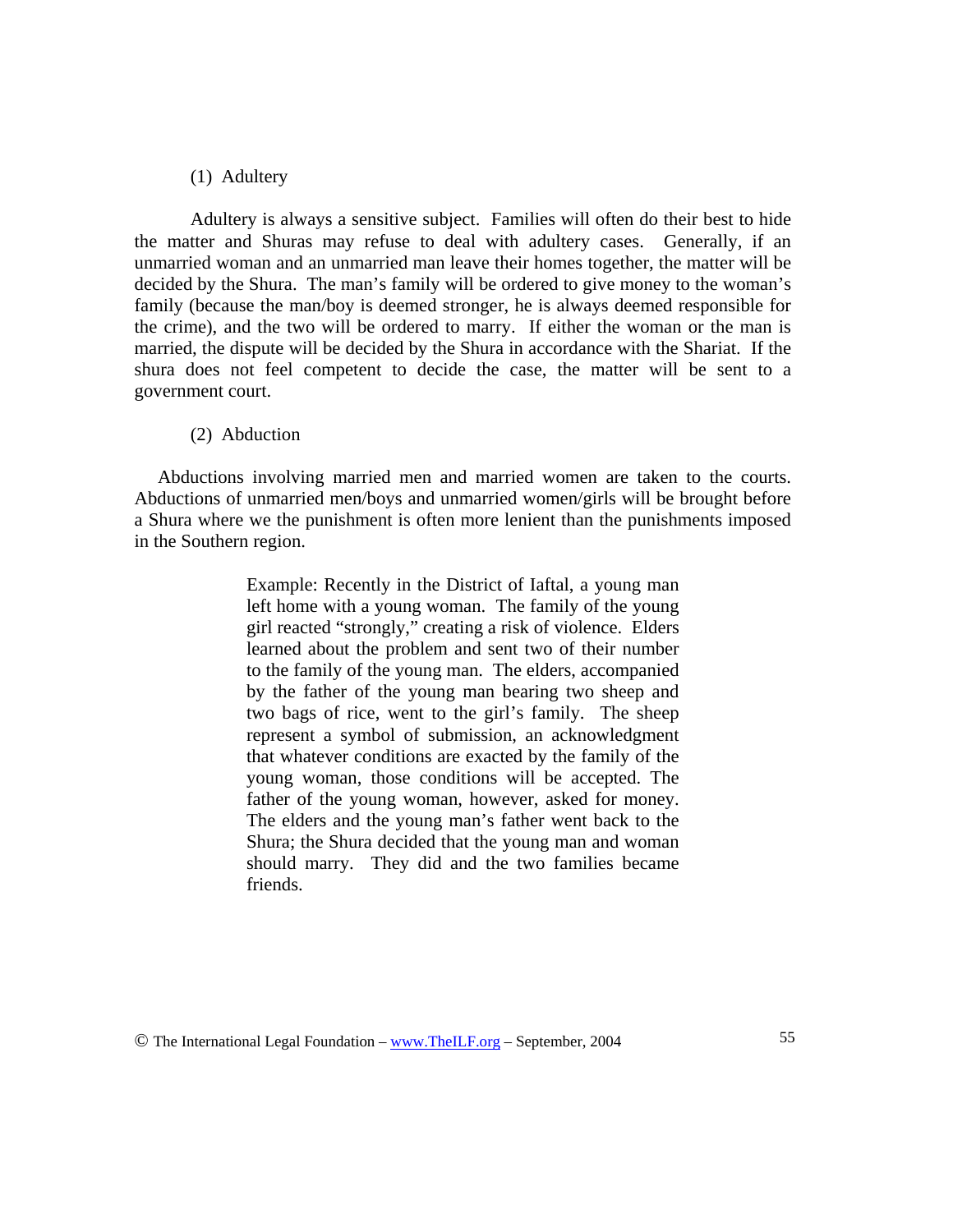# B. Ishmaelite Districts

 In the districts of Eshkashem, Wakhan, Sheghnan, Zebak and parts of Darwases, the population is primarily Ishmaelite. In the past, the government sent Sunni Muslim judges rather than Ishmaelites to these regions; as a result, the people did not go to the courts, preferring to resolve disputes on their own.

 Traditionally, the Ishmaelite community in these districts functioned under a royalty system. The family of King Abdul Jabar Maani reigned in Zebak, the family of Shaalem Khan reigned in Sheghnan and Eshkashem, and Mohabet Shah ruled in Darwase. These kings named a representative in each village to participate in the Shura. If the Jamaat-Khana did not find a solution, the king consulted the elders and then issued a decree. The system has been virtually abolished by the system of Mookee-Khan, described earlier. When criminal cases are sent to the Jamaat-Khana, the outcome is similar to the outcome of a Shura. That is, of course, in the *few* criminal cases that occur. Since the war, local commanders -- who are often Sunni Muslims - have taken over the role of solving disputes

(1) Adultery

 Adultery is a sensitive topic. If the man and the woman are unmarried, the Jamaat-Khana, with the approval of the two families, will order the boy's family to make a payment and the couple will be expected to marry. If the man and the woman are already married to others, the case will go to the court.

(2) Abduction

 In this region, we were told that *there has not been a case of abduction*. If it were to happen, and a man/boy left with a woman/girl, the population would solve the problem by ordering them to get married.

(3) Theft

 When the perpetrator is found, the property is returned and the perpetrator is subjected to some (undefined) corporeal punishment.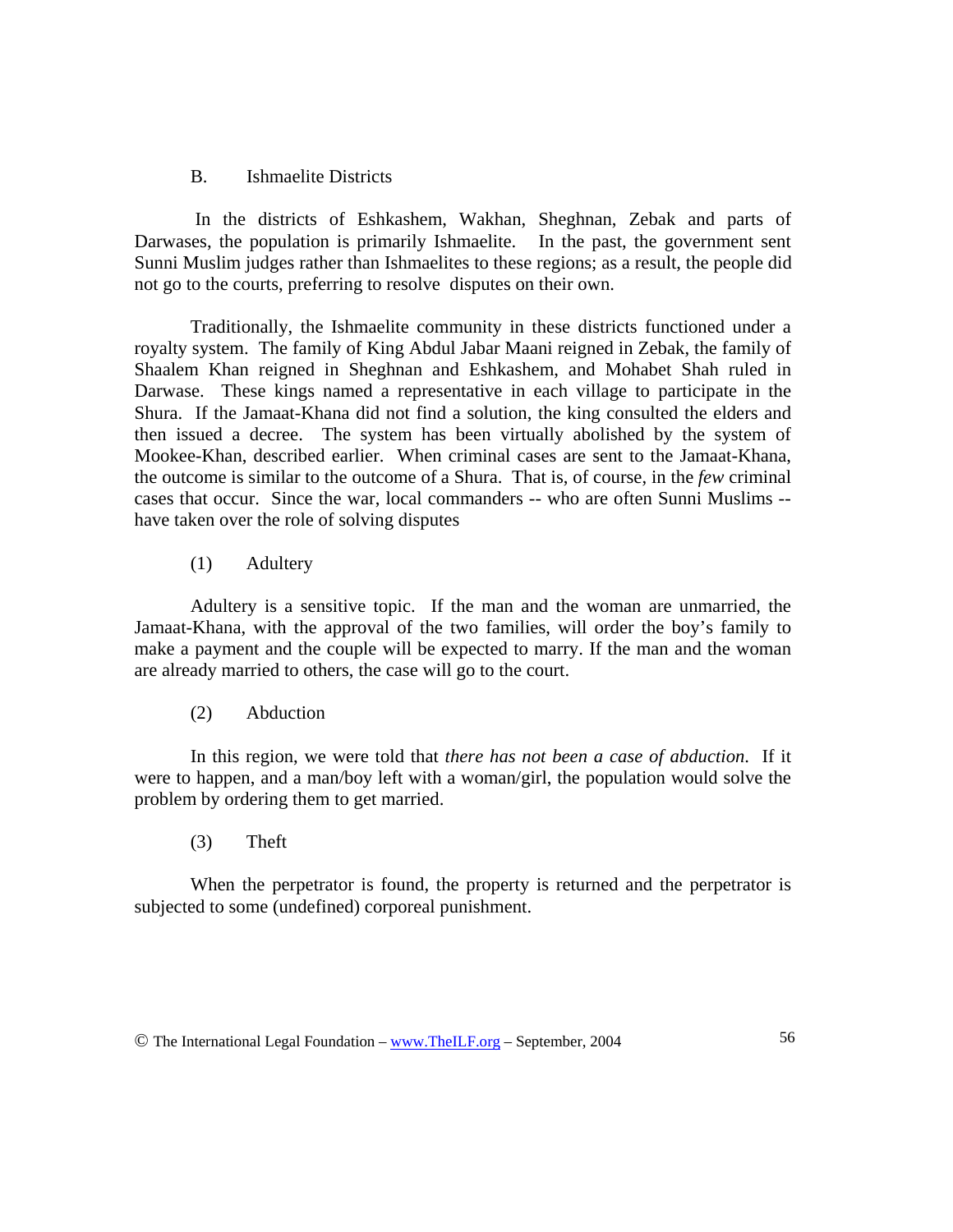# (4) Assault

 The Jamaat-Khana will often order the perpetrator to give money and a sheep to the family of the victim

# (5) Murder

 In cases of murder, government authorities will arrest the suspect but will then try to have the king or his representative intervene. With the permission of the government, and at the request of the king's family, the Jamaat-Khana will order the perpetrator's family to give the victim's family, land, money or a girl.

# II Takhar Province

 In this region, the population is made up of Tajiks, Uzbeks and Pashtun. Commanders have power and reign. There is a lot less respect for tradition than in other parts of Afghanistan. In the past, however, the population felt that the government *behaved badly towards them* and they went to Jirhas/Shuras instead. The members of the Jirga/Shura often belonged to different ethnic groups and the elders intervened to find a solution.

# (1) Adultery

 The Shura will decide theses cases, when they become known, according to the Shariat. If the man/boy and woman/girl are not married and the family of the woman/girl accepts the situation, the parties will be forced to marry each other. *The Pashtuns are far more sensitive about the issue and there are very few cases* in their community.

# (2) Murder

 In cases of murder, the Jirga/Shura will generally order the payment of a sum of money, known as Deiyat (or Bad in the traditional laws of the South), or the transfer of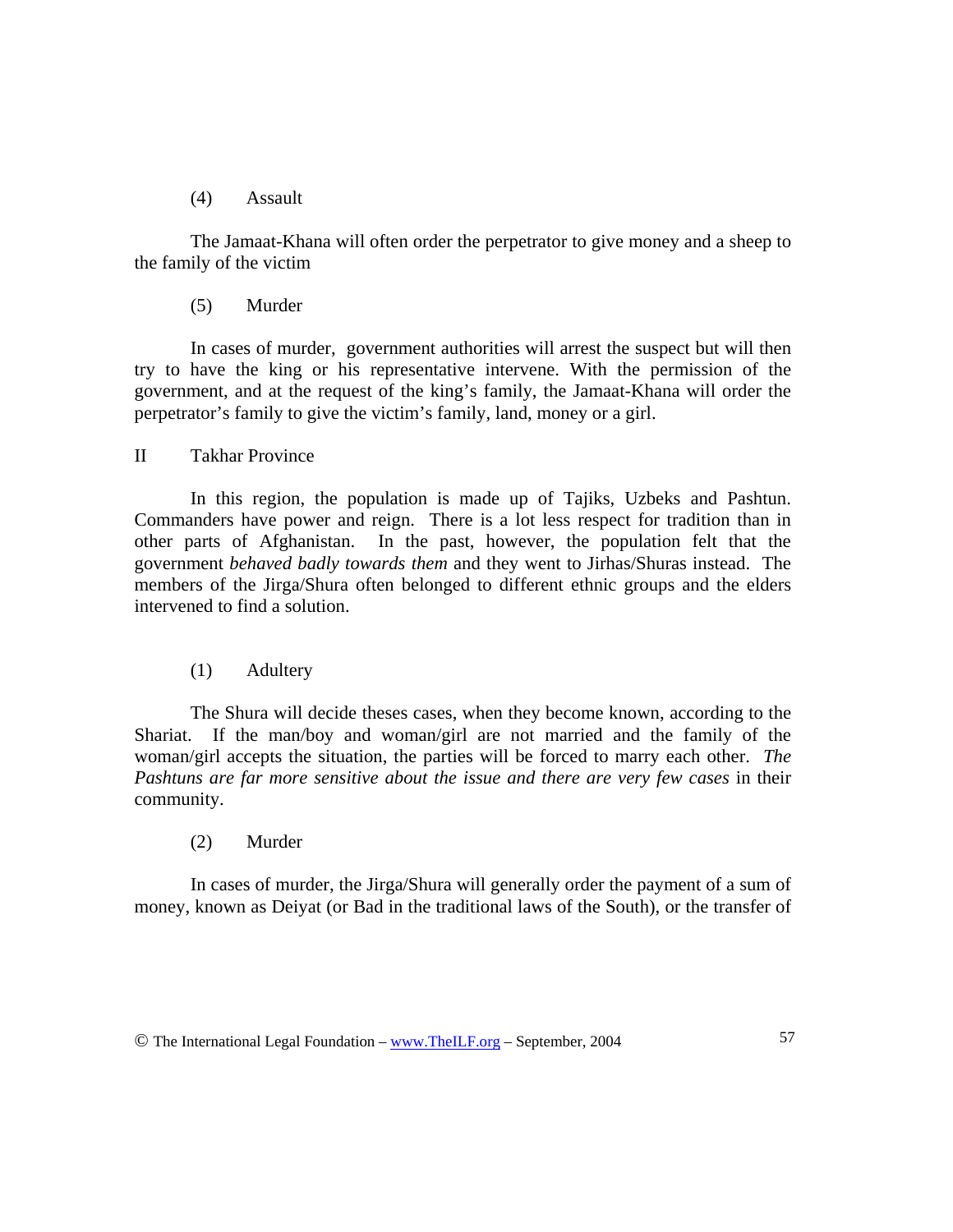a piece of land.

Example: Last year, in the district of Rostaq, someone was murdered by armed men. The case went to court but nothing happened. The parties wanted a solution and the government sent the case back to the Shura-e-Eslahy. The Shura ordered the family of the perpetrator (the perpetrator himself had fled) to pay Deiyat and to give a piece of land to the family of the victim.

# III Kunduz Province

 The population of Kunduz province includes Tajiks, Uzbeks, Arabs, Aimaq (considered Tajiks by some), and Pashtuns. Most of their disputes are decided by Jirgas/Shuras. An Uzbek elder told us that they will often invite other ethnic groups and particularly Pashtuns because they are familiar with the rules. In any event, depending on the importance of the dispute, the Jirgas/Shuras will meet at the village, valley, or district level, and they will generally ask for a guarantee (known in the south as Machalgha) before the proceedings begin. The deliberations of the Jurgas/Shuras may last several days.

 A member of the court in Kunduz acknowledged that courts respect the decisions of the Shura-e-Eslahi when they are fair and invoke them to resolve disputes. An elder Pashtun from Kunduz added, however, that since the war elders have lost their reputation for objectivity. Commanders and armed men now exercise power locally and elders are increasingly allying themselves with them. Cases, nevertheless, are still sent to the Shuras/Jirgas for resolution.

(1) Adultery

 Cases of adultery between married people must be determined by Shariat. Cases of adultery between non-married men and women are often decided by the Shura, which usually orders the individuals to marry each other and the family of the man to make a payment to the family of the woman.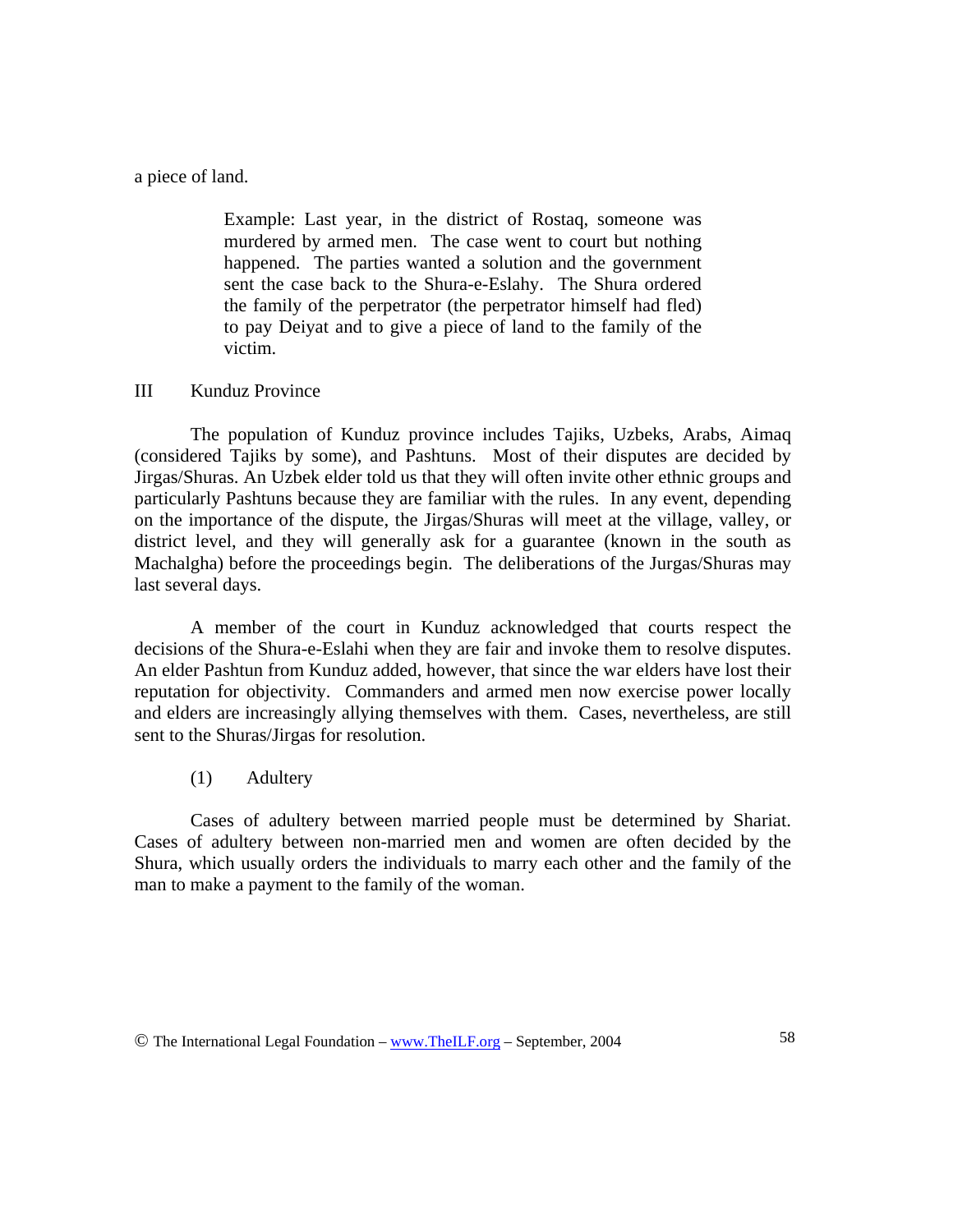Example: A woman had children with one husband. The husband left and she was forced by her father to marry another man. They had children together, but three years later her first husband returned. The dispute between all the parties became serious and the elders intervened. The father was ordered to give the first husband nine million Afghanis, printed on Dostum money, so that he could marry again.

## (2) Murder

Murder cases are often resolved with a payment and a transfer of land or cattle.

A few years ago, there was a dispute between the Aimaq and Larkwabi tribes arising out of a killing between armed men on both sides. The perpetrators escaped and returned eight years later. The family of the victim collected signatures from the villagers and gave a letter to the council saying that they wanted the members of the Shura/Jirga to decide the matter. The council, consisting of eight elders and two mullahs, gathered and in the end, decided that the perpetrator's family had to give the victim's family six lots of 100 square meters of land and 21 sheep.

Recently, a man named Jan Mohammed was killed. The case went to the government court but for unknown reasons was sent back to the Shura/Jirgha. The Jirga resolved the problem by ordering the family of the perpetrator to give the victim 20 one hundred square meters of land.

One year ago, the commander of one district in Kunduz (Chardarah) was killed. The perpetrator, allegedly from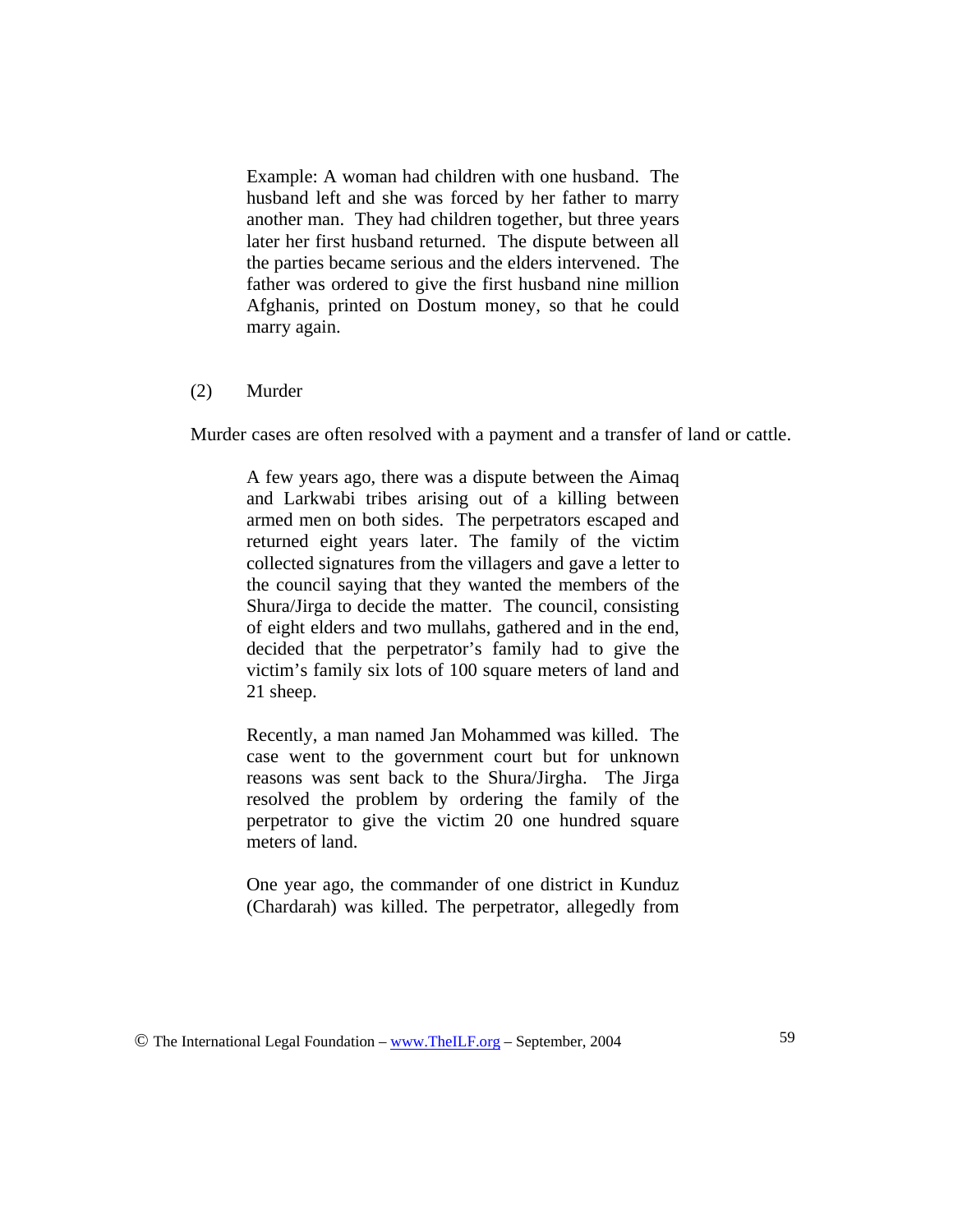the tribe of Kalazi, was ordered to pay one million Afghani (the equivalent of \$20,000) to the family of the victim.

 In the district of Dashte-Archi, different ethnic groups feel that today they have no rights. The commanders decide everything. One interviewee expressed his concern that simply talking to our researchers might put him in danger. In the past, problems were solved by elders and Mullahs convened in Jirgas/Shuras. Even cases commenced in national government courts were sent to local Jirgas for adjudication. The war has completely destroyed the district; people left the region and the customary system just disappeared. People are returning from exile, increasing the number of conflicts among the population But rather than call upon tribal elders sitting in Jirgas/Shuras, the commanders intervene and decide disputes.

IV. Samangan Province

The population of this region consists primarily of Tajiks, Uzbeks, and Hazarats. There are few Pashtuns. The district of Araesoma is made up almost entirely of Hazarats. Each group has kept its own customs, and everyone tries to solve disputes through traditional methods for both practical and political reasons: the area is very remote, making access to courts virtually impossible, and people believe that government courts, rather than assisting them, make matters worse. People are scared of the government and only trust elders and Imams to deliver justice. Even now, when commanders and armed men have taken over and changed the society, Shuras still play an important role in resolving local disputes. In serious cases, people will get permission from the court before going to the Shura. In minor cases, they will go directly to the Shura.

(1) Adultery

These crimes are decided by the Shura in accordance with Shariat.

(2) Murder

Payment – Deiyat -- is again a common remedy.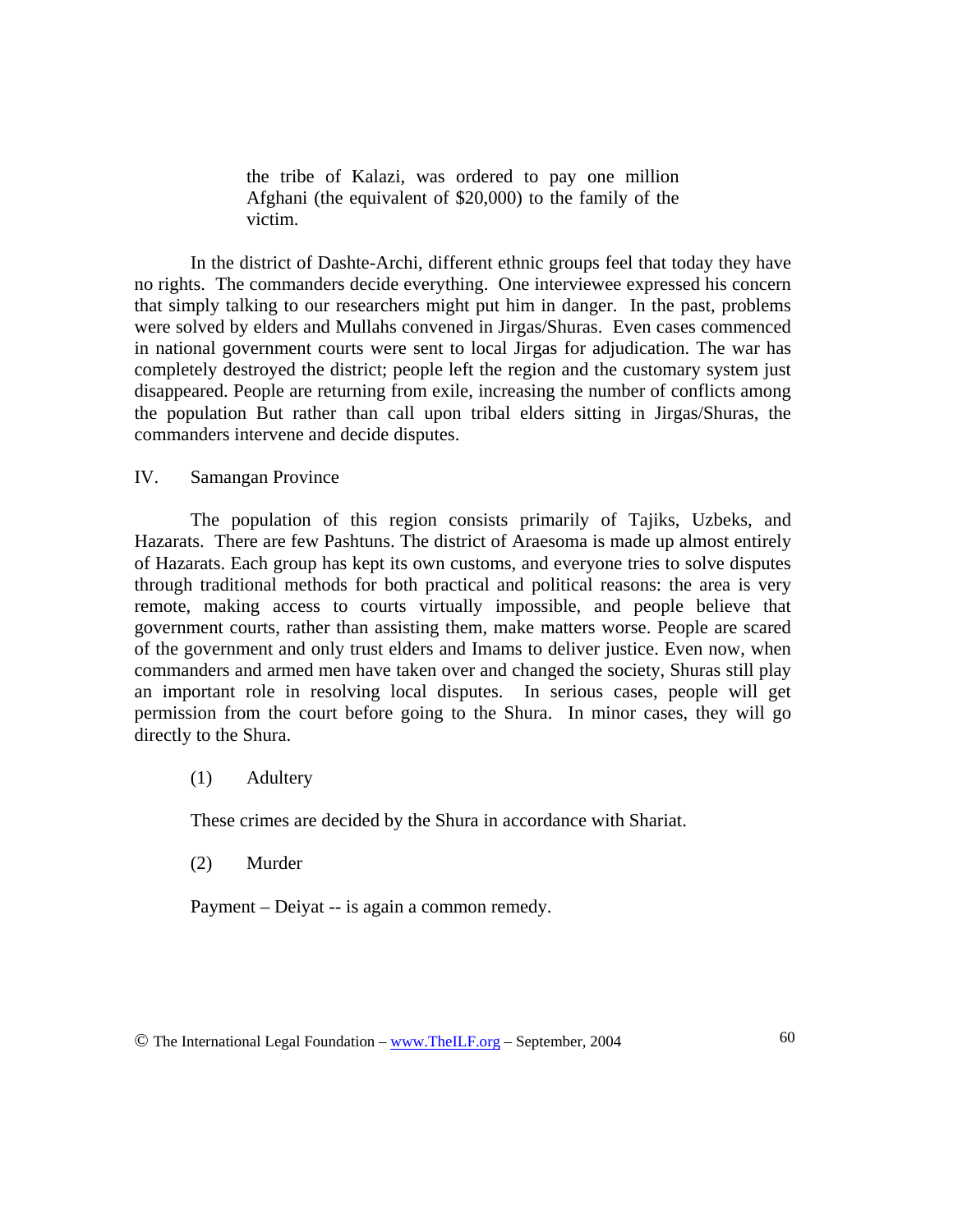Example: Two years ago, a person was murdered and the case went to the court. After six months, nothing had happened so the families got the matter transferred to the Shura, where the payment of Deiyat was ordered and the matter settled.

(3) Theft

 Even in cases where the perpetrator is caught by the government authorities, the case may be transferred to the Shura. The perpetrator will be ordered to ask for forgiveness and to return the stolen goods. The perpetrator will also receive a corporeal punishment, administered in a public setting, where he will have to promise never to engage in such activity again.

(4) Abduction

A few years ago, a "respected" man in his tribe was kidnapped and the kidnapper asked for a ransom. The Shura intervened, ordered the ransom reduced, the victim freed, and the kidnapper to leave the district.

*All matters involving women are difficult.* 

Example: Two boys wanted the same girl and both said that that the girl wanted him. No one knew the truth and the case became serious. The Shura intervened. It wanted to know which young man the girl preferred. As you know in a family, no one wants to admit that a girl likes a boy. In the presence of her family, the girl said nothing. The Shura asked the girl to appoint a representative. She appointed her father because she cannot do otherwise, even if the decision will affect her entire life. The father rejected both boys and the Shura agreed with this result.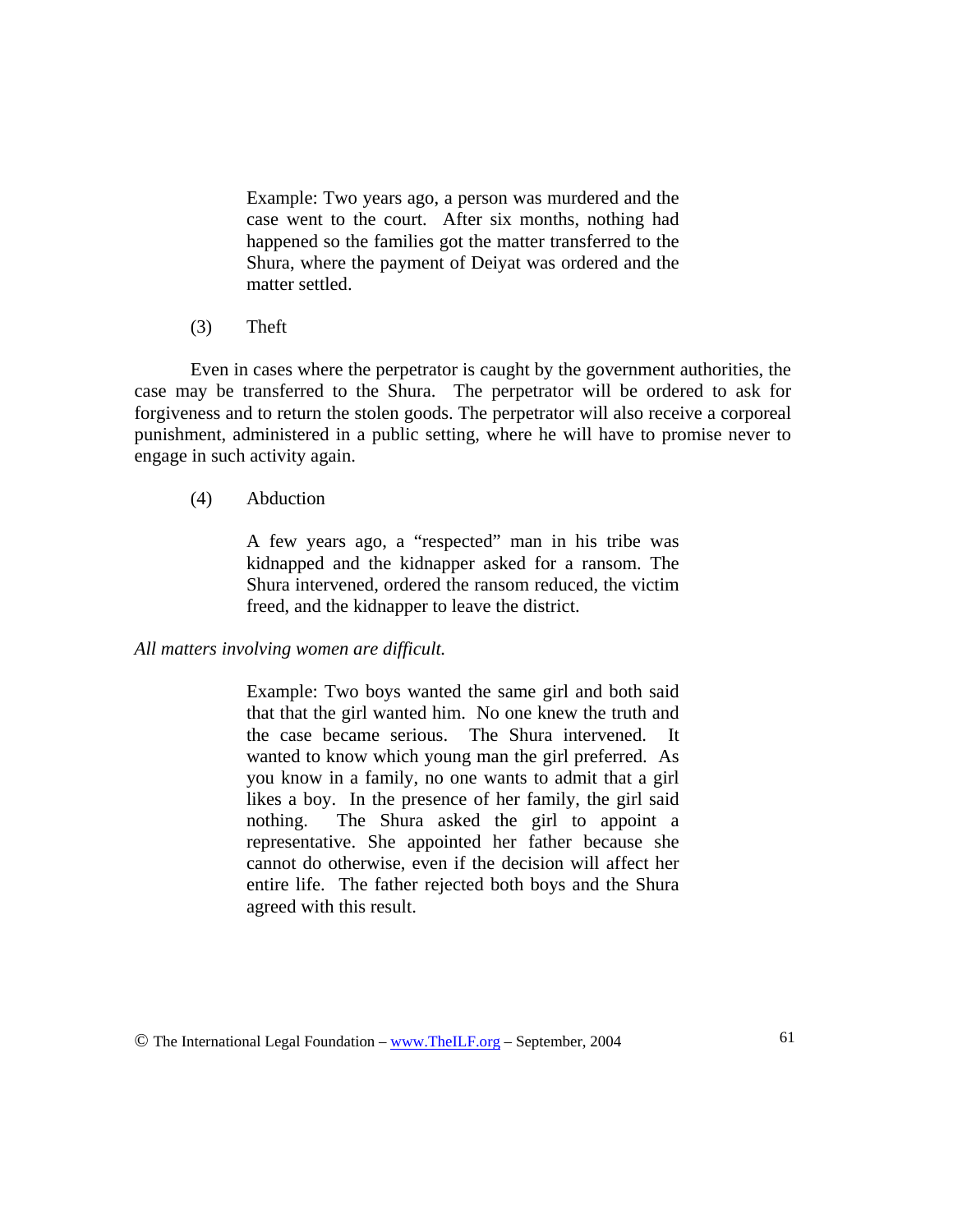The districts of Hazrat-e-Sultan and Tashqorghan in the Samangan Region are famous for their beautiful valleys, which are the subject of many Afghan songs. The chief of a valley is known as the Arbab and he sits on the Shura. Unfortunately, the Arbabs and other elders have allied themselves in recent years with the local commanders and armed men, and the community no longer trusts them judge matters objectively.

# V. The Provinces of Balkh, Jawzjan and Sari Pol

 The customs of these three provinces are similar. In fact, until recently, the Sari Pol and Jawzjan provinces were one province. The population is Tajik, Uzbek, Turkmen, and Pashtun, and the customary laws of this area depend on the ethnicity of the community rather than the geographic region or district. We will address them accordingly.

- A. Tajik and Pashtun Communities
- (1) Murder

 The perpetrator is made to pay Deiyat**.** If the murderer has no assets and cannot pay, his family will be ordered to give a girl in marriage to the family of the deceased, and the resulting kinship will repair the wound between the families.

(2) Theft

 The Shura will order that the stolen goods be returned to the owner and the *thief will be shamed and punished*. The punishment ranges from a fine, to public humiliation, to forced labor.

## (3) Abduction

 If a boy or a girl leaves his or her house voluntarily and moves to the house of another family, his or her own family may consider killing their "guilty" child. In cases of forced abduction, the family of the abducted girl may ask in turn to be given a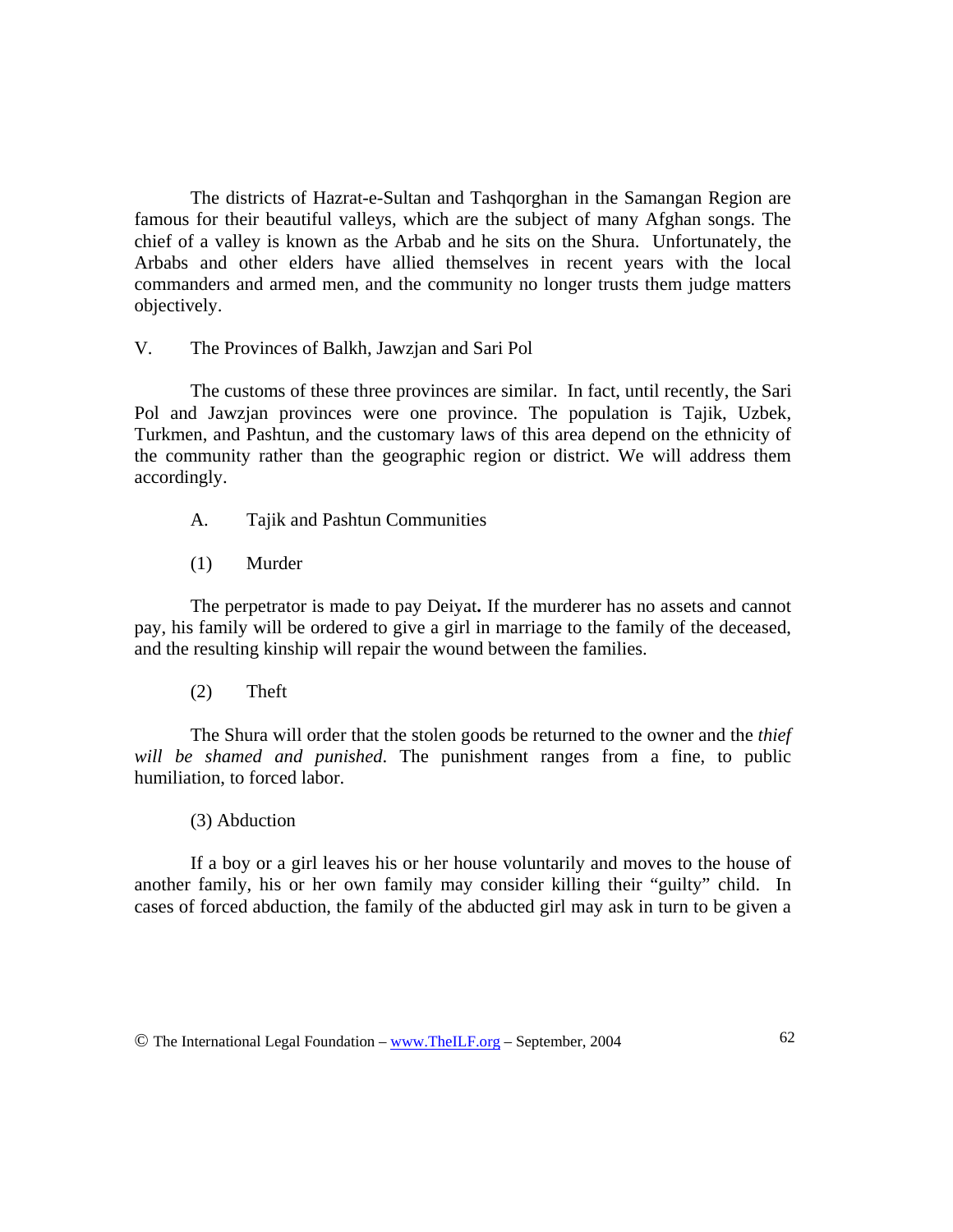girl from the family of the abductor. The aggrieved family may also accept payment, or Deiyat, for the wrong committed against them.

(4) Adultery

 In cases of mutual consent between the parties, the family of the boy or girl may ask for the other family to give them a girl. In a non-consensual case, the family of the boy or girl may consider murdering one or both parties.

B. Turkmen and Uzbek communities

(1) Murder

 In these cases the population does not seek recourse from a decision-making body. Revenge is the rule. In the district of Shortipa, Turkmen talk of *washing blood with blood.* When a murder occurs, the murderer is killed. Payment is not an option. In the Balkh district, Tajiks, and Pastuns are also *very strict about murder and seek revenge*.

(2) Theft

 The perpetrator will be asked to return the goods and often, in some districts, he will be beaten.

(3) Adultery

 The population does not appear to seek a decision from a council or court of any sort. In cases of rape, *the same action is performed on the aggressor.* 

# **CONCLUSION**

 This research has made it possible for the ILF to gain some insight into the thinking of judges, prosecutors, the ILF's own Afghan defense lawyers, and clients.